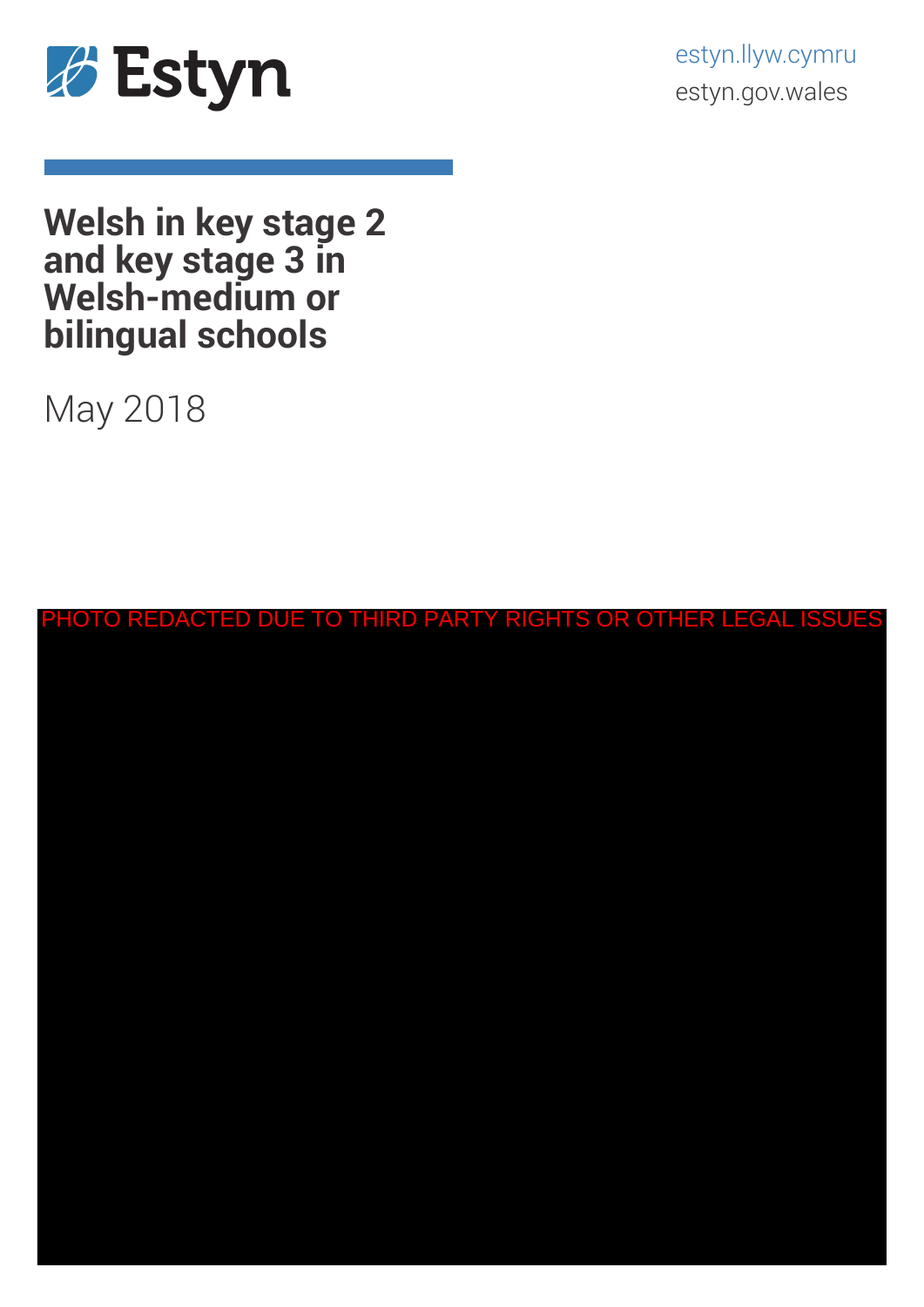#### **The purpose of Estyn is to inspect quality and standards in education and training in Wales. Estyn is responsible for inspecting:**

- $\lambda$  nursery schools and settings that are maintained by, or receive funding from, local authorities
- $\overline{\phantom{a}}$  primary schools
- secondary schools
- $\overline{\phantom{a}}$  special schools
- $\overline{\phantom{a}}$  all-age schools
- $\overline{\phantom{a}}$  pupil referral units
- $\overline{\phantom{a}}$  independent schools
- $\triangle$  further education
- $\overline{\phantom{a}}$  independent specialist colleges
- $\overline{\phantom{a}}$  adult community learning
- $\lambda$  local authority education services for children and young people
- $\overline{\phantom{a}}$  teacher education and training
- $\triangle$  Welsh for adults
- work-based learning
- $\blacktriangle$  learning in the justice sector

Estyn also:

- $\overline{\phantom{a}}$  provides advice on quality and standards in education and training in Wales to the National Assembly for Wales and others
- $\lambda$  makes public good practice based on inspection evidence

Every possible care has been taken to ensure that the information in this document is accurate at the time of going to press. Any enquiries or comments regarding this document/ publication should be addressed to:

Publication Section Estyn Anchor Court Keen Road Cardiff CF24 5JW or by email to [publications@estyn.gov.wales](mailto:publications@estyn.gov.wales)

This and other Estyn publications are available on our website: [www.estyn.gov.wales](http://www.estyn.gov.wales/)

## **This document has been translated by Trosol (Welsh to English).**

**© Crown Copyright 2018: This report may be re-used free of charge in any format or medium provided that it is re-used accurately and not used in a misleading context. The material must be acknowledged as Crown copyright and the title of the document/publication specified.**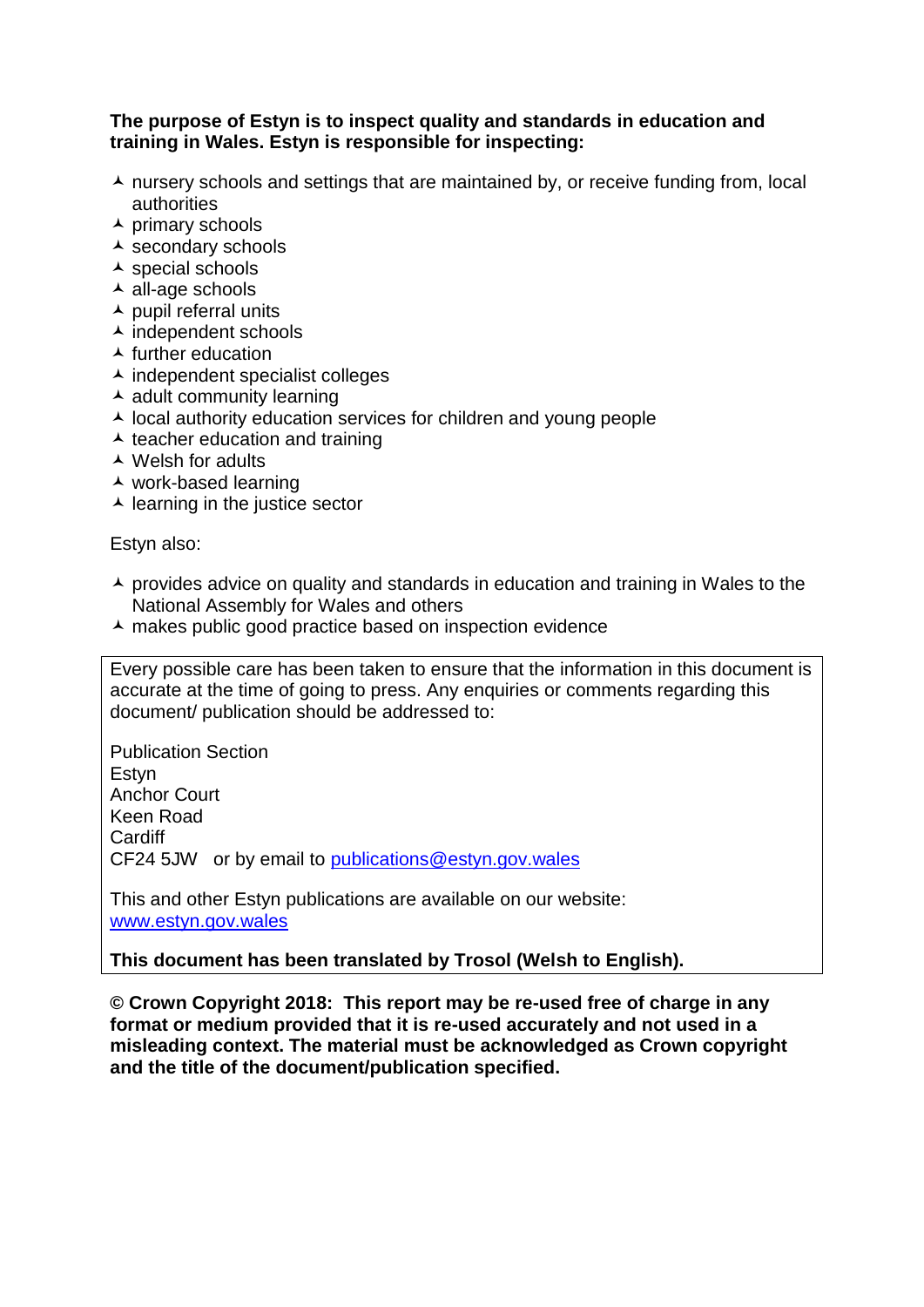| <b>Contents</b>                                                                    | Page                     |
|------------------------------------------------------------------------------------|--------------------------|
| <b>Introduction</b>                                                                | 1                        |
| <b>Background</b>                                                                  | 1                        |
| <b>Main findings</b>                                                               | 3                        |
| <b>Standards</b><br>Teaching and learning experiences<br>Leadership and management | 3<br>3<br>$\overline{4}$ |
| <b>Recommendations</b>                                                             | 6                        |
| Standards in Welsh, including pupils' attitudes towards the Welsh<br>language      | $\overline{7}$           |
| Key stage 2<br>Key stage 3                                                         | 7<br>9                   |
| <b>Teaching and learning experiences</b>                                           | 13                       |
| Key stage 2<br>Key stage 3                                                         | 13<br>16                 |
| <b>Leadership and management</b>                                                   | 23                       |
| Appendix 1: Teacher assessments in key stage 2 and key stage 3                     | 28                       |
| Appendix 2: Evidence base                                                          | 35                       |
| Appendix 3: Questions for schools to consider as part of their self-<br>evaluation | 36                       |
| Glossary                                                                           | 37                       |
| <b>References</b>                                                                  | 39                       |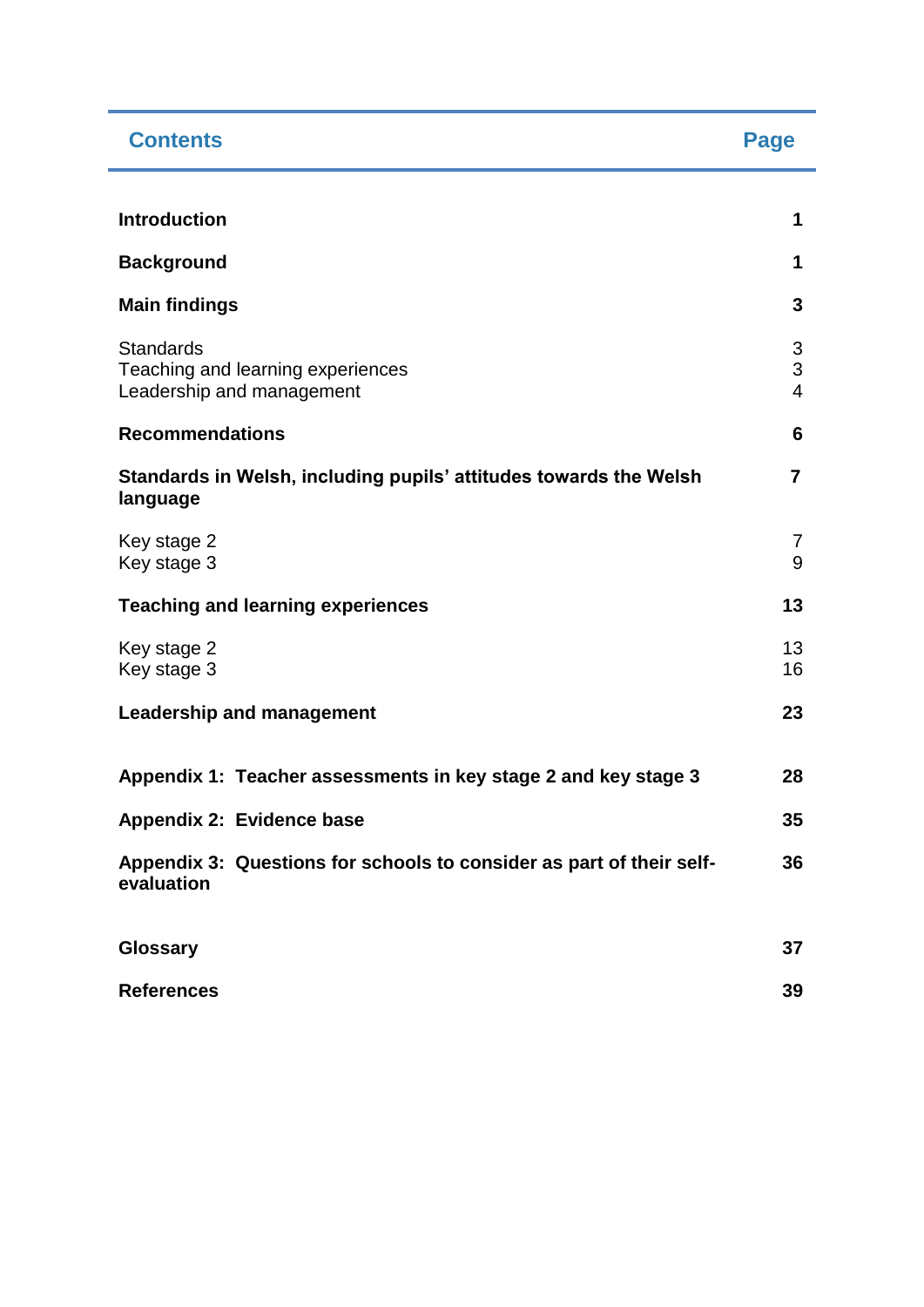# **Introduction**

This report is in response to a request in the cabinet secretary for education's annual remit letter to Estyn for 2017-2018. It reports on standards, provision and leadership in Welsh in key stage 2 and key stage 3 in Welsh-medium or bilingual schools. It considers a range of factors, such as the quality of teaching and assessment, formal and informal learning experiences and strategic leadership, including purposeful planning to raise standards and improve learners' outcomes in Welsh.

The intended audience for this report is the Welsh Government, headteachers and Welsh teachers in primary and secondary schools, local authority officers and regional consortia. The report's findings will help to inform the work of producing a new curriculum for Wales and a continuum of learning for Welsh. The report includes example of good practice that will encourage providers and practitioners to reflect on their current practices and evaluate them.

# **Background**

Increasing the number of Welsh speakers and the number of people who use the Welsh language in their everyday lives is a priority for the Welsh Government.

The Wellbeing of Future Generations (Wales) Act is concerned with improving Wales' social, economic, environmental and cultural wellbeing (National Assembly for Wales, 2015). To make sure that the public bodies listed in the act all work towards the same vision, seven wellbeing goals have been set. One of those goals is for 'a Wales of vibrant culture and thriving Welsh language' (National Assembly for Wales, 2015, p.4).

Publishing a Welsh-medium Education Strategy (Welsh Assembly Government, 2010) and A Living Language: A Language for Living – Welsh language strategy 2012-17 (Welsh Government, 2012) supported the government's commitment to improving the quality of Welsh provision. Based on the principles of Qualified for Life (Welsh Government, 2014), Successful Futures (Donaldson, 2015) recognises the importance of the Welsh language in developing Wales 'as a bilingual nation with the strength and assurance to nurture both languages' (Donaldson, 2015, p.26).

The Welsh in education: Action plan 2017-21 (Welsh Government, 2017a) sets a direction for the Welsh Government to develop Welsh-medium education for the next four years, and Welsh continues to be a compulsory element of the curriculum for all learners until they are 16 years old. Education in Wales: Our national mission – Action Plan 2017-21 (Welsh Government, 2017b) identifies the intention to implement reforms to the education system in Wales, and 'developing Welsh-medium provision and improving the teaching and learning of Welsh for all learners are at the heart of these reforms' (Welsh Government, 2017a).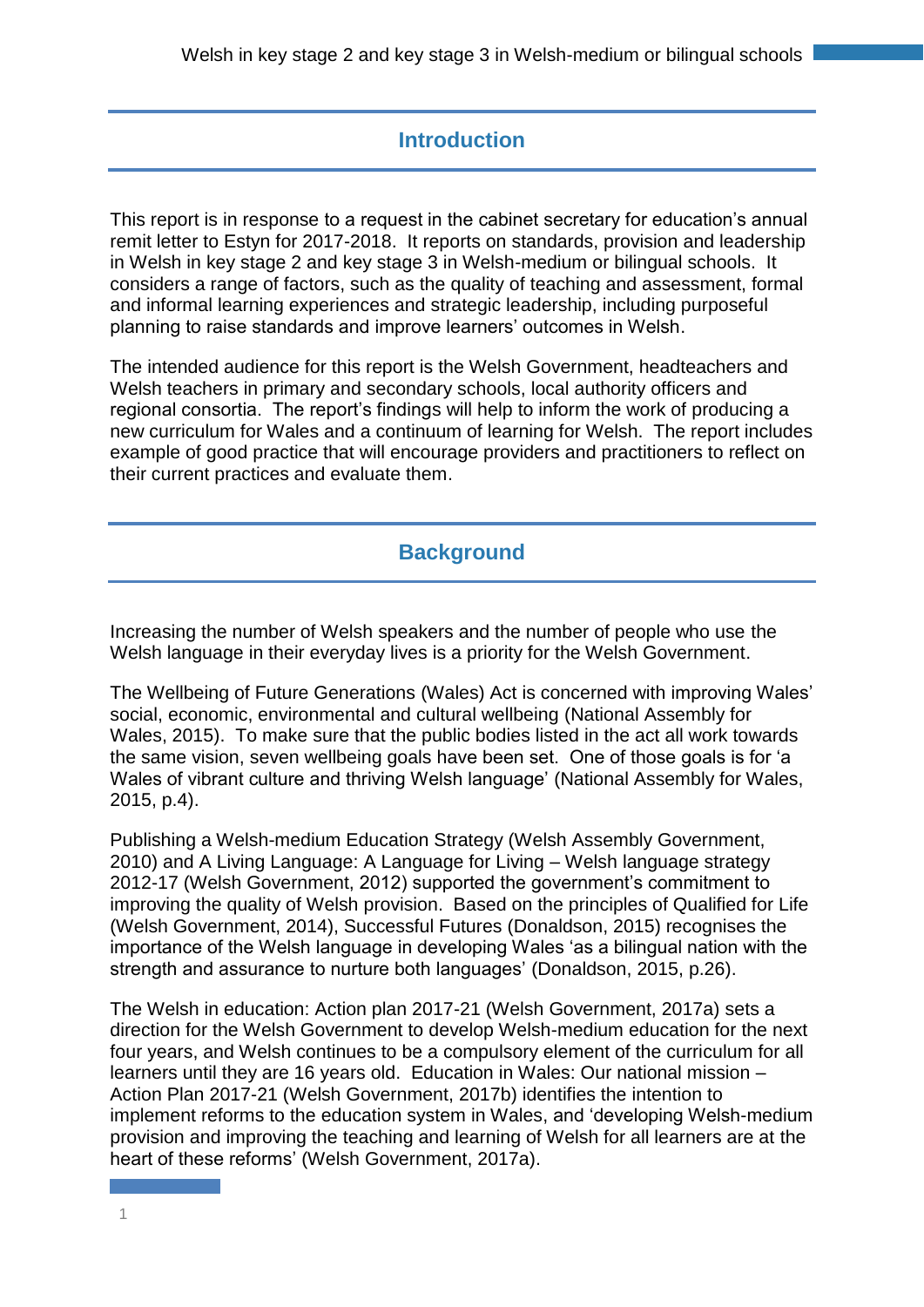In all key stages, programmes of study identify expectations in terms of what should be taught to learners. At key stage 2, learners build on the skills, knowledge and understanding acquired during the foundation phase. This progress is achieved through an integrated programme of oracy, reading and writing. Learners are presented with experiences and opportunities that interrelate the requirements of the Skills and Range sections of the programmes of study. Learners become confident, coherent and engaging speakers, working as individuals and as members of a group. The experiences presented to them include opportunities to take part in drama and role-play activities. They develop as active and responsive learners in a wide range of situations. Throughout the key stage, they experience a progressively wide range of demanding texts, for enjoyment and information, so that they can develop into fluent and effective readers. They become competent writers, writing clearly and coherently in a range of forms and for a range of purposes. They acquire a growing understanding of the need to adapt their language to suit purpose and audience. They work with increasing accuracy and become reflective and evaluative in relation to their own and others' achievements (Welsh Government, 2016).

At key stage 3, learners build on the skills, knowledge and understanding acquired at key stage 2. This progress is achieved through an integrated programme of oracy, reading and writing. Learners are presented with experiences and opportunities that interrelate the requirements of the Skills and Range sections of the programmes of study. Oral activities ensure that learners' abilities as listeners, viewers and speakers are developed and extended. The experiences presented to them include opportunities to take part in drama and role-play activities. They read widely for pleasure and interest, developing an articulate and informed personal opinion about their reading. They respond to the content and style of texts, discussing a varied selection of literary, information and media texts. Learners write in a range of forms and styles. They adapt their language to suit purpose and audience using an appropriate level of formality. They work with increasing accuracy and become reflective and evaluative in relation to their own and others' achievements (Welsh Government, 2016).

Professor Donaldson's (2015) report, Successful Futures, recommends that the Welsh language should remain compulsory up to 16 years old and that schools should place a renewed focus on learning Welsh primarily as a means of communication, particularly oral communication and understanding.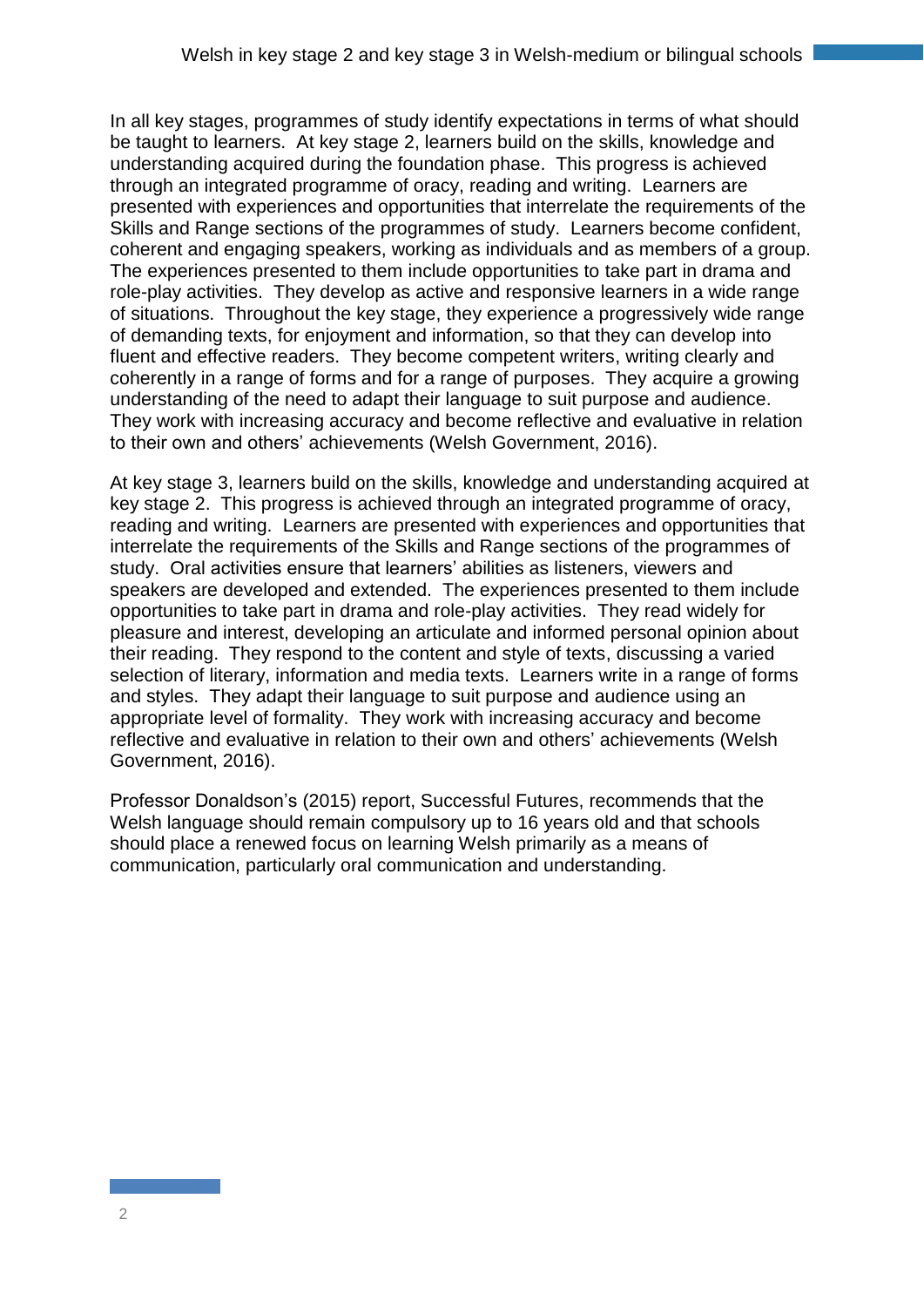# **Main findings**

## **Standards**

- 1 The standards of Welsh of most pupils in the primary schools and many pupils in the secondary schools that were visited as part of this review are good. On the whole, this is also true for the Welsh-medium or bilingual schools that have been inspected over the last two years. They talk, read and write well in Welsh, and many use their language skills confidently in different contexts across the curriculum.
- 2 Nearly all pupils listen attentively to their teachers. Most listen to their peers with understanding and with interest, and develop valuable discussion skills when working in pairs or groups. Many speak Welsh confidently and fluently, and their spoken language, on the whole, is accurate and natural. They express themselves clearly and usually adopt the appropriate language register. They express an opinion confidently and elaborate by giving valid reasons for their views.
- 3 Many pupils have the ability to use the Welsh language effectively in formal and informal situations. However, a few pupils do not develop their oracy skills to the best of their ability. They are reluctant to take part in discussion work and are not keen to contribute orally in public. A few primary school pupils and the majority of pupils in the secondary schools visited choose not to use the language naturally in social situations.
- 4 Strong oracy skills usually enable pupils to make rapid progress in terms of their reading and writing skills. By the end of key stage 2, most pupils read confidently, fluently and with appropriate expression. They understand and recognise the features of a range of different texts in terms of language, structure, theme and presentation. Many pupils in key stage 3 respond enthusiastically to factual and literary texts, and develop a wide range of strong higher-order reading skills.
- 5 Many primary school pupils write meaningfully in a wide range of extended genres and adapt the style and content of their work for different purposes and audiences. Sentence structure is correct, on the whole, and most organise their work into paragraphs appropriately. By the end of key stage 3, many pupils develop strong, well-crafted writing skills. The majority of pupils use innate Welsh syntax purposefully and they have a secure grasp of spelling and punctuation as well as effective technical vocabulary.
- 6 A minority of pupils make basic language errors. These pupils' work is littered with common errors, for example spelling, lack of mutation and incorrect mutations following the definite article and misuse of noun gender and basic syntax. These common errors often occur in pupils' written work, as they do not succeed in recognising them in their spoken language.

## **Teaching and learning experiences**

7 In most of the schools visited as part of this review, provision for Welsh-medium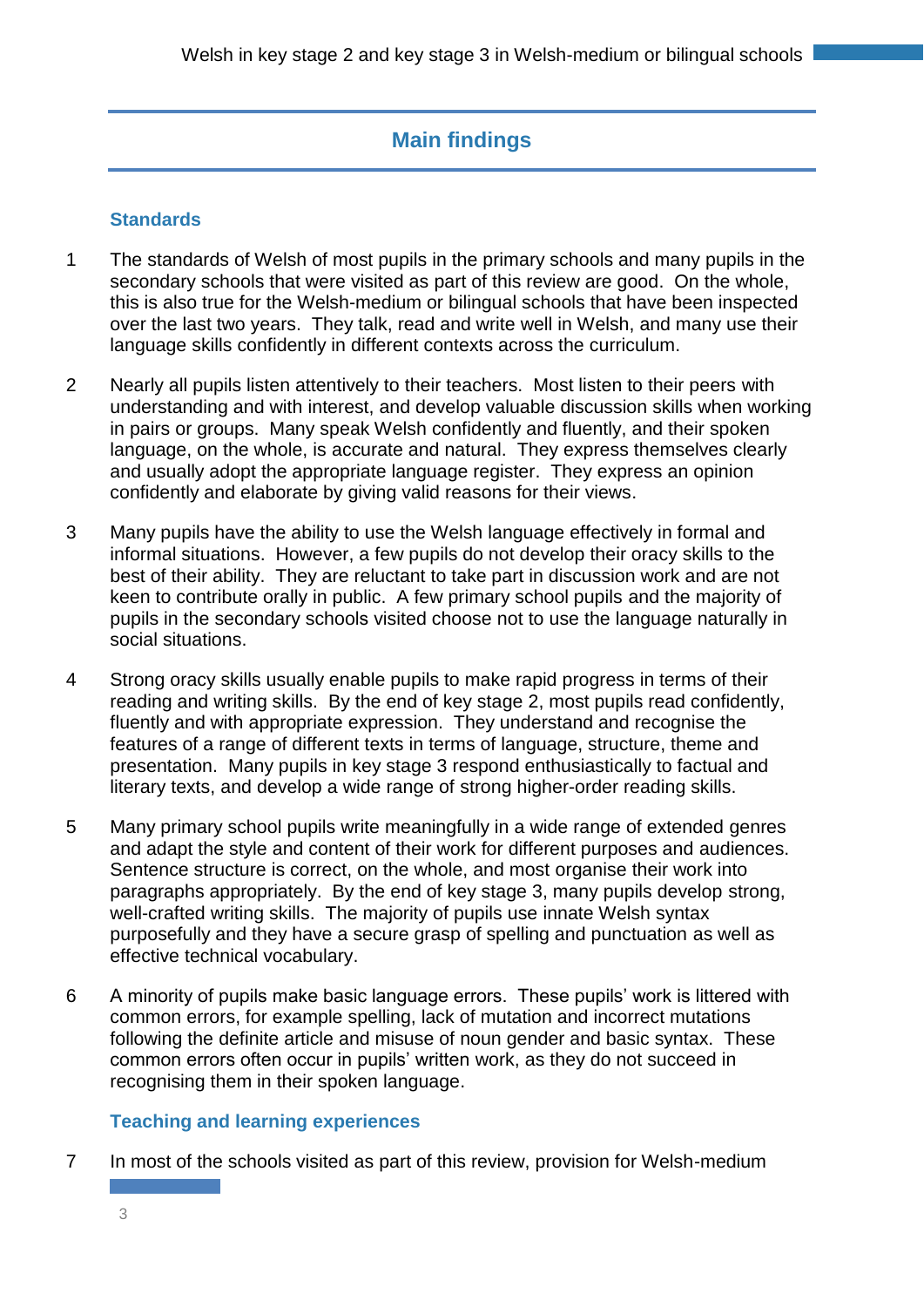provision is good, and is excellent in a minority. This is also the case for many of the schools that have been inspected during the last two years. The standard of Welsh teaching is at least good in most schools. Teaching includes excellent features in a minority of lessons.

- 8 Successful schools plan in detail and effectively to develop their pupils' oracy, reading and writing skills and ensure an appropriate inter-relationship between them. Due attention is given to elements of literacy and language accuracy. This contributes well to developing most pupils' skills. In a few schools, not enough emphasis is placed on developing pupils' oracy skills, and this has a detrimental effect on the development of other language skills.
- 9 The language centres visited in Gwynedd have very effective arrangements for pupils who join Welsh-medium or bilingual schools without much previous competence in the Welsh language. They provide opportunities for a new cohort of pupils to develop their Welsh language skills and provide a firm linguistic foundation for them to be able to participate fully in their bilingual education and take advantage of the experiences that are provided. Arrangements are not as good in most other local authorities.
- 10 Most Welsh teachers display many strong features. Most are good language models and place an appropriate emphasis on modelling correct language that is relevant to their themes. A few teachers and a minority of teaching assistants model incorrect language patterns to pupils occasionally, for example noun gender, mutations and common syntax. This often has a detrimental effect on pupils' language development.
- 11 The revised GSCE Welsh language course has had a strong influence on teaching methods in key stage 3 over the last two years. Revised schemes of work place an appropriate emphasis on encouraging pupils' independence so that they develop their reasoning skills effectively. Many departments provide innovative activities that prepare pupils for the GCSE Welsh literature course earlier than in the past.
- 12 Most Welsh teachers and departments assess their pupils' work thoroughly and, in most cases, they analyse strengths and areas for improvement usefully. Feedback on pupils' work, both orally and in writing, usually refers appropriately to developing their language skills. In a few cases, teachers' comments are not specific enough. They do not help pupils to improve their own work and, therefore, they do not have a positive effect on raising standards.

## **Leadership and management**

- 13 Most headteachers of the primary, secondary and all-age schools visited have a clear vision for Welsh. The core of this vision is that all pupils make the best progress possible while developing their Welsh language skills and foster a strong sense of their Welsh identity. Standards in Welsh and promoting their pupils' sense of Welsh identity are priorities in the majority of schools' improvement plans.
- 14 The best leaders have high expectations of themselves, their staff and pupils, and they maintain a continuous focus on ensuring effective learning and teaching. They challenge and support their colleagues and provide whole-school guidance on expectations in lessons.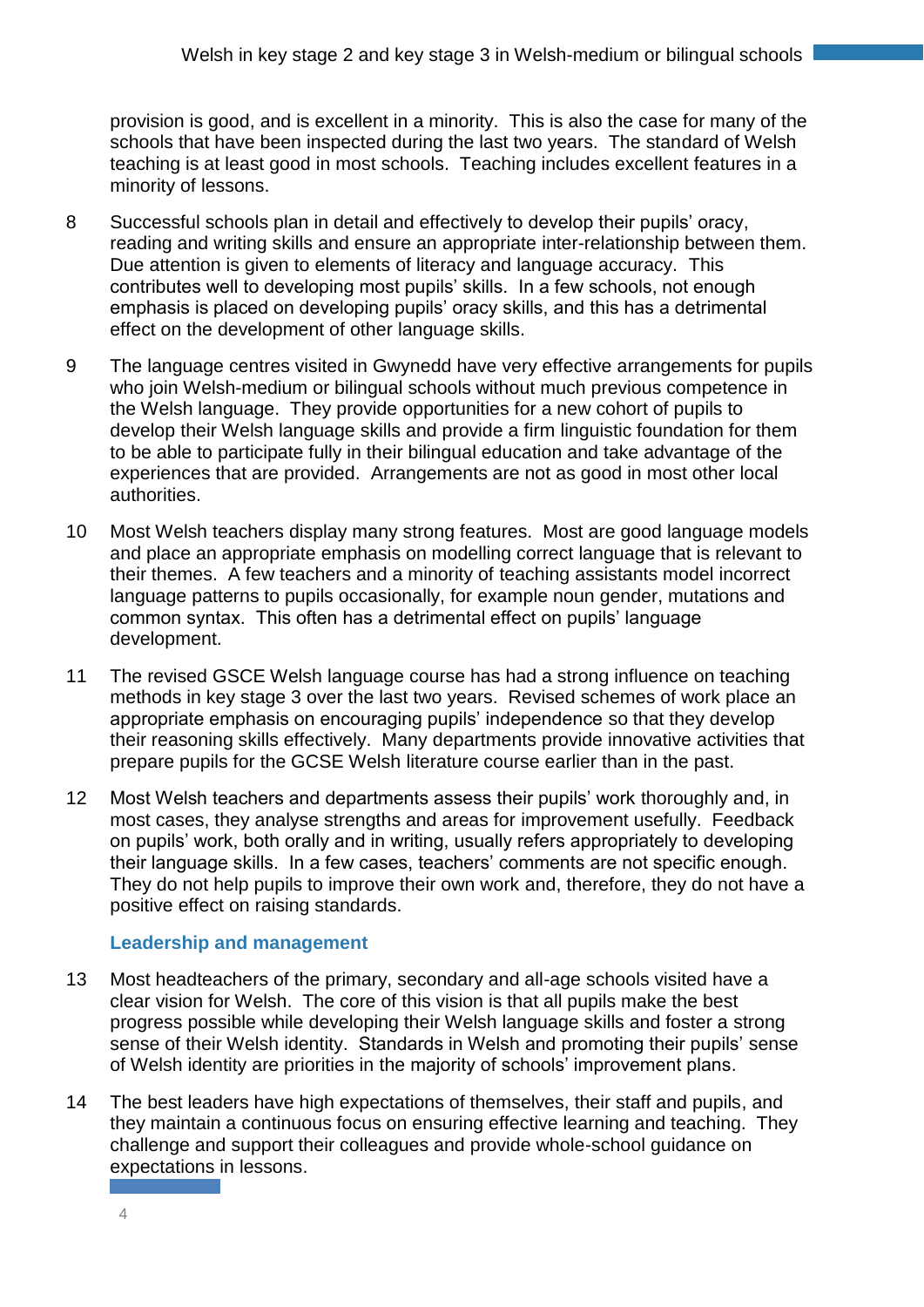- 15 Consistent and detailed assessment procedures have been established in many schools, which ensure that they have an accurate picture of standards in Welsh. These schools analyse their pupils' attainment and achievement rigorously.
- 16 Based on monitoring and self-evaluation procedures, many schools plan strategically and purposefully to raise standards in Welsh. These schools' improvement plans convey clearly leaders' aspirations to deliver as many varied and rich experiences as possible to their pupils through the medium of Welsh. In the best cases, whole-school improvement plans and those of the Welsh curriculum area reflect each other to a great extent.
- 17 The majority of schools benefit from beneficial professional learning arrangements to strengthen Welsh provision further. In these cases, arrangements that allow for collaboration and sharing expertise have a positive effect on standards of teaching and pupils' achievement.
- 18 Many leaders have established a culture of continuous professional development in their schools. They understand that the whole school is responsible for its pupils' progress and insist that all members of staff, including teaching assistants, contribute towards improvement planning.
- 19 Most secondary Welsh departments benefit from a range of beneficial regional and national partnerships to share the latest developments and best practice in terms of learning and teaching in Welsh.
- 20 The majority of schools have appropriate transition arrangements between key stage 2 and key stage 3. However, transition arrangements in a minority of schools are not effective enough. In these cases, there is little curricular collaboration between schools for it to influence practices constructively in either school.
- 21 Not enough local authorities plan strategically to ensure that pupils are given an opportunity to develop their Welsh language skills in the most effective way.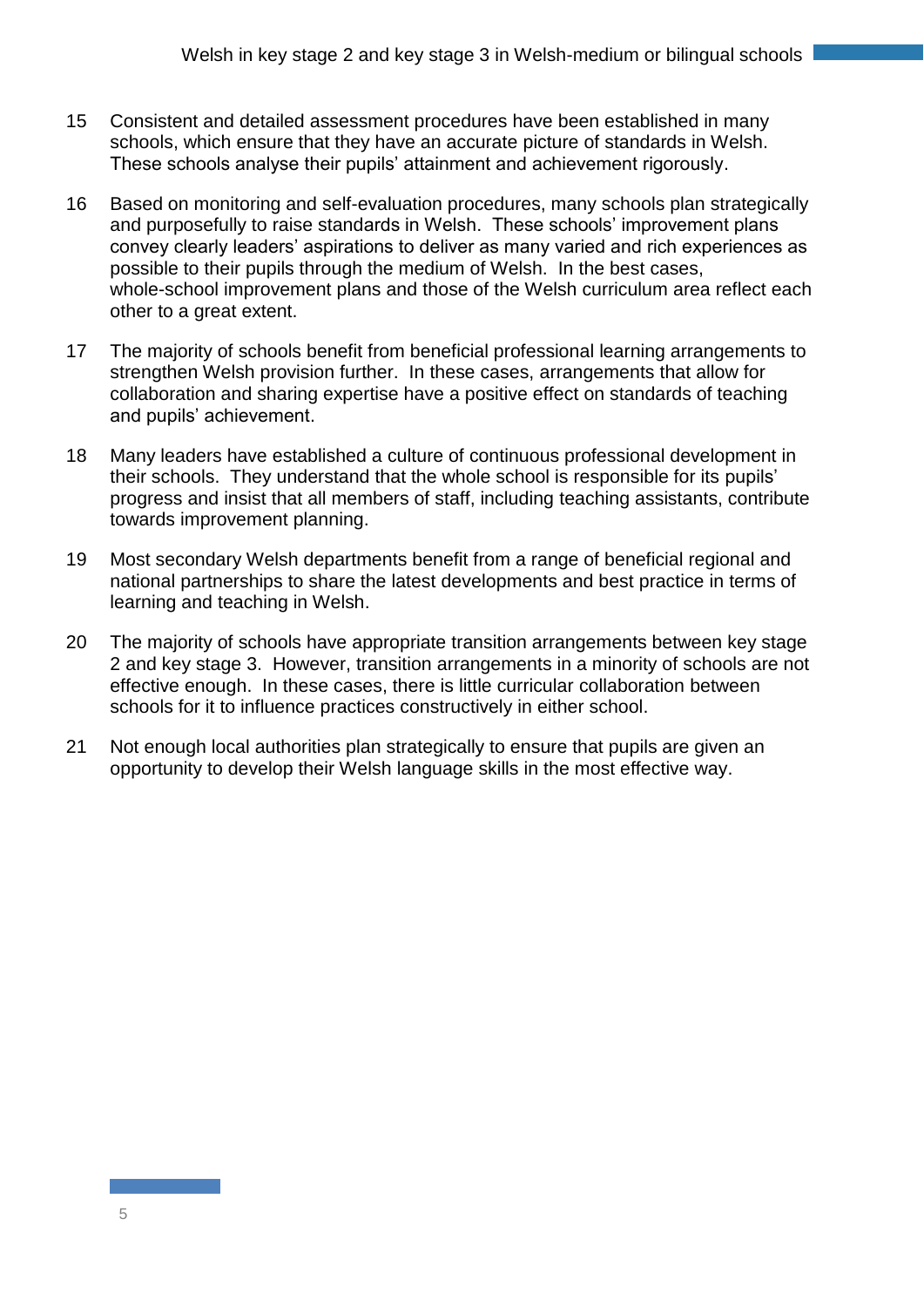## **Recommendations**

#### **Schools should:**

- R1 Focus on developing pupils' oracy skills as a basis for developing their other skills, particularly writing
- R2 Introduce strategies to help pupils to eliminate the common language errors made by a minority of pupils both spoken and written
- R3 Ensure that experiences provided for pupils in key stage 3 build systematically on provision in key stage 2
- R4 Provide training to improve the language skills of teachers and teaching assistants
- R5 Plan purposefully to increase secondary school pupils' desire and confidence to use the Welsh language in informal situations

#### **Local authorities and regional consortia should:**

- R6 Ensure specialist support and assistance for schools to develop pupils' language skills
- R7 Ensure effective provision for pupils who wish to transfer from English-medium education to Welsh-medium education during key stages 2 and 3
- R8 Ensure that pupils who have been assessed in Welsh at the end of key stage 2 continue to develop their skills in the most effective way in key stage 3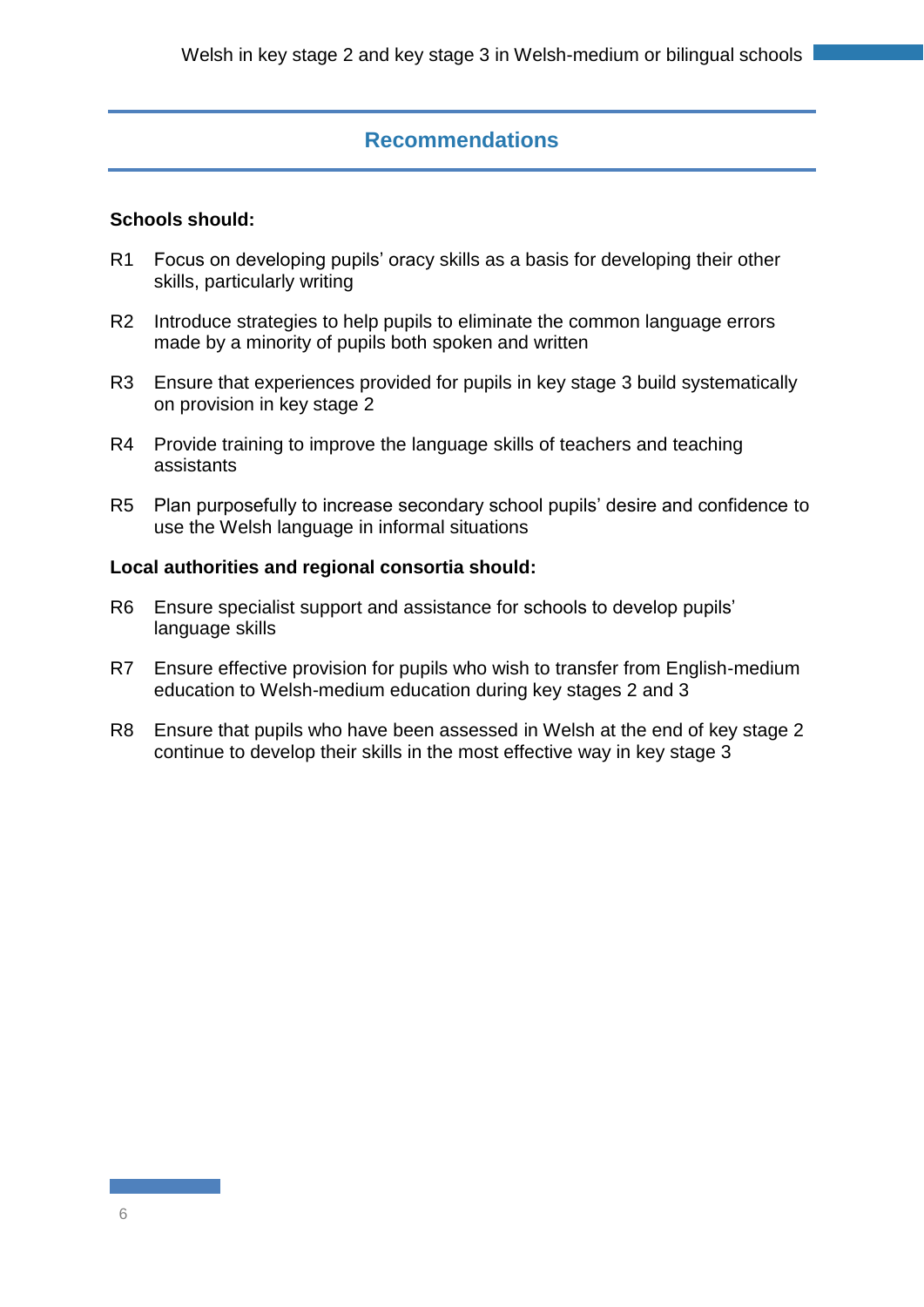# **Standards in Welsh, including pupils' attitudes towards the Welsh language**

#### **Key stage 2**

- 22 Schools across Wales were visited for this report and, on the whole, most pupils' standards of Welsh in primary schools are good. By the end of their time at primary school, most pupils in the schools visited make purposeful progress in their Welsh literacy skills and apply their oracy, reading and writing skills confidently in different contexts across the curriculum. Most succeed in making sound progress and build on their prior learning effectively. This is also the case, in the main, for the schools that were inspected during the 2010-2017 inspection cycle.
- 23 Many of these pupils have high expectations of themselves and respond positively to teachers' expectations of them. In the best examples, pupils make very mature use of their language skills when responding to the challenges that are set.
- 24 Nearly all pupils show positive attitudes towards the Welsh language, whatever their linguistic background or that of the area in which the school is located. They enjoy their Welsh lessons and are enthusiastic about their work.
- 25 Most pupils communicate effectively through the medium of Welsh, both in the classrooms and around the school, and they take pride in the varied opportunities that they are given to use the language. They are proud of their Welsh identity and are aware of the advantages of developing their bilingual skills. Only a few pupils communicate with each other in English in the classroom and around the school when they are not under a teacher's supervision. These pupils do not develop their oracy skills to the best of their ability by using the Welsh language spontaneously in informal situations.
- 26 Nearly all pupils listen attentively to their teachers and succeed in acting effectively on what they are expected to achieve. Most also listen respectfully to their peers and develop valuable discussion skills when working in pairs or groups.
- 27 Most pupils display strong oracy skills when developing ideas and presenting information. Many speak Welsh confidently and fluently and, on the whole, their language is accurate and natural. Many express an opinion confidently and elaborate by giving valid reasons for their views. In situations where children are not given as many opportunities to practise their language informally and socially, this can impair the fluency of their expression.
- 28 The standards of oracy achieved by many pupils have a positive effect on their written work. This is particularly true in a minority of cases in which pupils' oral language is also rich in dialect. In a few schools, pupils' standards of oracy are excellent.
- 29 By the end of key stage 2, most pupils read confidently, fluently and with appropriate expression. They understand and recognise the features of a range of different texts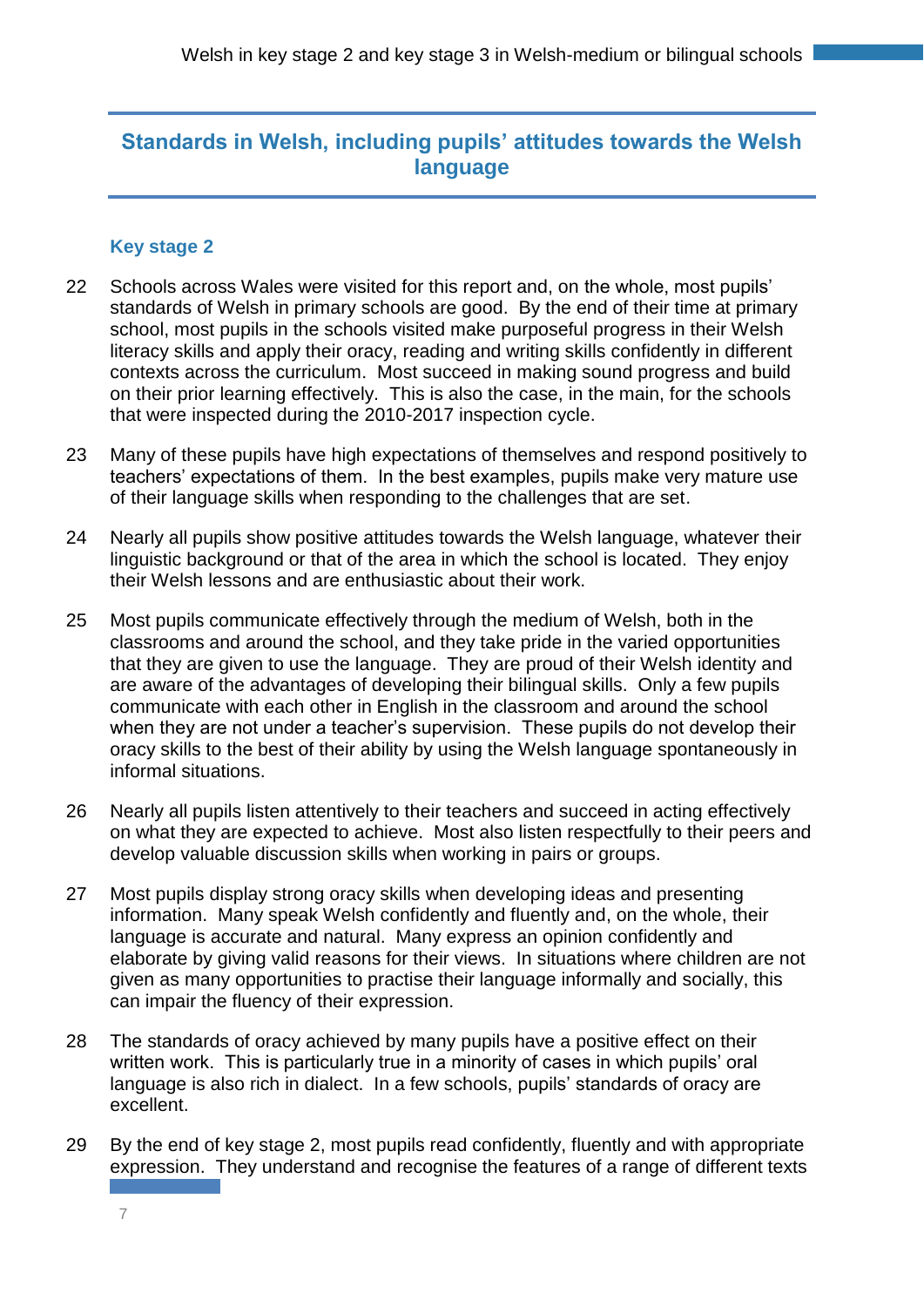in terms of language, structure, theme and presentation. Many use linguistic/grammatical terms confidently, for example verbs, adverbs, alliteration, 'wow' words, conjunctions and openings.

- 30 In the best examples, pupils develop their higher order reading skills successfully in key stage 2. For example, they locate and synthesise different sources of information about the First World War effectively and use inference and deduction to draw conclusions.
- 31 Most pupils write meaningfully in a wide range of extended genres and adapt the style and content of their work for different purposes and audiences. Sentence structure is sound, on the whole, and most pupils divide their work into paragraphs appropriately. Many use a thesaurus or a dictionary purposefully to enrich their language.
- 32 Ysgol Gymraeg Casnewydd uses philosophy for children and process drama as a basis for its planning. As a result of using these strategies, most pupils' oracy and writing skills, from the nursery class to Year 6, are very good.

#### **Case study 1: Ysgol Gymraeg Casnewydd**

#### **Information about the school**

Ysgol Gymraeg Casnewydd is a designated Welsh-medium primary school, which is situated in the Ringland area of Newport. It provides education for pupils between three and 11 years old. There are 350 pupils on roll, including 50 nursery age children. The school has 15 classes. Approximately 1% of pupils come from Welsh-speaking homes. Welsh is the school's everyday language and the main medium of learning and teaching. Eighteen per cent (18%) of pupils are eligible for free school meals. Almost twenty per cent (20%) of pupils are on the school's additional learning needs register.

#### **Context and background to practice**

The school uses philosophy for children and process drama strategies as a basis for its planning. This stimulates and nurtures pupils who are able to think critically and discuss challenging topics maturely. The school prioritises oracy work, which stimulates written work very effectively.

#### **Description of the activity/strategy**

Teachers plan for their pupils' needs by choosing a prompt to create an emotional connection. That prompt can be a book, a moving image or music. Philosophy for children sessions ensure that the pupil's voice is the focal point and that pupils have time to reflect and challenge each other in a safe situation.

'Process drama' strategies are interwoven with philosophy for children strategies and are a basis for oracy work. Pupils get to the heart of characters or objects within a text. For example, the 'sound picture' drama strategy is used to create atmosphere and to identify with the characters of the residents of Tryweryn. As a result, pupils have a wide range of emotional experiences and rich language, which lead to effective extended and creative work.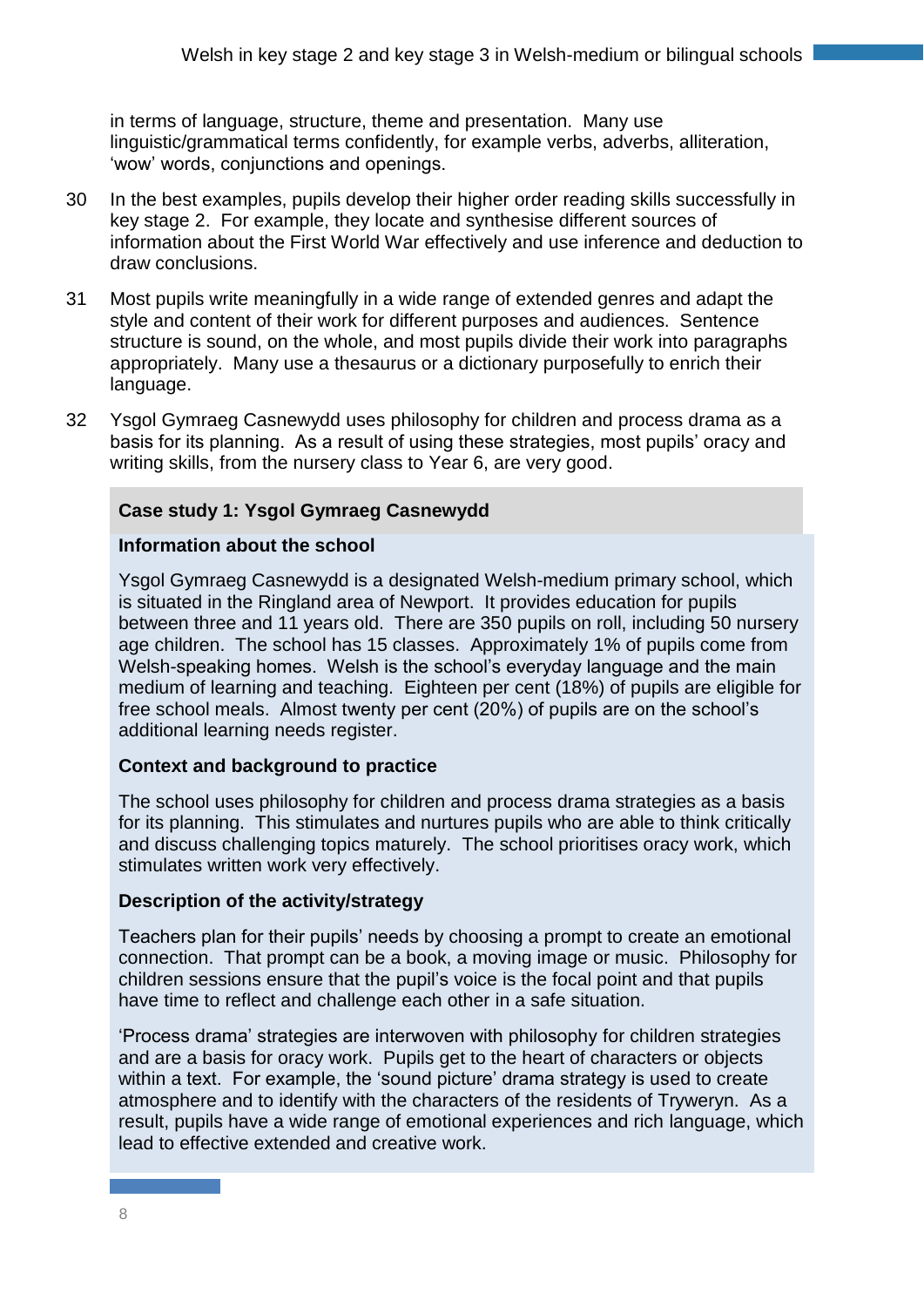#### **Effect on provision and standards**

Most pupils apply their literacy skills very effectively across the curriculum. This method of using emotions and gaining a deep awareness of a topic stimulates excellent writing across the curriculum in Welsh. Pupils often use their analytical findings to write as an object. In the reception class, children write from the perspective of a bucket and spade following an educational trip to the seaside. By Year 2, pupils develop their skills to describe their feelings, for example by writing as Grandma's memory box. As pupils reach the top of the school, there is evidence of the way in which philosophical discussions influence the intensity of writing as an object, for example writing from the perspective of a building in Syria before and during the war, or the school in Aberfan.

- 33 Many pupils understand what they need to do to develop and improve their work. They respond positively to teachers' oral and written feedback, for example to re-draft elements of their work.
- 34 By the end of key stage 2, many pupils have a sound understanding of grammatical elements and this is reflected in the accuracy of their written work, for example the soft mutation following a preposition and the concise form of the past tense of the verb.
- 35 Most pupils apply and assimilate their oracy and literacy skills successfully across the curriculum by the end of key stage 2. They respond enthusiastically to extended writing strategies to enrich their language through cross-curricular themes, for example the tales of the Mabinogi.
- 36 The majority of pupils have accurate and rich language; for example, they understand and use idioms appropriately when conversing and writing. However, a few pupils do not succeed in differentiating between formal and informal language. Unnecessary slang is also apparent in their spoken language at times.
- 37 A minority of pupils make basic language errors both orally and in writing. These pupils' work is littered with common errors, for example misspelling, lack of mutation and incorrect mutations following the definite article, and misuse of noun gender and basic syntax.
- 38 A few pupils' language resources do not always match the maturity of their ideas, and this does not allow them to express themselves clearly in Welsh, either orally or in writing. Most pupils with additional learning needs (ALN) achieve well under the guidance of teaching assistants.
- 39 Many higher ability pupils make good progress, although this varies over time. However, evidence of providing challenging tasks that provide appropriately for these pupils' needs is limited and, as a result, a few of the most able pupils do not achieve to the best of their ability.

## **Key stage 3**

40 Many pupils enjoy their Welsh lessons, are very eager to learn and show high levels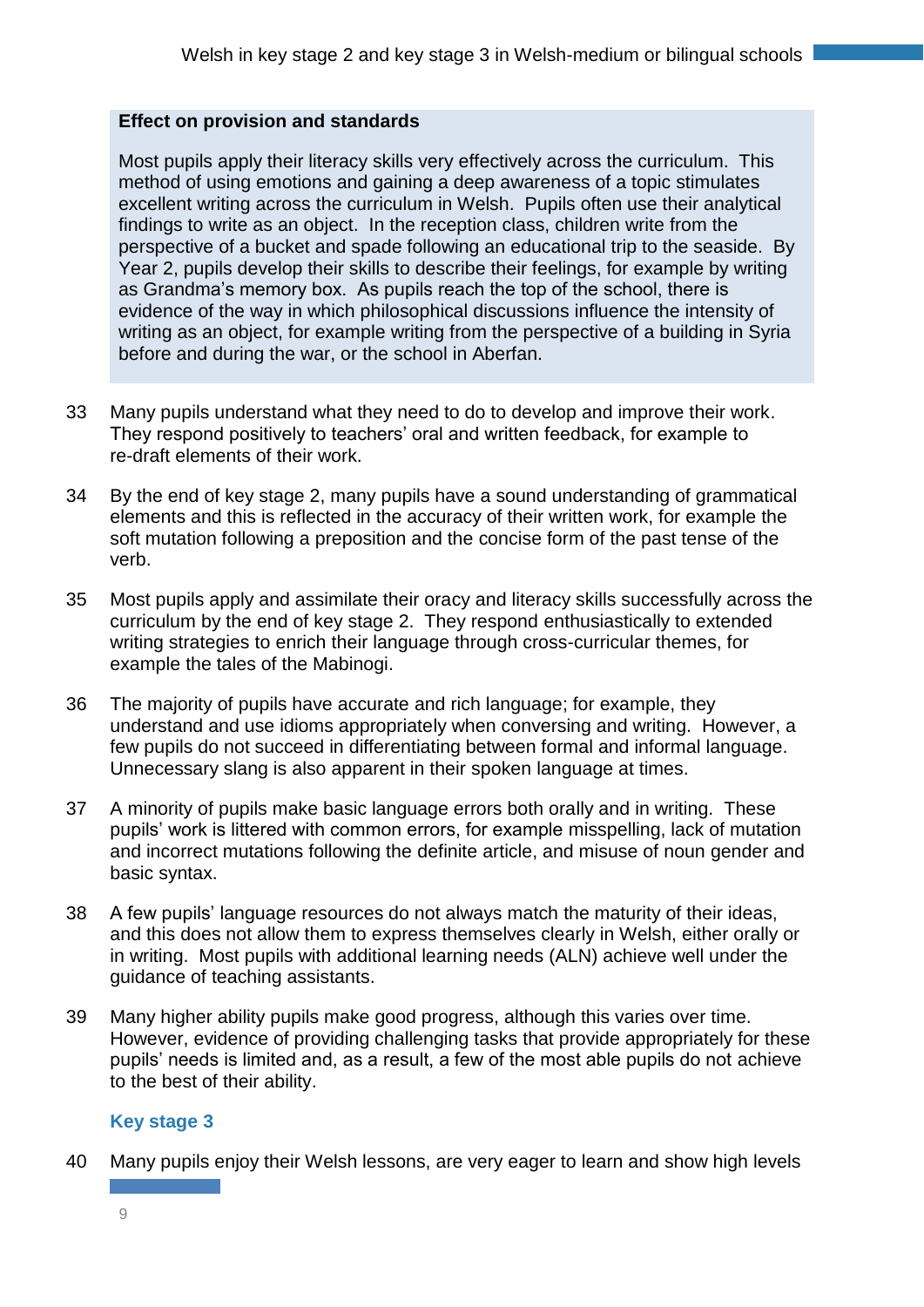of motivation and an obvious interest in their work. For example, pupils are increasingly confident when experimenting with new technology to present poems orally. Most show very positive attitudes towards the Welsh language and a strong sense of pride in being Welsh.

- 41 Many pupils in key stage 3 make sound progress and build on their previous learning effectively, for example when producing their own success criteria based on their awareness of stylistic features or specific forms of writing.
- 42 Many pupils make effective use of their language and literacy skills in Welsh lessons. For example, many develop as extended writers and show good insight when analysing stylistic techniques in poems, such as *Gail fu farw* by Nesta Wyn Jones and *Er Cof am Kelly* by Menna Elfyn. Many pupils communicate confidently verbally. They present extended oral responses and reason meaningfully. Progress in terms of the accuracy of oracy and written language is a prominent feature.
- 43 Pupils at Ysgol Maes y Gwendraeth develop strong Welsh language skills, for example when working independently on a theme that is of particular interest to them in Year 8.

## **Case study 2: Ysgol Maes y Gwendraeth**

#### **Information about the school**

Ysgol Maes y Gwendraeth is a designated Welsh-medium secondary school for pupils aged between 11 and 18 years. It is situated in Cefneithin, Carmarthenshire. There are 840 pupils on roll, with almost 160 in the sixth form. Ten per cent (10%) of pupils are eligible for free school meals. Twenty per cent (20%) of pupils are on the additional learning needs register. Sixty-three per cent (63%) of pupils speak Welsh at home.

## **Context and background to practice**

Year 8 pupils at Ysgol Maes y Gwendraeth develop their Welsh language skills by studying the Games and Sports theme during the autumn term. A challenge is set for each class to complete a class project within six lessons (six hours) based on a sports competition or championship of the pupils' choice. The aim of the task is to promote pupils' Welsh language skills by allowing pupils to work independently and take responsibility for their own learning. The teacher's role is to facilitate learning and provide guidance and support during lessons.

#### **Description of the activity/strategy**

When presenting the challenge, the Welsh department outlines the pupils' role as individuals, pairs, groups and as a class. Ideas about the kind of tasks that can be included in the project are given, but there is an emphasis on promoting pupils' creativity so that they think of their own ideas. All pupils are expected to complete one extended task on which they will be assessed at the end of the unit. The work must be completed within set timescales.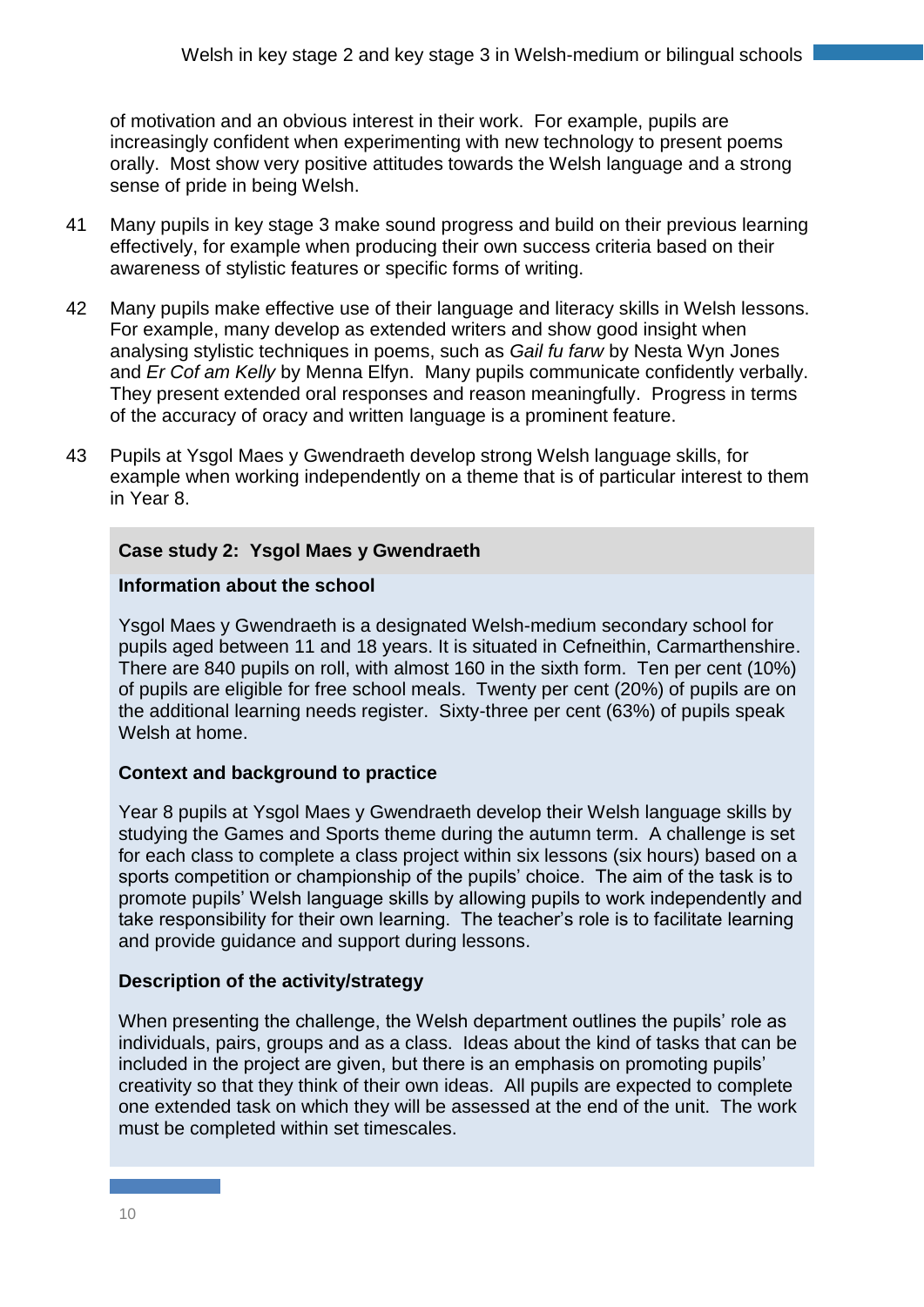The teacher guides the first part of the work and the class decides on the project's topic, for example the Olympic Games or the Rugby World Cup. Pupils are given time to plan as a group and to brainstorm ideas before the class decides on specific responsibilities. The remaining lessons are assigned for pupils to conduct research by using the school's resources, such as the library or ICT equipment. They write and improve their work before the final edit. They are also responsible for typesetting the final work to be presented.

During these lessons, teachers take a deliberate step back. This allows pupils to take responsibility for their own learning and develop their thinking skills, work with others, improve their learning and performance, and solve problems. Pupils work on tasks that are of interest to them and at a level that is appropriate for their ability. However, teachers monitor the work to ensure that tasks are challenging enough. Tasks include a wide range of written genres, for example factual information about individual champions, a persuasive task to encourage visitors to the country in which the competition is held, and a monologue from a supporter's perspective.

#### **Effect on provision and standards**

When undertaking this unit of work, pupils develop a range of subject skills and cross-curricular skills successfully. When reading, they select suitable sources, including online sources. They improve their dual literacy, as sources are often in English. They gather information, for example by skimming a website to decide on its usefulness, and scanning a webpage for specific facts.

All pupils improve their understanding of the features of different written genres and decide on the most appropriate forms for their task. They also use strategies to improve their own work and the work of others, and learn how to use computerised checking systems, and edit and re-draft work to improve its grammatical accuracy.

They develop their wider skills, such as their ability to work independently, solve problems, show creativity, be innovative, work to deadlines and use ICT confidently. Pupils succeed in evaluating their work successfully by being aware of what they have learnt and which areas could be improved.

After completing the task, pupils reflect on the work both orally and in writing. They consider what they have achieved, identify the learning strategies they have used and developed, and evaluate their individual contribution to the task. They also self-assess their ability to take responsibility for their own learning and express an opinion on their enjoyment. Nearly all pupils respond positively and refer to the task as one that they enjoyed. Pupils enjoy the opportunity to make their own decisions. They are also honest when responding to what they learnt from the experience. Some identify the importance of using the strengths of different individuals in the class to check and improve their work, or to experiment by using ICT more effectively.

44 Nearly all pupils listen attentively to teachers and are respectful when listening to each other's views. Many work together effectively in pairs and groups to broaden their understanding when discussing various subjects, and adopt the roles of different group members successfully.

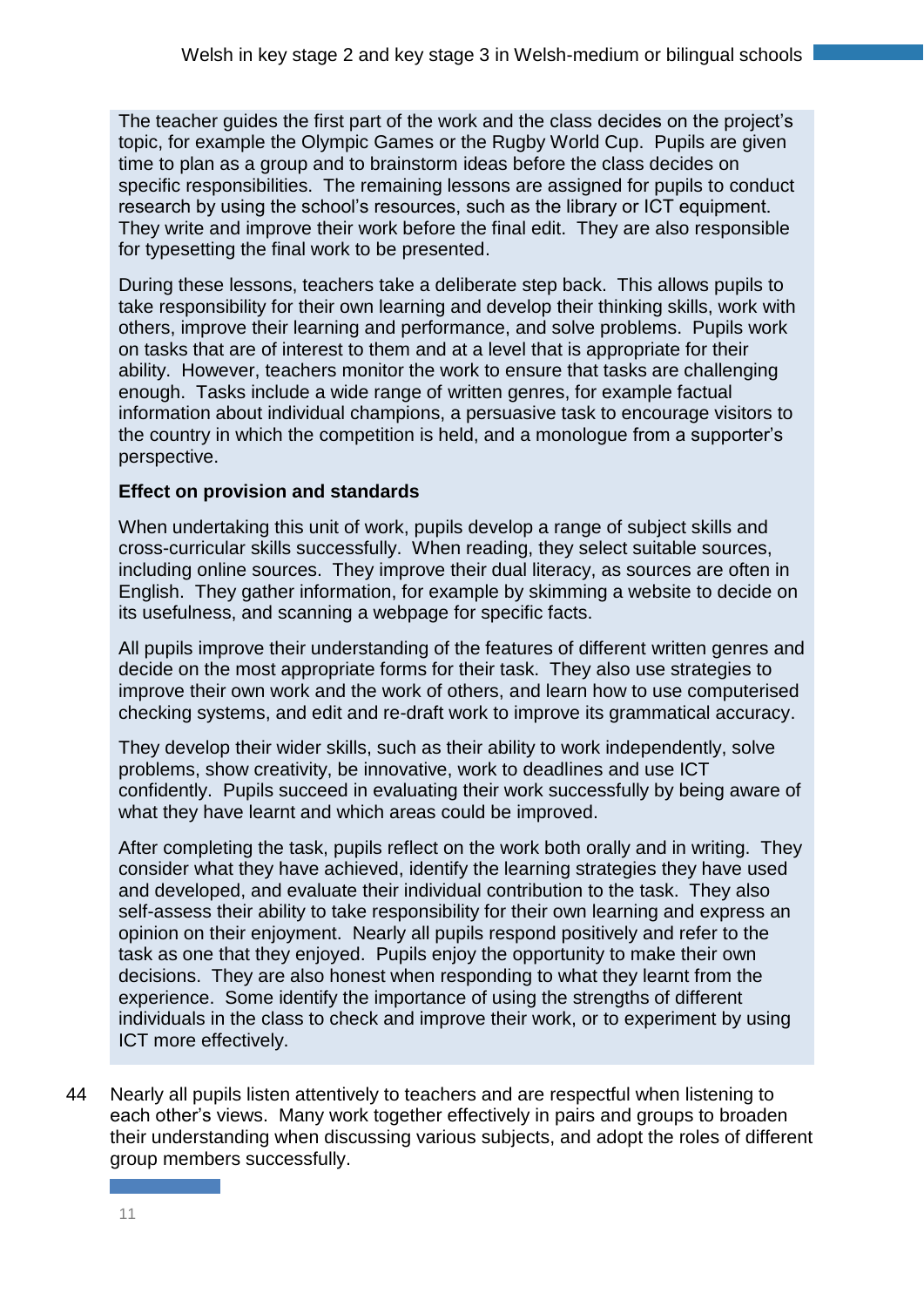- 45 Many pupils have a secure grasp of vocabulary and correct syntax, and they express themselves clearly orally. The majority show a high level of accuracy, rich vocabulary and natural elements of dialect when speaking at length publicly. A few pupils of higher ability speak very maturely. Their spoken language allows them to discuss a wide range of subjects incisively and intelligently.
- 46 A few pupils are reluctant to take part in pair/group work and are not keen to make an oral contribution publicly. The reasons for this are varied and complex, from lack of confidence to lack of motivation, and also including lack of guidance at times. These pupils do not extend their oracy skills as much as they could and, as a result, they do not make the expected progress.
- 47 Many pupils have the ability to use the Welsh language effectively in formal and informal situations. However, the majority choose not to use the language naturally in social situations. This is a challenge for most of the secondary schools visited.
- 48 Many pupils respond enthusiastically to factual and literary texts and develop a wide range of sound reading skills. They are able to gather, interpret and analyse information from a range of sources and use evidence to support their opinion, for example texts that relate to the effects of war on children's lives. This, in turn, leads to successful extended writing.
- 49 The majority of pupils have effective higher order reading skills. For example, they are able to read between the lines to find messages that are implied in a text. The majority of pupils in key stage 3 analyse and appreciate the content and style of unfamiliar poems very effectively.
- 50 Many pupils develop strong, well-crafted writing skills. They organise their work logically and paragraph correctly. They respond enthusiastically to the encouragement to write in a variety of styles, for different purposes and different audiences.
- 51 The majority of pupils use natural Welsh syntax purposefully and they have a secure grasp of spelling and punctuation of a high standard, in addition to effective technical vocabulary. They develop their skills by paying attention to the accuracy of language, for example concise and impersonal verb forms.
- 52 Common errors characterise the work of a minority of pupils because they are not aware of these errors in their spoken language. They make the same mistakes in their written work, for example by selecting incorrect vocabulary such as *poblogaidd/poblogaeth*, *gwario/treulio amser*, and they do not apply the soft mutation after prepositions.
- 53 A few higher ability pupils write extended pieces that catch the reader's imagination. These pupils have a very firm grasp of natural register in Welsh, and their work includes many examples of powerful and idiomatic writing. Many pupils respond regularly to teachers' feedback to improve their work, for example by correcting common errors and/or developing their original ideas.

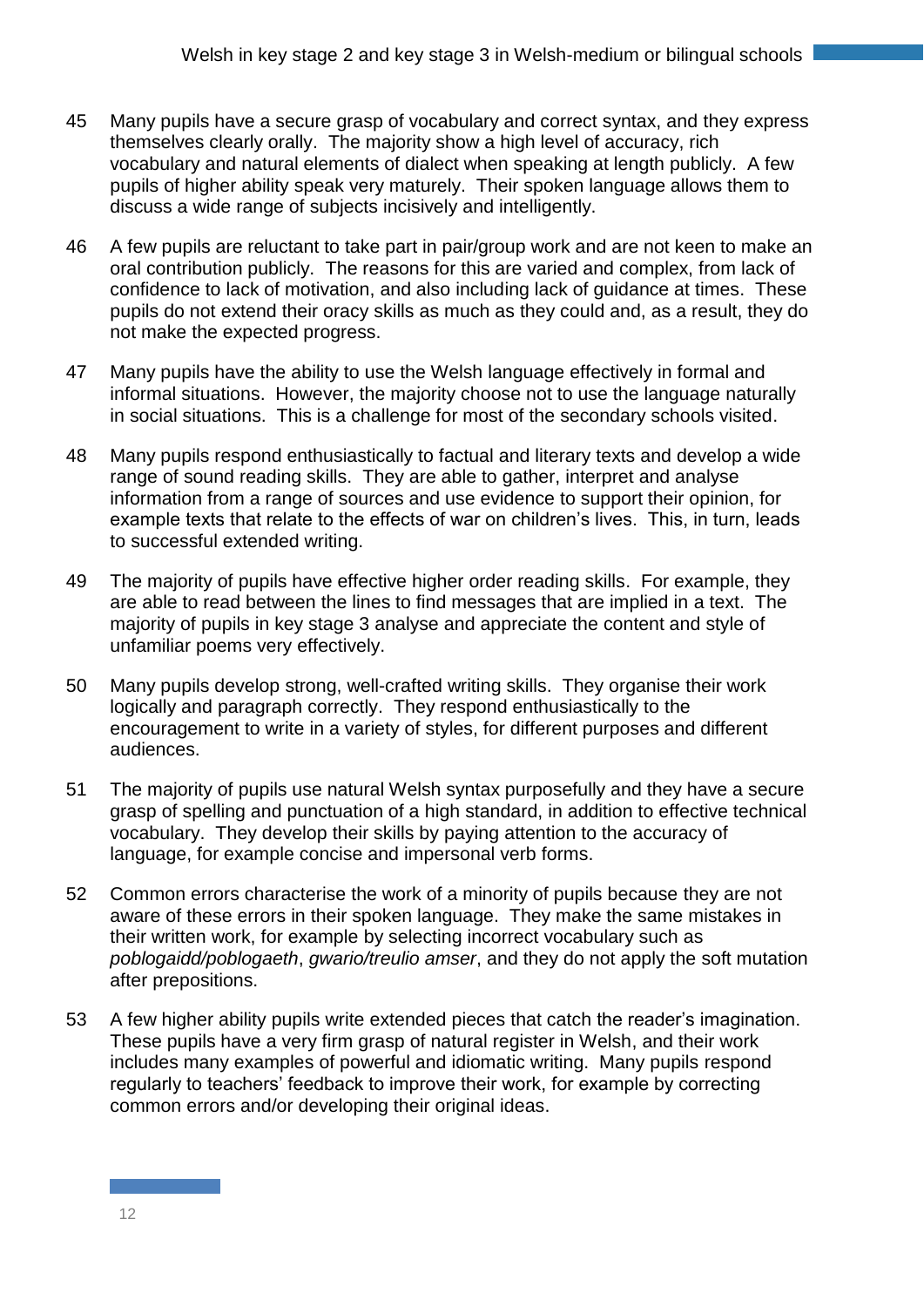## **Teaching and learning experiences**

### **Key stage 2**

#### **Provision**

- 54 Nearly all of the primary and all-age schools that were visited have a range of effective strategies to ensure that Welsh is their everyday language. They promote a strong Welsh ethos and most pupils use the Welsh language confidently in formal and informal situations in school.
- 55 Most schools have adopted schemes, including the Welsh Language Charter for example, to encourage pupils to speak Welsh, learn about Wales and deepen their awareness and pride in their Welsh heritage. Teachers in nearly all schools provide numerous opportunities for pupils to speak Welsh in lessons and at other times. For example, one school encourages its pupils to press the language 'switch' when they arrive in the morning. The result is that they usually continue to speak Welsh throughout the day.
- 56 Provision for Welsh-medium education is good in most schools and excellent in a minority. These excellent features include the following:
	- Curriculum organisation enables pupils to make and maintain good progress in Welsh
	- The school plans in detail to ensure development and continuity in their pupils' Welsh language skills
	- Learning activities reinforce pupils' language skills
	- The quality of teaching is at least good across the school; teachers are good language models and sufficient emphasis is placed on developing pupils' oracy skills
	- Pupils are given sufficient opportunities to develop their use of the Welsh language in a range of situations outside Welsh lessons
- 57 A few schools use curricular plans that have been prepared by their regional school support service. More often than not, schools adapt these or prepare schemes of work that are more relevant to the school. Most are of a high standard and provide a useful guide for teachers in terms of the range of skills that they need to develop year-on-year. The requirements of the literacy framework are mapped in detail in nearly all of the schools that were visited.
- 58 A few schools are too dependent on commercial schemes in terms of provision. These schools are not proactive, innovative or original enough in raising standards and they do not have a contemporary enough appeal to promote their pupils' sense of Welsh identity.
- 59 To develop their oracy skills, the best teachers fire pupils' imagination by creating engaging contexts for their lessons. By planning stimulating experiences in this way, pupils are led to use and develop language to express opinions naturally and with growing confidence. They are keen to participate in the lesson and contribute to it as the context is of interest to them.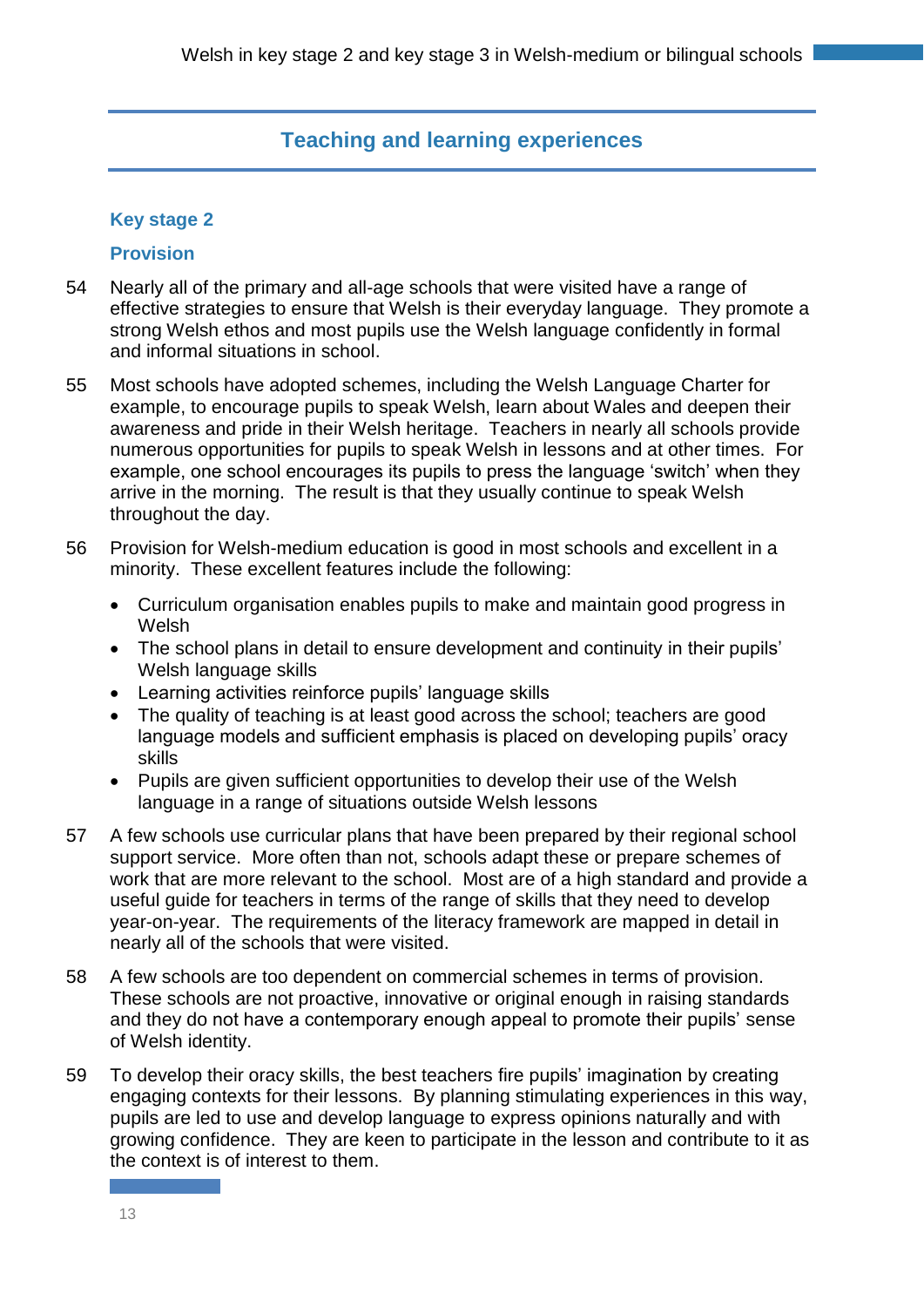60 Teachers at Ysgol Sant Baruc have planned specific tasks each term for all school year groups to ensure development in pupils' oracy skills in key stage 2. This can often mean putting pupils in an imaginary moral dilemma, for example discussing and making a decision about who should receive a heart transplant.

## **Case study 3: Ysgol Sant Baruc**

### **Information about the school**

Ysgol Gymraeg Sant Baruc is a designated Welsh-medium primary school, which is situated in Barry in the Vale of Glamorgan. There are 220 pupils between three and 11 years old on roll. Around 5% of pupils come from homes in which Welsh is the main language. Just under 10% of pupils are eligible for free school meals. Approximately 5% of pupils come from ethnic minority backgrounds. The school has identified 17% of pupils as being on the additional learning needs register.

## **Context and background to practice**

Teachers at Ysgol Sant Baruc have committed to focusing on improving pupils' oracy skills as part of literacy lessons. They have planned specific tasks each term for every school year to ensure development in pupils' oracy skills in key stage 2.

#### **Description of the activity/strategy**

The school's Welsh language scheme places a clear emphasis on the accuracy of language. Most pupils only hear and speak Welsh at school. Teachers model a high standard of language and drill language daily in the classroom with short oracy exercises – 'Gramadeg Graenus'. A different language pattern or idiom is introduced to the whole school each week. Teachers are expected to correct pupils' language and praise language of a high standard.

Teachers plan oracy activities that include 'llwyfan llafar', namely tasks to present information individually and group discussion tasks. As the teacher models language, differentiated discussion cards help pupils to communicate with each other by using language of a high quality, in addition to electronic presentations. The teacher's high expectations contribute to pupils' standards of oracy.

The school works closely with the secondary school. The literacy leader and Year 6 teachers observe lessons jointly and share good practice with the secondary school. This ensures that the primary and secondary school teachers have consistent expectations and is valuable when trying to ensure effective transition arrangements between the two schools.

A portfolio is kept to moderate oracy skills across the school. This means that the school's staff are able to monitor pupils' language development and scrutinise common errors in speech. Common language errors form the basis for the language pattern of the week.

## **Effect on provision and standards**

Nearly all pupils communicate confidently on a variety of themes. Nearly all pupils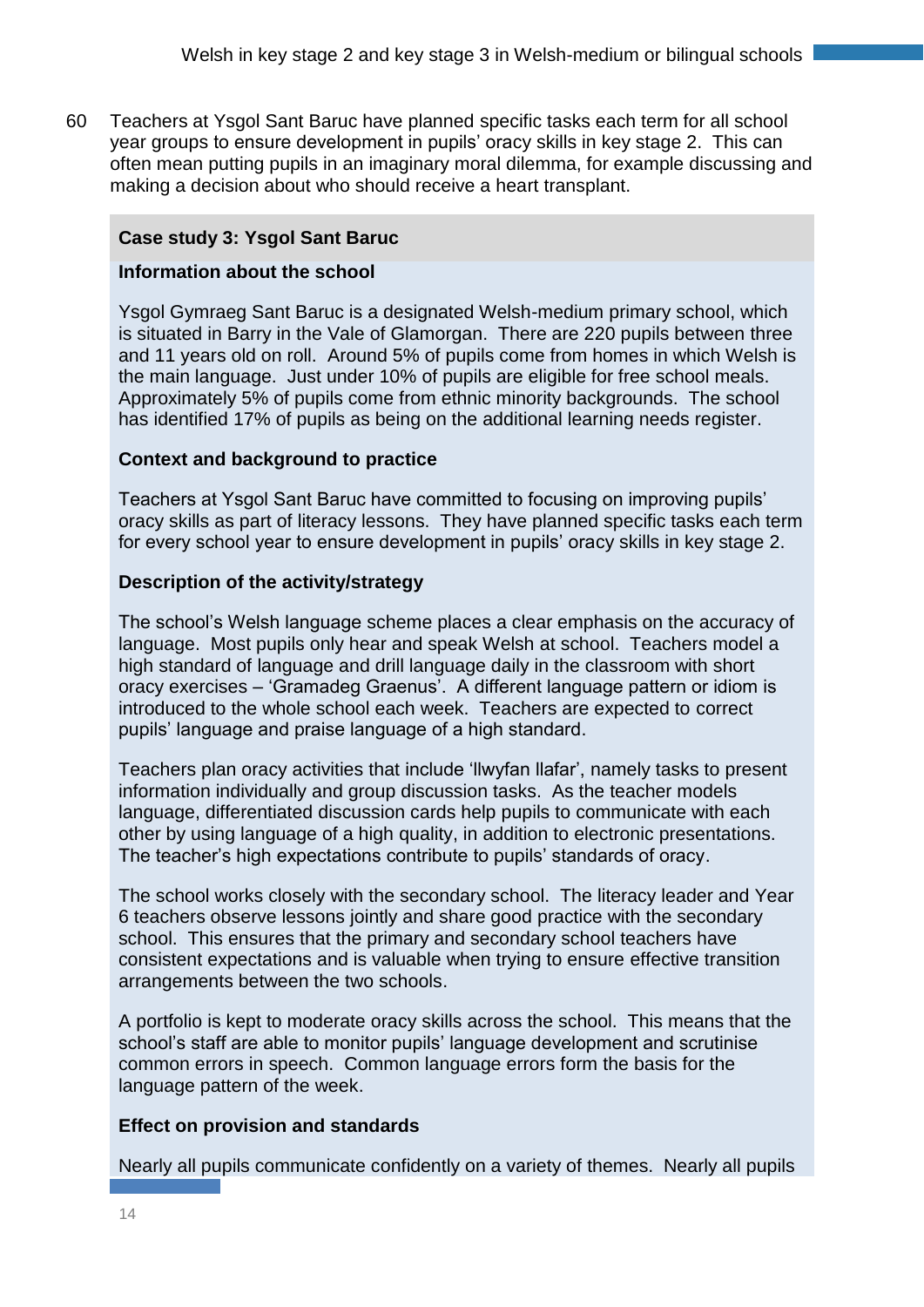use a variety of phrases and sentence patterns confidently when discussing a topic. Pupils' confidence in presenting information has improved. In 2017, all pupils achieved at least the expected level in oracy, and many achieved better than expected.

- 61 Most schools have specific strategies to develop their pupils' reading skills. For example, Ysgol Gynradd Gymraeg Evan James, Pontypridd operates the 'Taith Ddarllen Ryfeddol' (Wonderful Reading Journey) and ensures a variety of reading activities that increase in terms of challenge and require responses to texts through different methods. Many pupils respond very positively to this strategy, particularly boys and pupils of higher ability.
- 62 Extended writing strategies have a positive effect on many schools' pedagogy. The result of this is that most pupils write meaningfully in a wide variety of genres and adapt the style and content of their work for different purposes and audiences.
- 63 Many schools provide effective displays in the classrooms, which promote the use of pupils' Welsh literacy skills. In these cases, pupils are encouraged to use vocabulary and phrases regularly in their work. They are also an opportunity to draw attention to some of Wales' most famous writers, including our contemporary writers. Most schools now invite prominent authors to the school to enrich pupils' linguistic experiences.

#### **Teaching and assessment**

- 64 The teaching of Welsh in key stage 2 is at least good in many of the schools that were visited. The teaching includes excellent features in a minority of lessons.
- 65 In the schools where teaching is most successful, teachers plan in detail and effectively to develop their pupils' oracy, reading and writing skills, and ensure an appropriate relationship between them. This leads to developing sound skills among most pupils. In a few schools, there is not a specific enough focus on practising pupils' oracy skills and on the beneficial effect that this has on the accuracy of their writing.
- 66 In the best lessons, teachers have a very productive working relationship with their pupils. They have very high expectations of pupils and encourage them regularly to develop persistence and perseverance when undertaking extended tasks. They plan lessons carefully to include challenges that cater for the needs of the full range of pupils. Open-ended and probing questions are a notable feature of these lessons, where pupils are encouraged to think for themselves. Where planning focuses on building systematically on previous learning experiences, pupils have ownership of their learning. They explain how they contribute to themes and how they come to an agreement with their teachers about what aspects they will study next. Joint planning to develop independence at the top of key stage 2 is excellent in a few of the schools visited. In a few schools, there are not enough opportunities for pupils to lead and contribute to their own learning, or to choose learning pathways that are of specific interest to them. In these cases, teaching does not develop pupils' independence sufficiently. As a result, pupils of higher ability, in particular, are not stretched as much as they should be.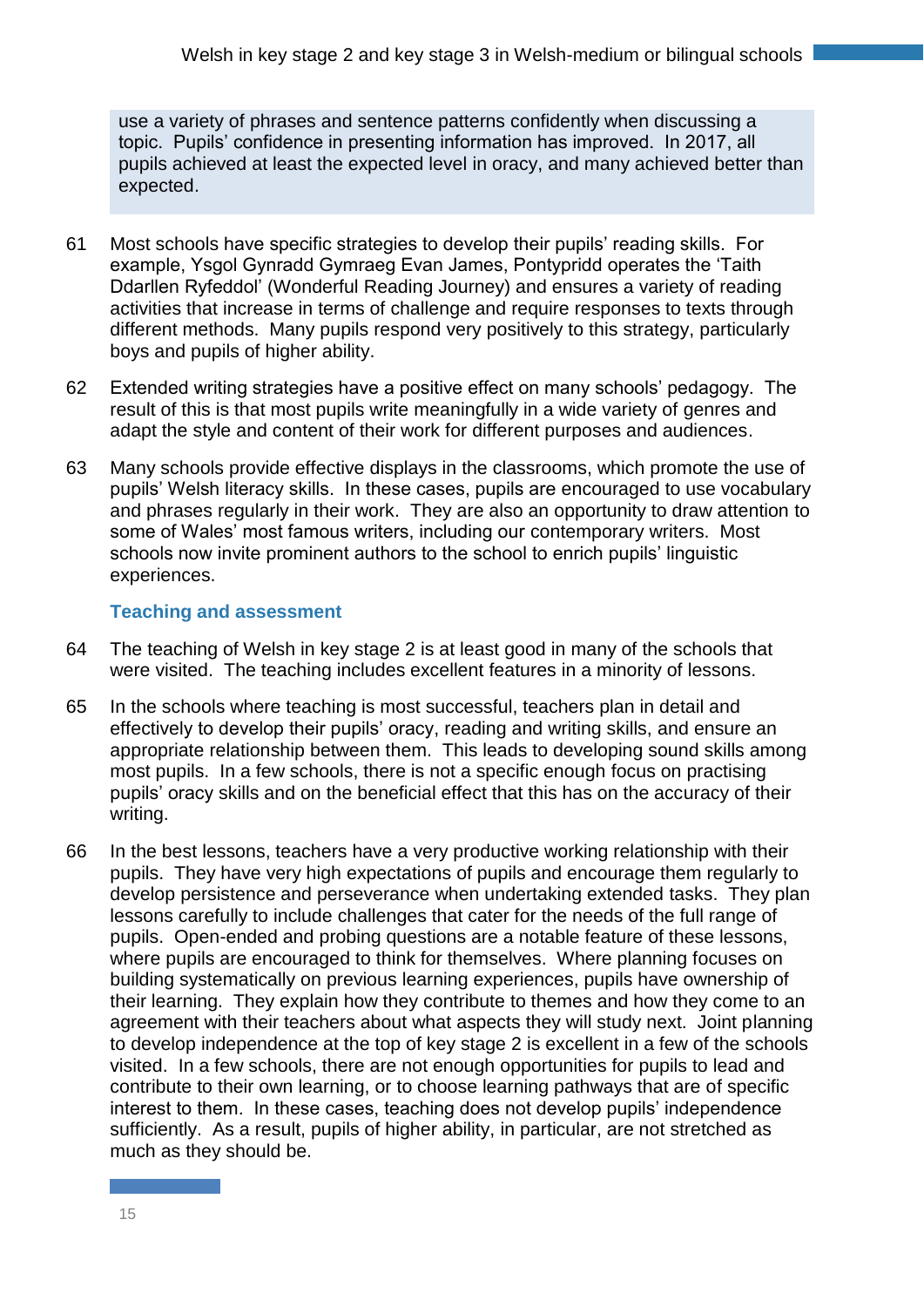- 67 Most teachers are effective language models and place appropriate emphasis on modelling correct language that is relevant to their themes. For example, they draw attention skilfully to correct forms of the verb, they correct errors of mutation and feed vocabulary without disrupting the flow of the lesson. A few teachers, and a minority of teaching assistants, model incorrect language patterns to their pupils from time to time, for example noun gender, mutations and common syntax. A very few teachers are too willing to accept English vocabulary in Welsh lessons and they are not innovative enough in enriching their pupils' language.
- 68 Most teachers provide their pupils with regular and beneficial oral or written feedback. This allows pupils to know what they are doing well and what they need to do to improve their work, in terms of content and expression. In a few cases, teachers' comments are not specific enough. As a result, they are not an effective means for pupils to improve their own work and, therefore, they do not have a positive effect on raising standards, for example to improve punctuation and spelling over time.
- 69 Many teachers ask probing questions during lessons to encourage pupils to reflect on their work individually or in pairs or groups. This strategy is particularly effective when regular pauses are planned to receive pupils' responses and gauge progress in their understanding.
- 70 Teachers in most schools make effective use of success criteria as a way of encouraging pupils to improve their work. A minority of schools ask their pupils to write their own success criteria. In the best examples, this feature contributes usefully towards developing independent learners successfully.
- 71 Most schools use simple marking codes that are easy to implement and are understood by pupils. As a result, many pupils succeed in improving their own work. In a few cases, pupils do not correct their language errors accurately and the teacher does not correct this further. This results in the same errors occurring in subsequent work.
- 72 Nearly all schools have effective procedures that enable them to track pupils' progress in great detail. They succeed in identifying specific areas for improvement in their work and address them, as necessary. Outcomes often inform the areas for improvement in the school's improvement plans.
- 73 Most schools have a keen awareness and reliable and valid knowledge of pupils' attainment. They set challenging targets and plan carefully to try to ensure that individuals and groups achieve in line with their ability.

## **Key stage 3**

## **Provision**

74 Most secondary school Welsh departments lay firm foundations for developing pupils' literacy skills. As a result, many make purposeful progress in their Welsh subject and literacy skills. They are confident in using the Welsh language formally across the curriculum and in informal situations.

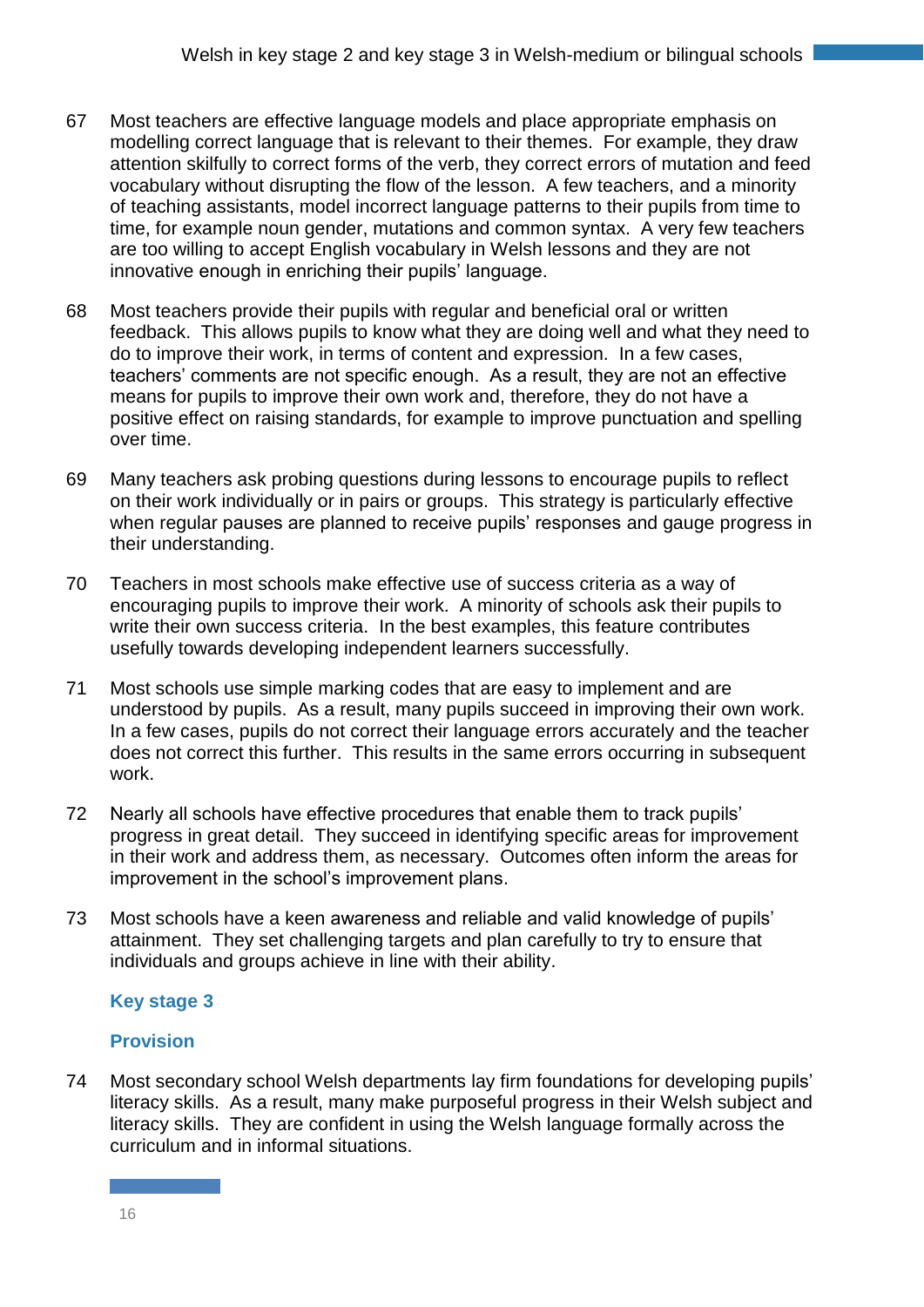- 75 Most Welsh teachers in the secondary schools visited are committed to their work, and they work enthusiastically to transfer the richness of the Welsh language and culture to their pupils. In the majority of departments, a beneficial effort is made to place the subject in a contemporary context, for example by playing popular music and discussing recently published Welsh novels. This, in turn, nurtures pupils' curiosity towards the Welsh language and their enjoyment of it. It also contributes towards creating an ethos that promotes the Welsh language and culture and positive attitudes towards them.
- 76 Nearly all departments provide numerous opportunities for pupils to access a wide variety of activities in situations outside Welsh lessons, for example activities that are organised by the Urdd, local Welsh language initiatives and eisteddfodau.
- 77 There is infectious enthusiasm in terms of seeking to move the subject forward technologically in a few Welsh departments. Innovative use of ICT in these departments is an important part of developing Welsh pedagogy. It links effectively with these departments' clear focus on expanding the school's provision to provide more opportunities to speak the language informally through activities such as school radio stations.
- 78 There are numerous opportunities in most schools to develop appropriate elements of the literacy framework successfully. In the best examples, a few secondary schools outline their linguistic priorities each year and departments across the curriculum tailor their schemes of work purposefully to support their pupils' linguistic development.
- 79 Many Welsh departments have revised their schemes of work over the last two years. They have focused specifically on adapting schemes of learning in key stage 3 in preparation for the new GCSE course. The best departments have been successful in attempting to ensure that their revised schemes have a contemporary appeal and are stimulating for their pupils. This is to be welcomed in the context of the recent decline in the number of pupils who continue to study Welsh to A Level and beyond.
- 80 Revised schemes of work focus appropriately on language skills, in particular on improving standards of writing and refining pupils' grasp of language accuracy. They also place an emphasis on encouraging independence among pupils to develop their reasoning skills effectively.
- 81 The Welsh department at Ysgol Dyffryn Ogwen has revised its schemes of work in key stage 3 purposefully. The room that is given to developing ICT skills as part of the revised schemes is a notable feature.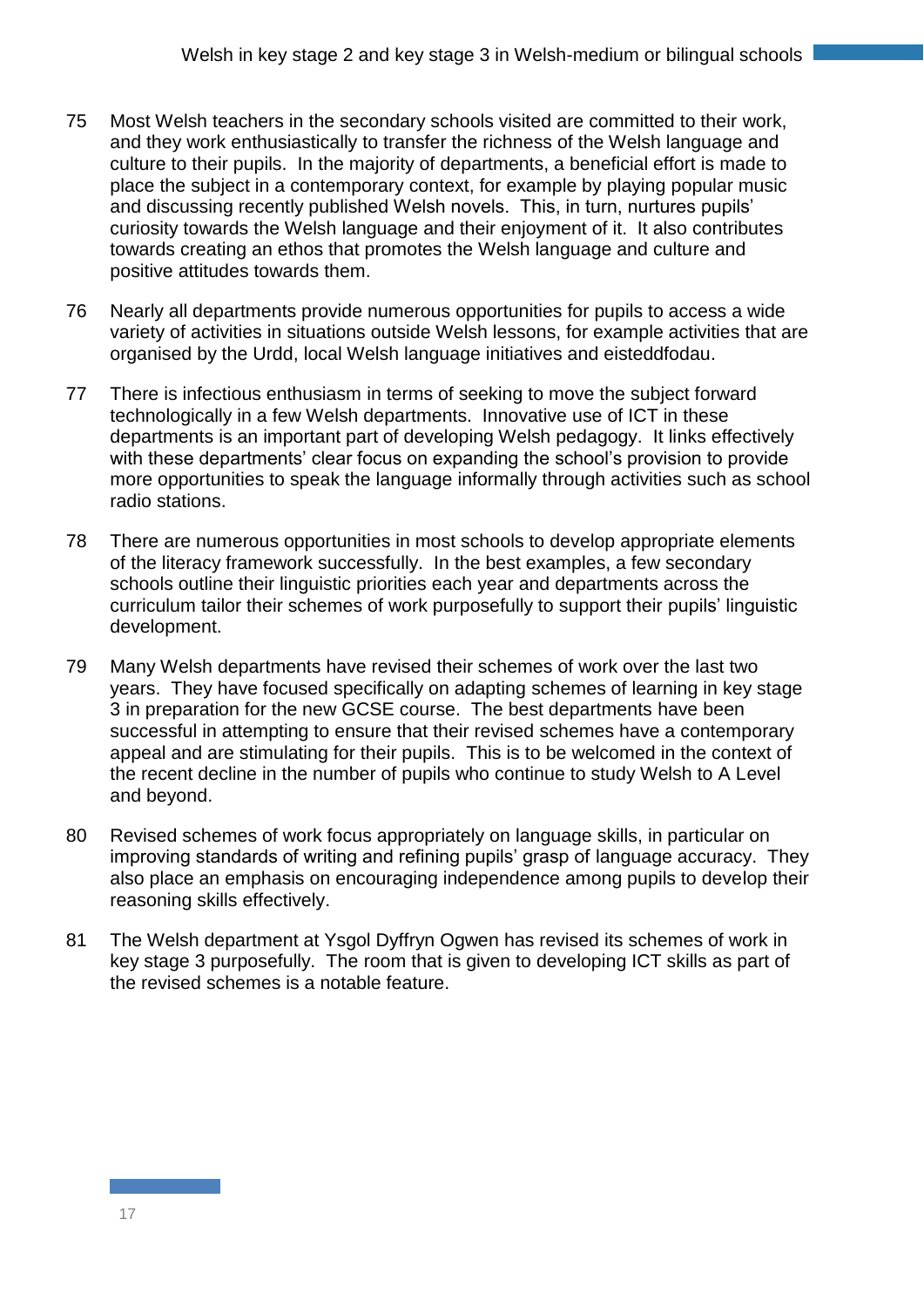## **Case study 4: Ysgol Dyffryn Ogwen**

### **Information about the school**

Ysgol Dyffryn Ogwen is an 11-18 bilingual community comprehensive school in the village of Bethesda in Gwynedd. The school has five feeder primary schools. There are around 400 pupils on roll, 50 of whom are in the sixth form. Approximately 80% of pupils come from homes where at least one parent speaks Welsh.

#### **Context and background to practice**

The school has decided that it needs to lay a firm foundation in key stage 3 to prepare for the changes to the GCSE specifications The Welsh department has adapted areas of study in key stage 3 into thematic units of work that follow "Trywydd y Testunau" (Text Trail). This allows pupils to identify the features of six non-literary texts in their reading and plan their written work to highlight those features. Specific aspects of the national literacy framework and the Welsh programme of study in key stage 3 are targeted in each extended task.

#### **Description of the activity/strategy**

By adapting the areas of study, teachers have begun to consider digital and interactive resources in the context of the features of the six non-literary texts and the way in which they can contribute towards planning tasks. The department has succeeded in satisfying a number of strands and specific elements of the digital competence framework when planning these extended tasks. The department is experimenting with a number of digital platforms and various apps for electronic tablets.

The department has created a website to link areas of study directly with the digital material on the Hwb+ website. Each year has its own website and resources, and members of the department keep the content up-to-date by adding to it and revising resources regularly. It includes many links to external interactive websites, and many activities have been created for specific classes and groups of learners through these resources.

#### **Effect on provision and standards**

Pupils at the school work together on tasks and develop their skills jointly. They create tasks in groups and evaluate the success of tasks together effectively. For example, by devising a discussion task and using ICT to raise awareness of the situation of refugees in Wales, pupils consider a real and current situation, which also has a specific audience.

82 When adapting their learning plans, many schools have increased the challenge that is provided for pupils in key stage 3. For example, many now include beneficial tasks in line with the national reading tests. While increasing challenge on the one hand, the best teachers also promote their pupils' confidence and enjoyment, and remind them regularly that perseverance and persistence are important qualities for success.

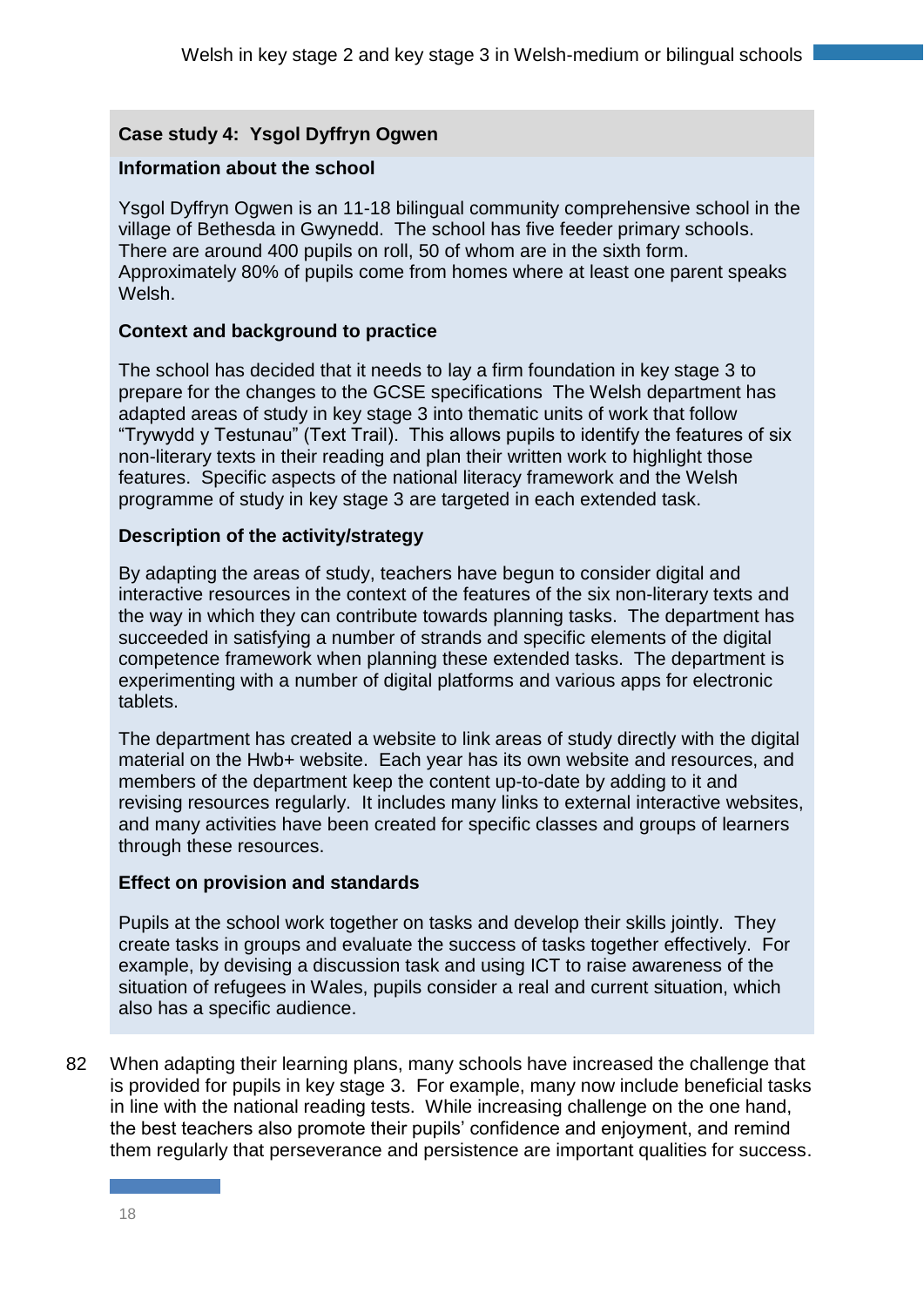- 83 Many departments provide innovative activities that prepare pupils for the GCSE Welsh literature examination earlier than in the past. For example, they analyse and appreciate a poem that they have not seen before and compare it with a familiar poem.
- 84 Many secondary school Welsh teachers have high expectations of their pupils, and many provide good opportunities for them to express their opinion about work so that they, in turn, can influence schemes of work. In a few lessons, experiences that are provided for pupils in key stage 3 do not build systematically enough on their experiences in key stage 2. In these cases, transition arrangements between the two key stages do not succeed in ensuring that pupils develop their Welsh skills to the best of their ability.
- 85 These lessons are often too teacher-centred and pupils are too passive. For example, a few teachers are too prepared to read texts themselves rather than ask pupils to read them aloud. In these lessons, pupils react to the directions they are given rather than working independently following an initial prompt. Tasks and activities are not challenging enough to hold all pupils' interest and ensure that they make good progress. Questioning is not incisive enough to extend pupils' understanding and skills further.
- 86 A few departments plan lessons that include too many short activities and too many printed resources, such as booklets or worksheets. On the whole, teachers do not adapt these lessons to meet pupils' specific needs. Teachers move too quickly through the activities rather than ensuring depth of understanding. As a result, pupils' responses are often limited and superficial.

#### **Teaching and assessment**

- 87 Most Welsh teachers show many features of strong teaching. All of these have a very positive effect on pupils' standards in Welsh:
	- very good subject knowledge and modelling a wealth of language
	- structured and creative planning that ensures that activities build purposefully on previous learning
	- probing questions and exemplifying answers to raise pupils' expectations
	- prompting pupils sensitively when they make mistakes
	- maintaining positive working relationships and using humour appropriately
- 88 Most successful lessons ensure the inter-relationship of language skills and give due attention to elements of literacy and accuracy of language. Developing oracy skills is the basis of most of these lessons. In a few departments, there is a focus on drilling to consolidate grammatical patterns before starting on written work. However, a minority of schools do not work closely enough with their feeder primary schools to ensure consistency and a sound mutual understanding in terms of linguistic expectations and methodology to eliminate common errors that characterise a minority of pupils' work.
- 89 Gwynedd local authority has effective arrangements for pupils who are latecomers to Welsh-medium or bilingual schools and have little previous competence in the Welsh language.

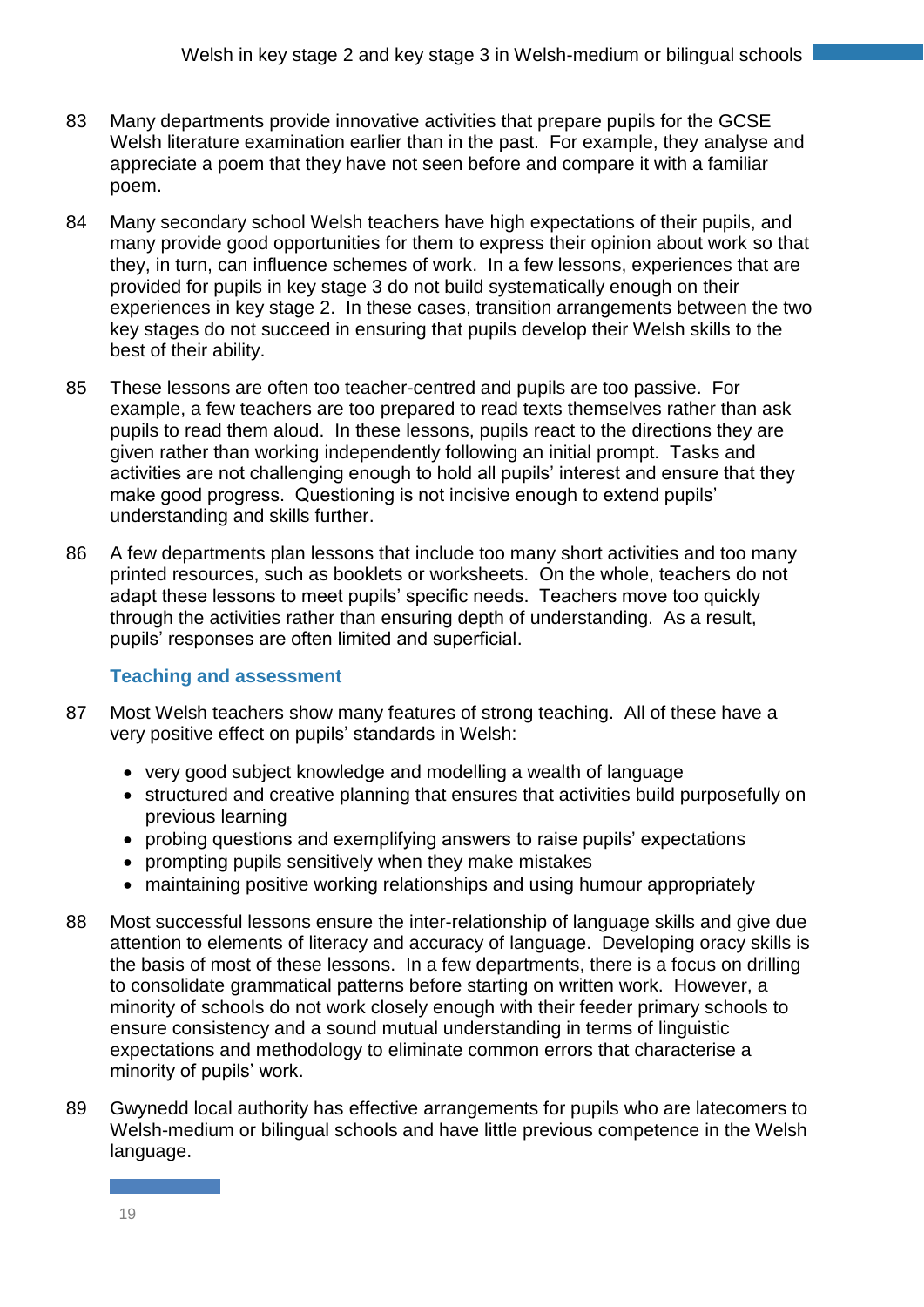#### **Cameo: Gwynedd language centres – immersion education for pupils who are new to the Welsh language**

There are four primary language centres and one secondary language centre in the county. All lay a firm foundation for pupils in the Welsh language for them to be able to participate fully in bilingual education experiences and take advantage of bilingualism skills. In 2017, the majority of pupils who received immersion education in the secondary centre and sat the Welsh (first language) examination gained a level 2 qualification in the language.

Teachers at the centres use highly effective methodologies to introduce language to their pupils. The main emphasis is placed on developing listening and speaking skills by drilling language with the whole class, individuals and groups of pupils. This methodology provides valuable opportunities for pupils to focus on language accuracy, hear and practise pronouncing vocabulary and language patterns, and gain confidence in a safe environment. There is very little use of English throughout the immersion courses as teachers sustain the target language (Welsh) so that it becomes established and normalised.

Time is allocated each day to develop pupils' reading under one-to-one guidance. Cross-curricular learning takes place when pupils are given opportunities to use the language they have learnt in the context of a subject. Pupils are encouraged regularly to use the language outside the classroom. The enthusiasm of the teachers who deliver the lessons at the language centres is infectious.

Staff at the language centres provide a valuable aftercare service by supporting pupils who attended the centres in their daily schools. The aftercare strategy set robust criteria and milestones, including raising awareness among the schools' staff of these pupils' linguistic needs.

90 Ysgol Glan Clwyd implements a strategy that includes the option for pupils at the end of Year 6, who would cope with learning a new language, to be 'immersed' and move from English-medium to Welsh-medium education. Pupils are taught in small classes and follow the same curriculum, but the work is tailored to the requirements of pupils who are attempting to acquire a new language.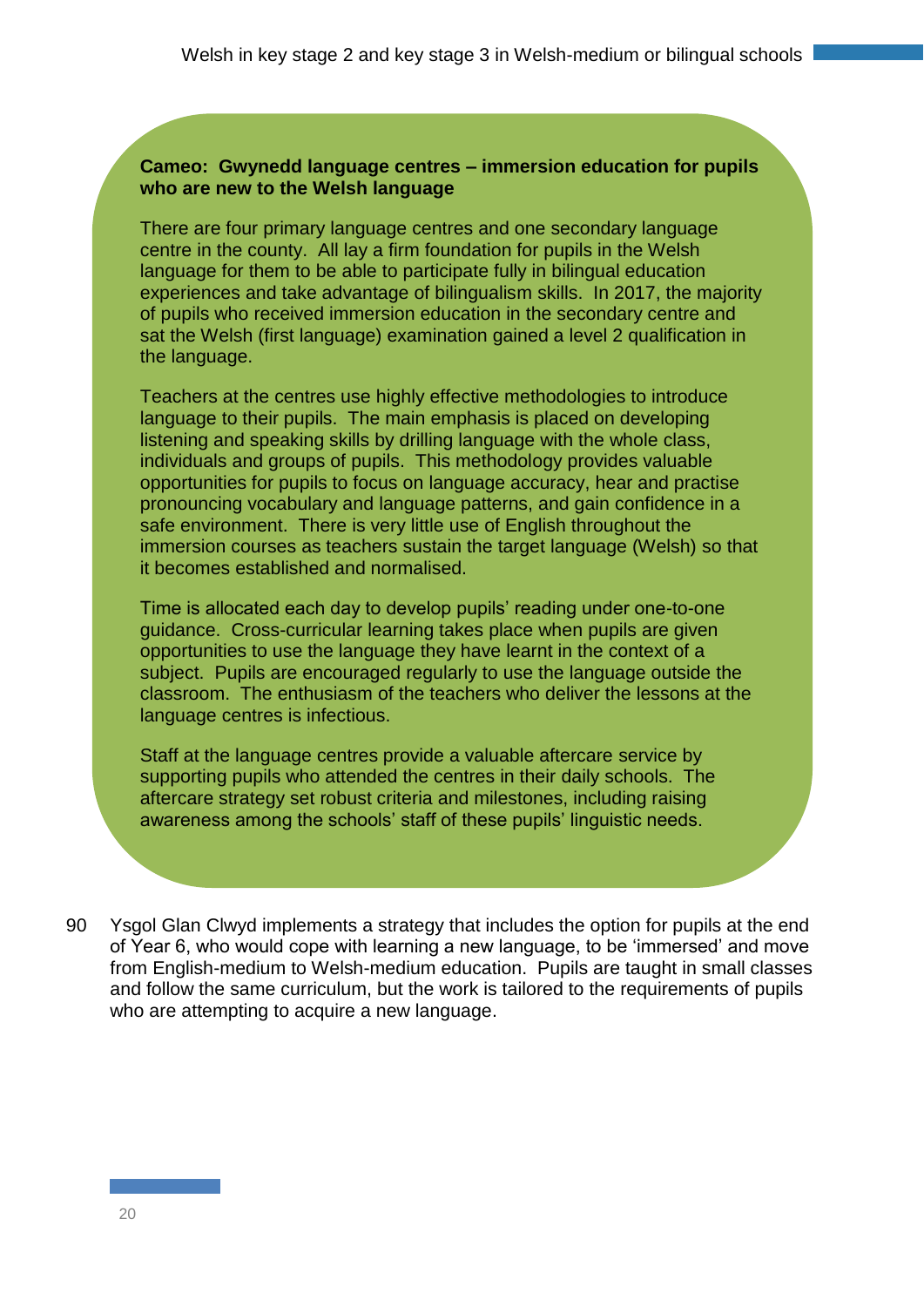### **Cameo: Ysgol Glan Clwyd's immersion scheme**

In Years 7 and 8, pupils receive their education as an immersion class in all subjects, with the exception of physical education, English and technology. Three hours of Welsh lessons are provided each week.

Welsh lessons in Year 7 focus mainly on oral work, and the use of English decreases over time. Small classes (approximately ten pupils, on average, over the last five years) give pupils an opportunity to gain confidence before joining the mainstream in Year 9 or even sooner.

On average, pupils who are part of the immersion scheme have gained more A\*-C grades in Welsh than other pupils over the last five years. Results in English and other subjects are also higher, on average, over the same period.

- 91 Provision in most Welsh departments ensures a variety of interesting reading texts. Many pupils respond positively to the books that they read, including the work of contemporary authors.
- 92 Most departments ensure that they provide valuable opportunities for pupils to practice writing in a wide range of forms and for different purposes. Many pupils deepen their understanding of the features of genres such as articles, monologues, dialogues, essays and poems. A further outcome is that the majority of pupils develop as effective writers themselves.
- 93 Most departments make effective use of structured language reference books that they have developed themselves to improve language accuracy and raise standards of literacy.
- 94 Most Welsh departments assess their pupils' work in detail and analyse strengths and specific areas for improvement. Feedback on pupils' work usually refers appropriately to developing their language skills. In a few cases, comments do not give pupils enough guidance and, therefore, they are unable to improve the quality of their work.
- 95 In many lessons, specific time is allowed at the beginning of the lesson either to correct common errors, practice grammatical patterns or improve a piece of work that needs attention. This period is called 'Gwella'r Gwallau' or 'Amser Ll'nau', for example, in different schools. Many pupils appreciate this practice and recognise that it has a positive effect on improving their original work.
- 96 The attention given to improving written work is an effective feature of many departments' work. Teachers often set questions or extended tasks for pupils as a core part of their assessment procedures. Most pupils respond positively to these challenges and succeed in making further progress.

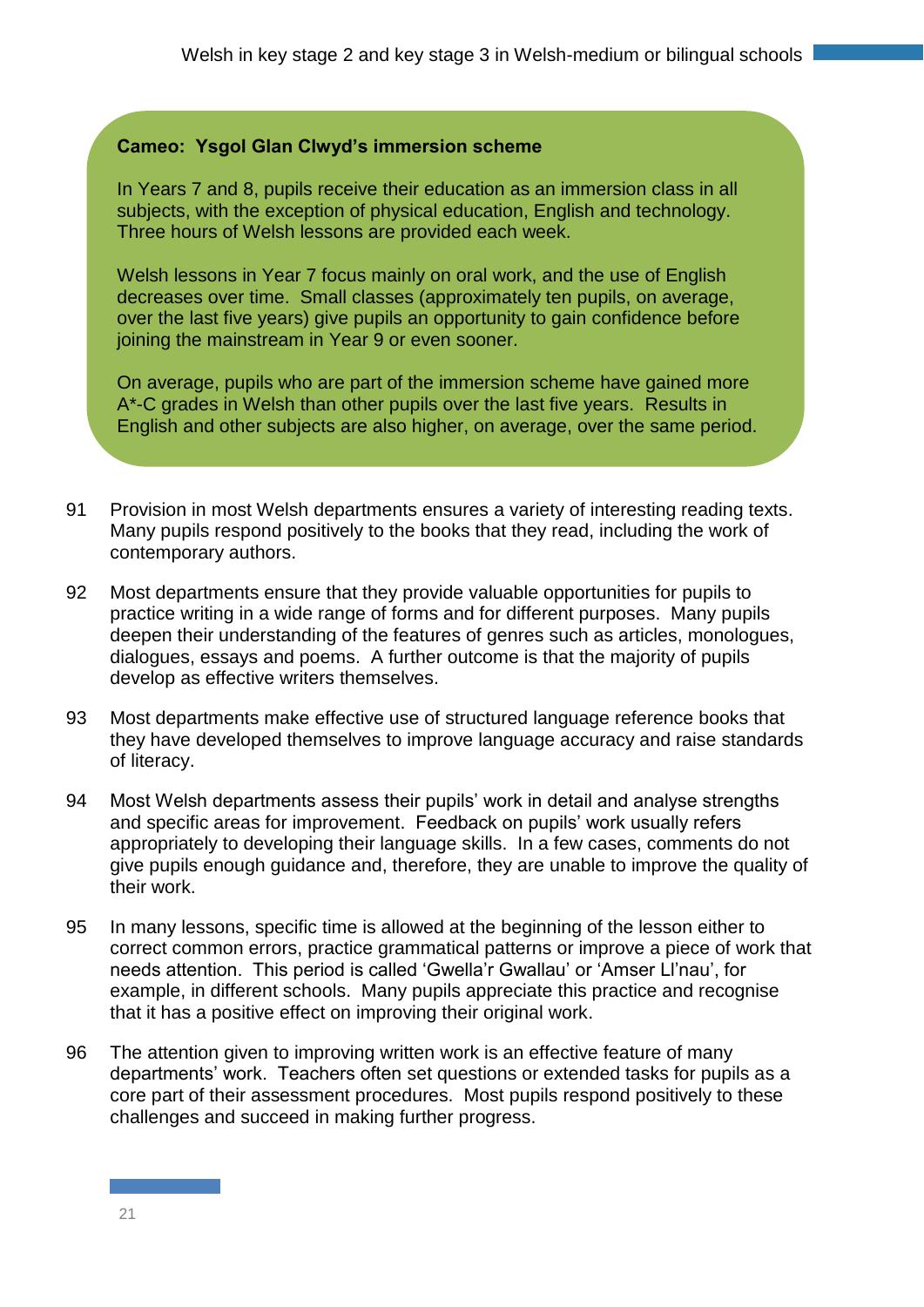- 97 Nearly all Welsh departments track their pupils' progress regularly and, as a result, create specific groups to respond to pupils' needs. Many departments make effective use of national test results for this purpose.
- 98 Most pupils know what their language targets are and, in the majority of schools, they themselves are responsible for setting their own targets or success criteria for extended writing tasks. In the most effective examples, teachers train pupils to use success criteria to assess their peers' work, for example to provide feedback on oracy work. In a few schools, assessment for learning tasks are ineffective, for example correcting peers' work wrongly or correcting the wrong features. In these cases, pupils do not have the necessary understanding to improve other pupils' work effectively.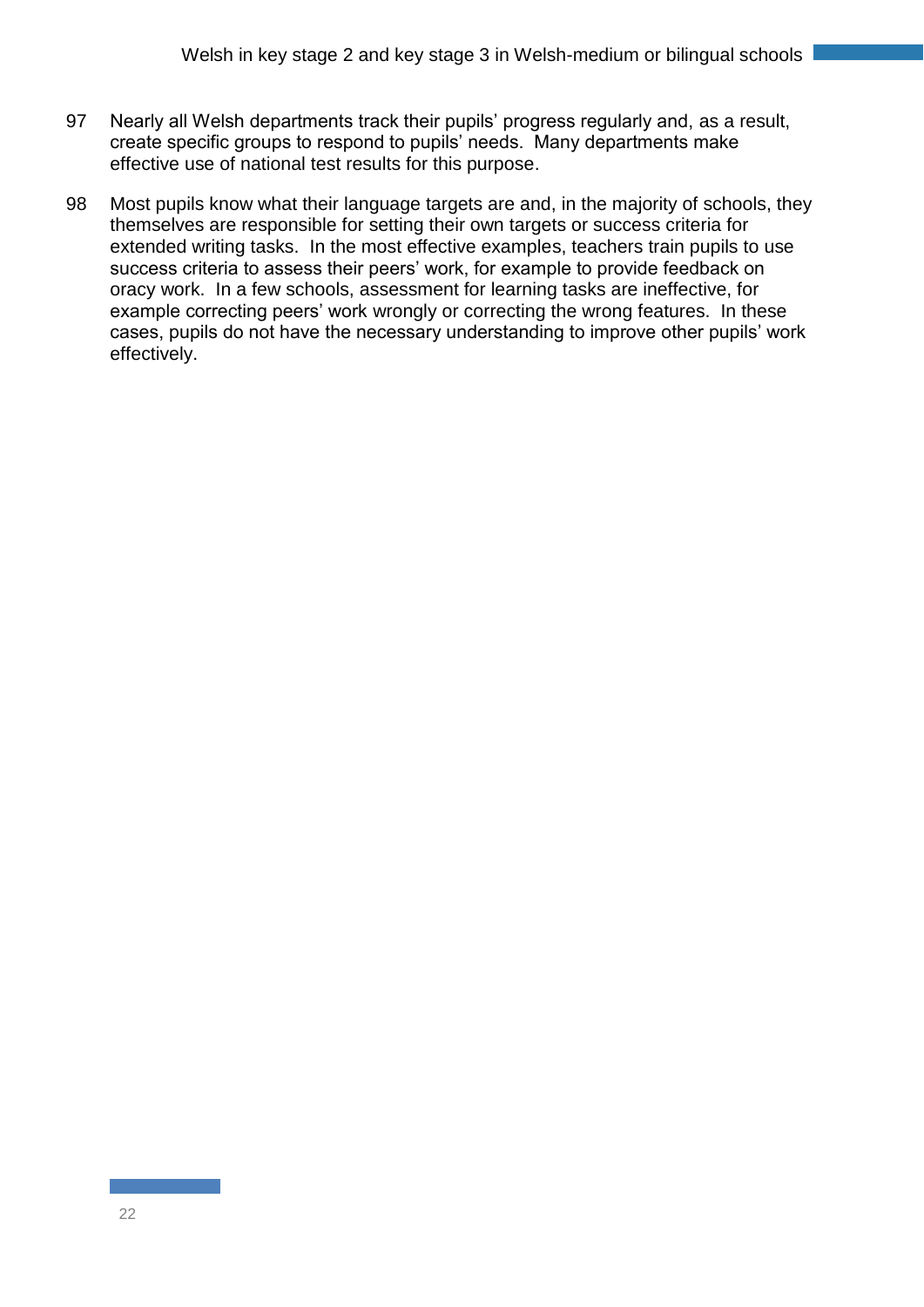## **Leadership and management**

#### **Strategic leadership**

- 99 Most headteachers at the primary, secondary and all-age schools that were visited as part of this review have a clear vision for the Welsh language. The core of this vision is the deep conviction that all pupils should make the best possible progress in developing their Welsh skills and foster a strong sense of Welsh identity.
- 100 Standards in Welsh and promoting their pupils' Welsh identity are priorities in the majority of school improvement plans. For example, leaders at Ysgol Gynradd Gymraeg Caerffili remind their staff frequently about their responsibility to encourage, support and promote the use of the Welsh language within the school.

#### **Case study 5: Leadership at Ysgol Gynradd Gymraeg Caerffili**

#### **Information about the provider/setting/school**

Ysgol Gynradd Gymraeg Caerffili is situated in the town of Caerphilly. There are approximately 400 pupils between three and 11 years old on roll. Pupils are taught in a part-time nursery and 12 classes from Reception to Year 6. Almost 11% of pupils are eligible for free school meals. Only 4% of pupils speak Welsh at home. All of the school's pupils transfer to the local Welsh-medium comprehensive school.

#### **Contact and background to practice**

The school's motto is 'Hawl Plentyn ei Iaith' (A Child's Language is their Right), and developing pupils' language skills is at the heart of its work. The school's vision is based on high expectations of everyone who is associated with the school, developing effective partnerships between all stakeholders, ensuring that the school is happy and welcoming and that everyone realises their full potential.

#### **Description of the activity/strategy**

The school has a clear management structure that ensures that the headteacher's vision is implemented at all levels by leaders who have high expectations of their teams. The school has robust performance management systems that ensure that everyone understands the school improvement plan and their role in raising standards. There is an annual focus on an element of literacy.

The Literacy Co-ordinator is the school's deputy headteacher and leader of the foundation phase, and is in a strong position to ensure that developing the Welsh language is a priority for the school. The local consortium has recognised the school's work and made it a good practice hub for all of the region's Welsh-medium primary schools. Schemes of work are evaluated annually. This ensures consistency in provision from the foundation phase to the end of key stage 2. Teachers' planning is evaluated regularly with a clear focus on standards of literacy in both languages.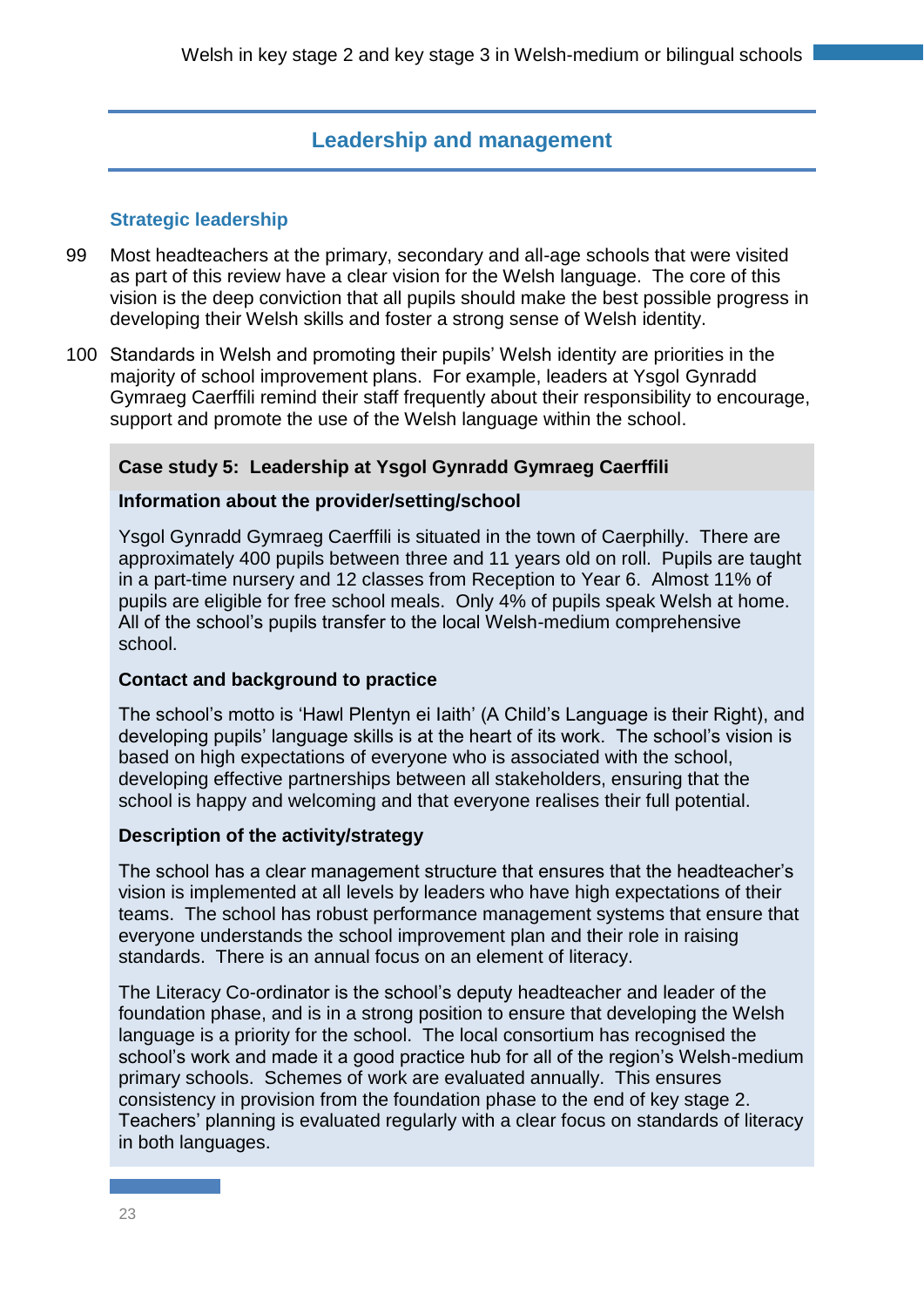The school ensures that there is a consistent focus on standards, provision and leadership of literacy in staff meetings. Teachers and support staff assess jointly in triads and discuss the features of oracy work, reading and writing, particularly when moderating and standardising. Regular feedback and dialogue, both verbal and in books, is expected between teaching staff and pupils.

The school runs a wide range of extra-curricular clubs with a focus on promoting standards of literacy, for example the 'Clwb Clecs' and the writing and art club that creates books for pupils in the foundation phase.

The literacy team produces an annual report to evaluate standards, provision and leadership in Welsh. The report is discussed with the governing body, including the governor who is responsible for literacy.

#### **Effect on provision and standards**

Nearly all pupils attain the expected level in Welsh from a very low baseline by the end of the foundation phase and key stage 2. The majority of pupils who have the ability to attain the higher levels in Welsh do so by the end of the foundation phase and key stage 2. The quality of provision is consistently good and elements of excellent practice are identified in the school's comprehensive self-evaluation procedures.

- 101 The best leaders have high expectations of themselves, their staff and their pupils, and they maintain a continuous focus on ensuring highly effective learning and teaching. They challenge and support their colleagues and provide whole-school guidance on expectations in lessons, for example extended activities that challenge pupils and pupils' understanding of the importance of feedback to develop and improve their work.
- 102 They also hold a deep conviction that pupils who achieve the highest standards enjoy developing their literacy skills. They ensure that providing stimulating and extended learning experiences for all pupils, whatever their ability, is a strategic priority.
- 103 Nearly all primary schools have a Welsh language co-ordinator. Most of these co-ordinators work effectively with the school's other leaders to implement plans that ensure that provision is effective and has a positive effect on pupils' standards.
- 104 In a minority of schools, beneficial arrangements are made to ensure that the Welsh language co-ordinator is given management time. At Ysgol Gynradd Gymraeg Casnewydd, for example, this allows the co-ordinator to identify linguistic shortcomings across key stage 2 and co-ordinate highly effective language improvement sessions across the key stage.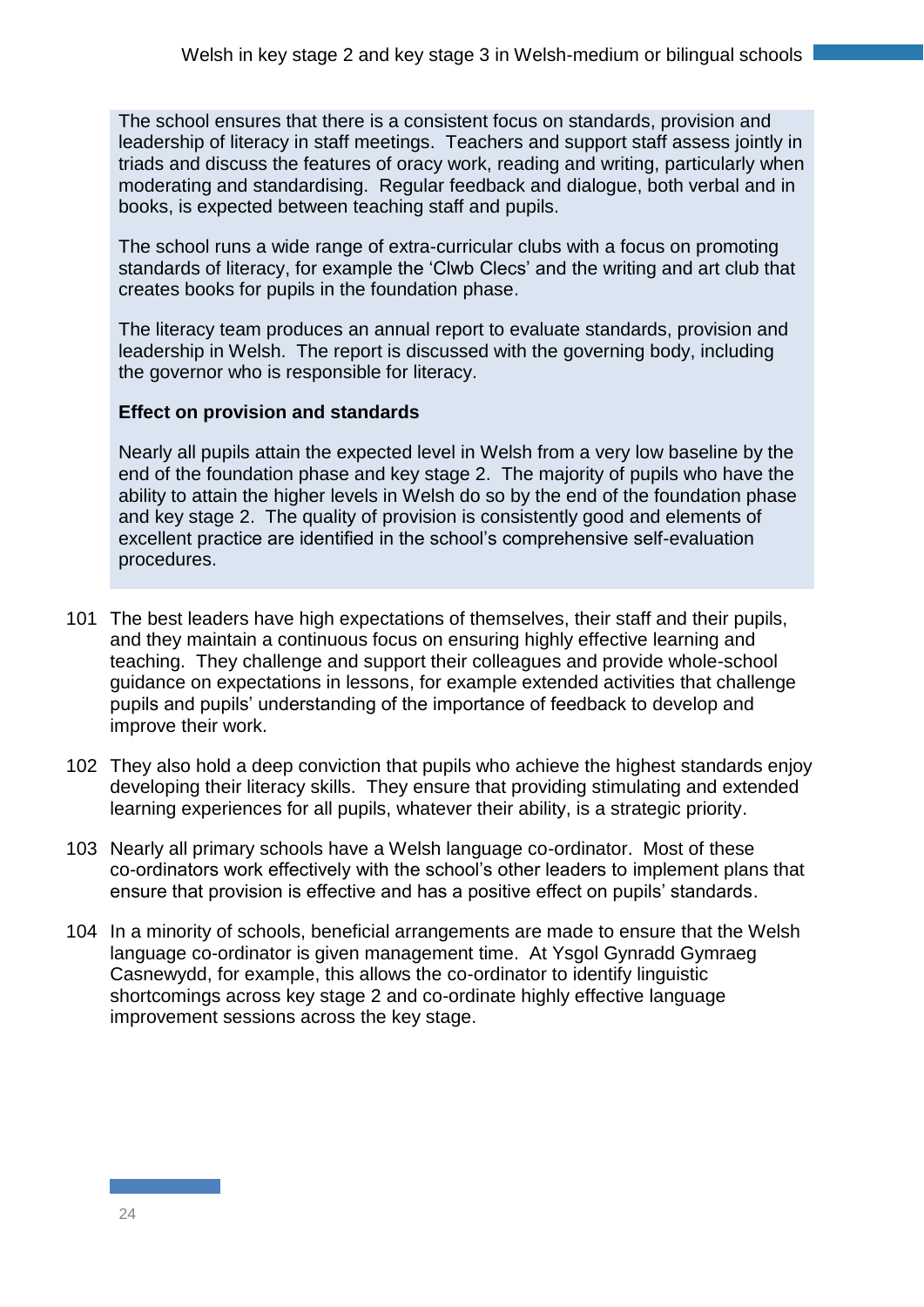### **Cameo: Ysgol Gynradd Gymraeg Casnewydd**

When monitoring books, teachers highlight common errors across the key stage, for example spelling, punctuation and grammatical structures. Based on this information, the language co-ordinator holds language improvement sessions twice a week for all pupils in key stage 2, based on these errors. Pupils are grouped to attend these sessions in line with their specific language needs, rather than their age.

The emphasis in these improvement sessions is on oracy work. They include short, sharp activities that, in turn, have a positive effect on the accuracy of pupils' expression, both spoken and written. Most pupils in key stage 2 come to understand grammatical rules and spelling patterns. These sessions challenge pupils, whatever their ability, and engage their interest.

#### **Planning for improvement**

- 105 Nearly all schools implement a thorough monitoring cycle that focuses mainly on lesson observations, scrutiny of books and seeking pupils' views on their learning experiences. Consistent and rigorous self-evaluation processes have been established in many schools, which ensure that they have an accurate picture of standards in Welsh. These schools analyse their pupils' attainment and achievement in detail. Valuable use is made of statistical information to identify pupils and groups of pupils who need a boost, for example in the accuracy of their writing or higher order reading skills. The best analyses recognise the school's performance in the context of other similar schools.
- 106 Based on monitoring and self-evaluation procedures, many schools plan strategically and purposefully to raise standards in Welsh. These schools' improvement plans convey clearly the aspiration to deliver as many varied and rich experiences as possible to their pupils through the medium of Welsh. In the best cases, whole-school improvement plans and those of the Welsh curriculum area reflect each other to a great extent.
- 107 Most schools' improvement plans include quantitative targets and sensible development steps that act as a firm foundation for raising standards in Welsh. Many schools give a clear priority to developing their pupils' literacy skills in their improvement plans. Priorities are often specific and vary from, for example, 'close the gap between the attainment of boys and girls at the end of key stage 2', to 'increase the number of pupils who attain higher than the expected levels – particularly boys'.
- 108 The leaders of these schools evaluate their improvement plans in detail and regularly, and revise their plans appropriately, where necessary. In many of the schools visited, purposeful planning and effective action on areas for improvement have had a beneficial effect on the standards of pupils' language skills. A few schools are too generous when coming to a judgement on the standards of learning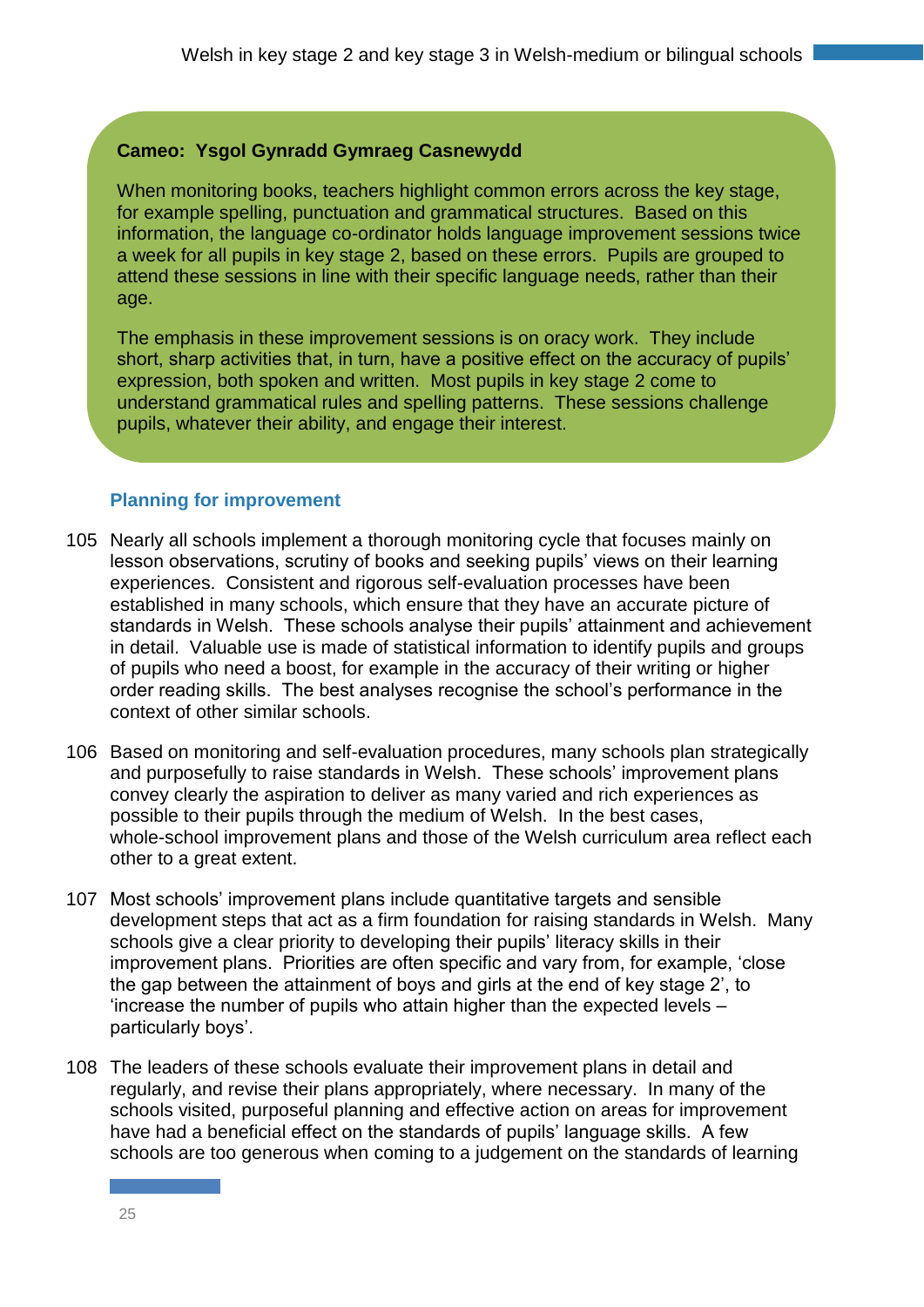and teaching in Welsh. These schools do not evaluate their improvement plans in enough detail. In these cases, the school's monitoring documents are too superficial and are not incisive enough to address raising standards.

### **Professional learning**

- 109 The majority of schools benefit from beneficial professional learning arrangements to further strengthen Welsh language provision. In these cases, structures that allow collaboration and sharing of expertise have a positive effect on standards of education and pupils' achievement. Regional support officers make a valuable contribution in delivering good practice and monitoring standards and provision.
- 110 Many leaders have established a culture of continuous professional development within their schools. They understand that the whole school is responsible for its pupils' progress and insist that all members of staff, including teaching assistants, contribute to improvement plans. For example, Ysgol Gymraeg Pwll Coch, Cardiff, has established a 'Literacy Hub' within the school. The 'Hub' includes the coordinators for language, ALN and more able and talented (MAT) pupils and a member of the senior leadership team. They place a clear focus on mapping and planning valuable opportunities for pupils to develop their literacy skills. This has a very positive effect on the extended writing skills of pupils at this school.

#### **Partnerships**

- 111 Most primary schools and secondary Welsh departments benefit from a range of beneficial regional and national partnerships to share good practice in terms of up-to-date Welsh pedagogy. In the best cases, cluster primary schools have effective arrangements to share good practice in terms of literacy. In a few secondary schools, Welsh, English and modern foreign language departments work together effectively to raise awareness of the links between the subjects in terms of literacy.
- 112 The majority of schools place an appropriate emphasis on strengthening the relationship with parents to raise their awareness of the development of their children's literacy skills. For example, Ysgol Gynradd Gymraeg Evan James, Pontypridd, prioritises different aspects, for example spelling, in the school improvement plan each year, and gives an opportunity for parents to attend classes to see specific strategies in action.
- 113 The majority of schools have appropriate arrangements to ensure linguistic continuity and progression between key stages 2 and 3. However, transition arrangements are not effective enough in a minority of schools. In these cases, activities are often limited to annual moderation meetings, and beneficial curricular collaboration between schools is limited.
- 114 Across Wales, despite the small increase in the proportion of pupils who are assessed in Welsh in Year 9, around 12% of learners who are in Welsh-medium education in Year 6 are not assessed in Welsh by the time they reach the end of key stage 3 (Welsh Government, 2017c). Not enough local authorities plan strategically to ensure that learners are given an opportunity to develop their Welsh language skills in the most effective way.

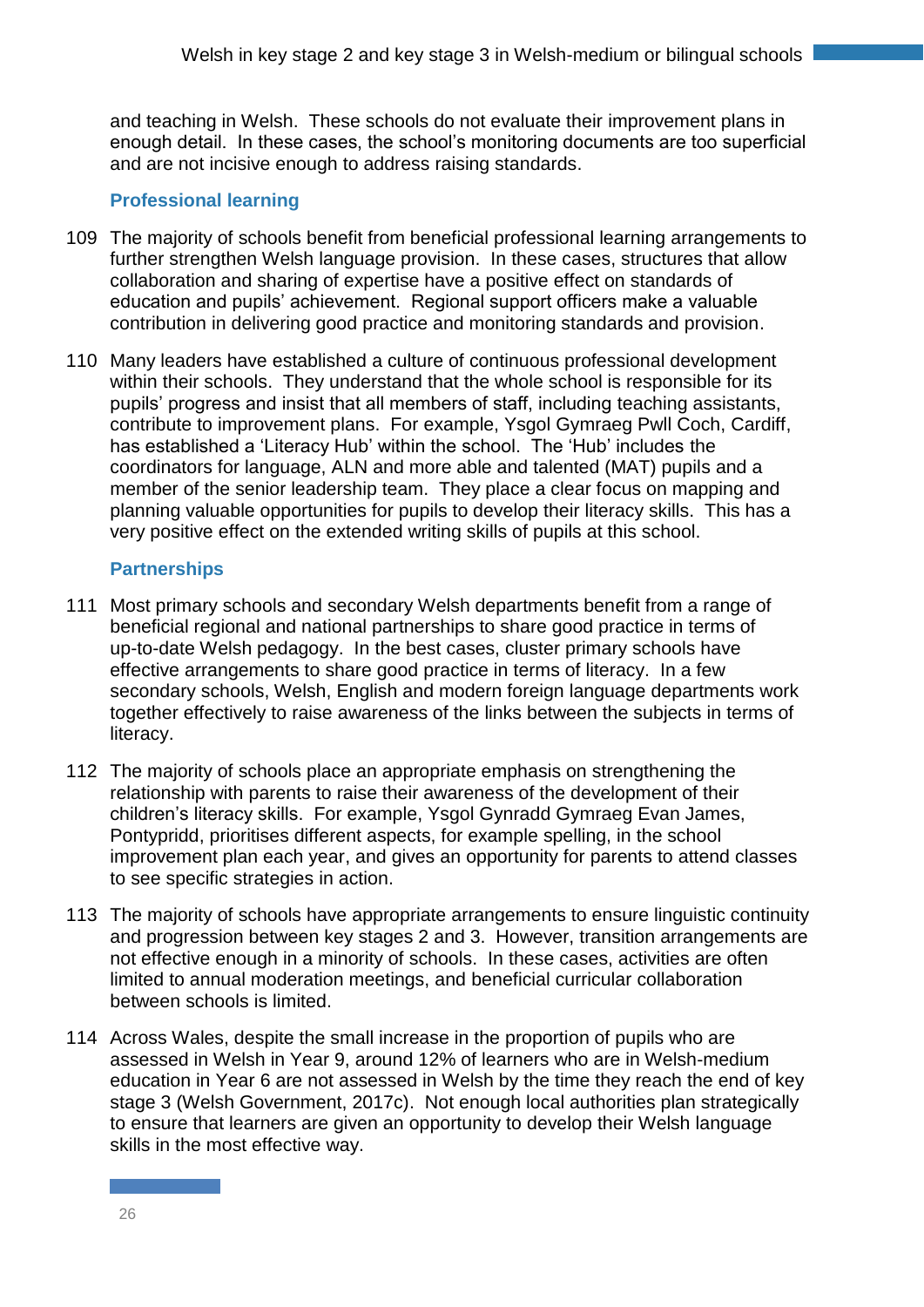- 115 At Ysgol Bro Teifi, an all-age school visited, pupils' Welsh identity is an essential part of its behaviour policy. The school is enterprising and innovative in planning purposefully for the Welsh language. The Welsh language and cultural identity are the school's first strategic priority, and the Welsh department's improvement plan is a reflection of the whole-school improvement plan. One of those priorities is to improve the key stage 2 and key stage 3 curricula to ensure continuity and progression across both key stages. Thematic planning in Year 7 is innovative and provides beneficial opportunities to develop Welsh language skills across a number of subjects.
- 116 Nearly all of the primary schools visited have adopted the Welsh Language Charter to develop the Welsh language fully in formal and informal situations. Although this is not necessarily a new feature of most schools' work, this strategy is having a positive effect on increasing many pupils' awareness and understanding of the importance of communicating through the medium of Welsh, in addition to deepening their understanding of Welsh identity. Many schools continue to provide numerous opportunities for pupils to access a wide variety of activities in situations outside schools, for example the Urdd and local Welsh language initiatives.
- 117 Nearly all secondary schools also have rich links to deepen pupils' experiences of their linguistic and cultural heritage. However, the linguistic nature of most of the schools' catchment areas is mixed. Very few schools identify in their improvement plans that the challenge for them is to celebrate the different accents in their areas and develop the oracy skills of the most reluctant pupils so that they become confident speakers.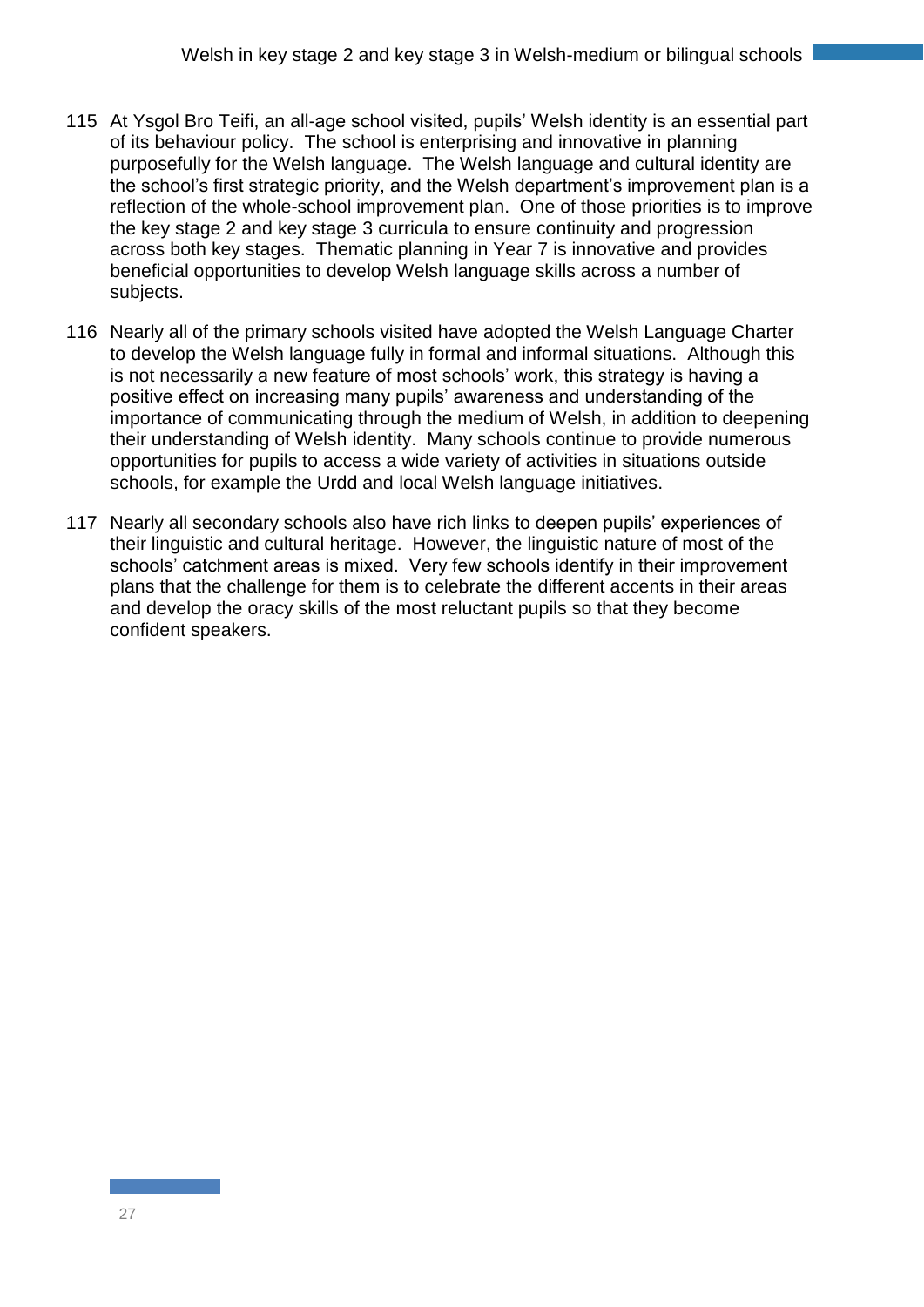## **Appendix 1: Teachers' assessments in key stage 2 and key stage 3**

#### **Key stage 2**

#### **Figure 1: Percentage of pupils achieving the expected level (level 4) and above (level 5+) in the core subjects at the end of key stage 2 (2013-2017)**



Source: Welsh Government (2017d)

Since 2013, there has been a year-on-year increase in the proportion of pupils who achieve the expected level (level 4 and above) in Welsh in key stage 2. During the same period, performance in Welsh has been similar to the performance in the other three core subjects.

Over the last five years, the proportion of pupils who achieve level 5 and above in Welsh has also increased year-on-year. Performance in Welsh at level 5 or above has been lower than in the other core subjects for the last five years. However, the gap has closed gradually during this period.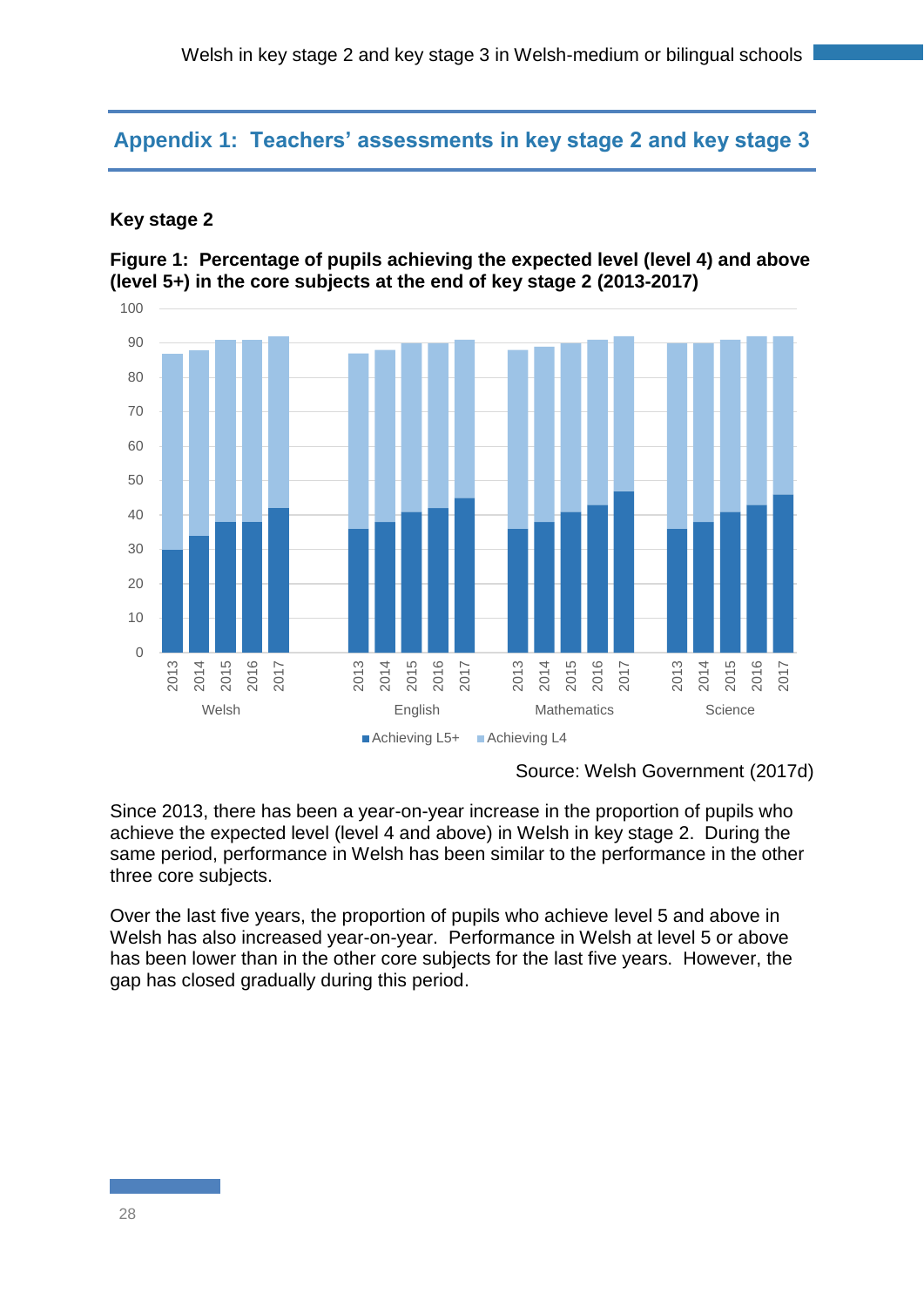



Source: Welsh Government (2017d)

There has been an increase in performance in all attainment targets at the expected level (level 4 and above) over the last five years. Performance in oracy is strongest; however, the greatest increase has been in the development of pupils' writing skills. The gap between performance in oracy and writing has almost halved during this period.

There has been an increase in performance in all attainment targets at level 5 or above over the last five years. There has been similar progress in all skills; however, performance in oracy and reading remains stronger than in writing. The gap between attainment in these skills has not closed during this period.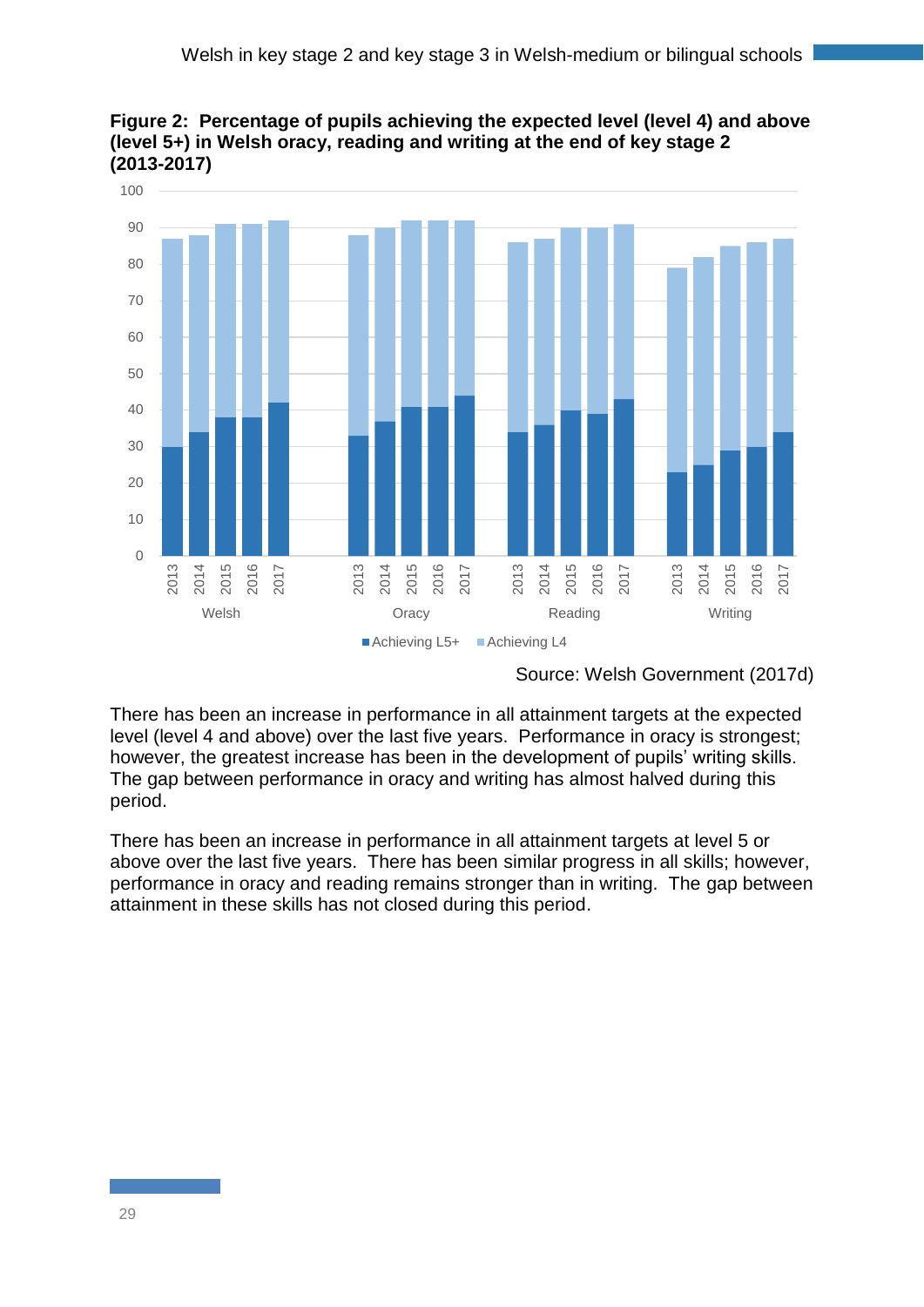





**Girls**

## Souce: Welsh Government (2017d)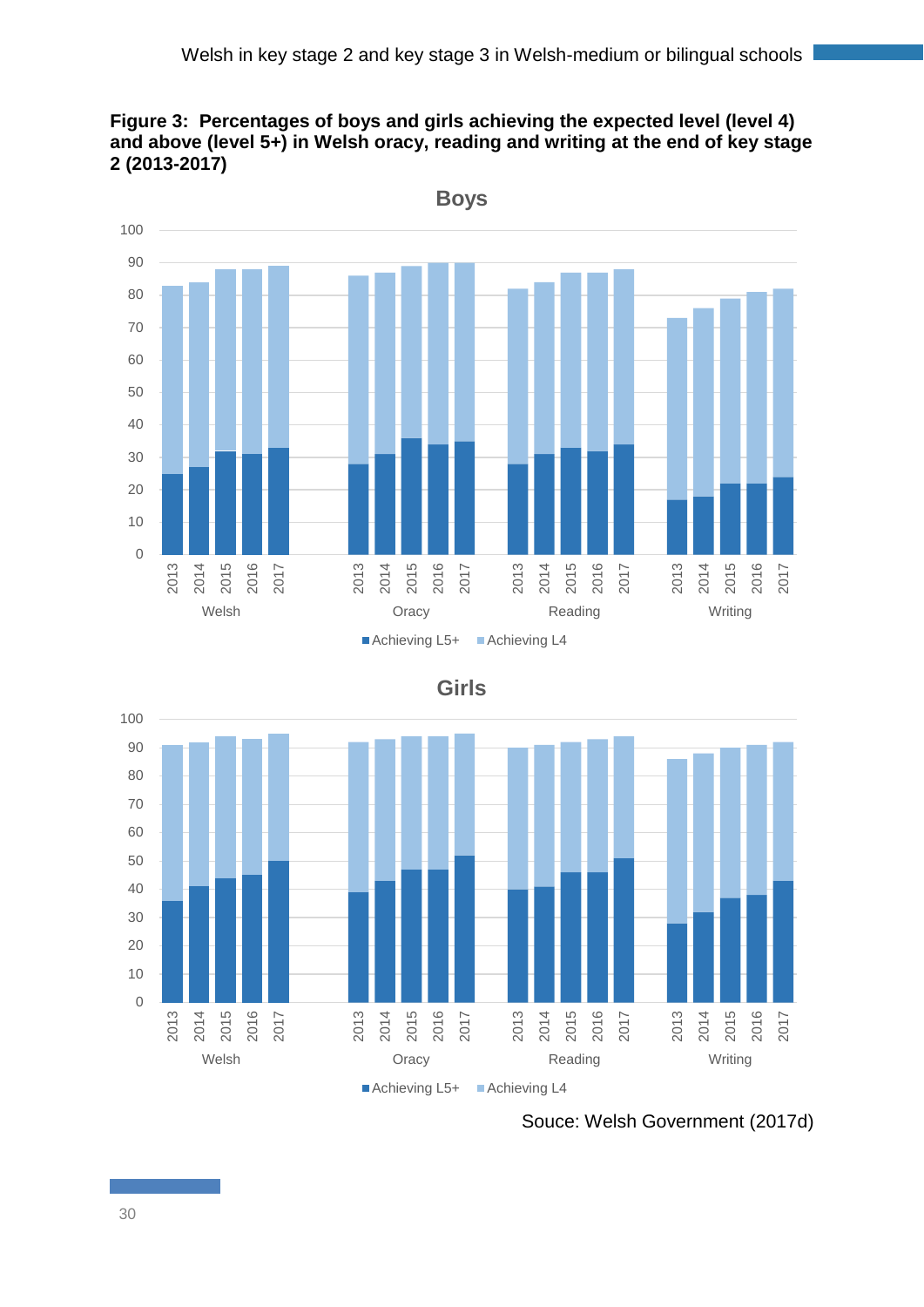Boys have made more progress than girls during the last five years and have succeeded in closing the attainment gap across the language skills. However, girls continue to perform better than boys in all attainment targets in Welsh during the period.

Girls have made almost twice as much progress at level 5 or above than boys during the last five years. As a result, the gap between the attainment of boys and girls at the higher levels has increased significantly over the last five years.

## **Key stage 3**

**Figure 4: Percentage of pupils achieving the expected level (level 5) and higher levels (levels 6 and 7+) in the core subjects at the end of key stage 3 (2013-2017)**



Source: Welsh Government (2017e)

Since 2013, there has been a year-on-year increase in the proportion of pupils who achieve the expected level (level 5 and above) in Welsh in key stage 3. During the same period, performance in Welsh has been higher than performance in mathematics and English, but similar to the performance in science.

Over the last five years, the proportion of pupils who achieve level 6 and above in Welsh has also increased year-on-year. Performance in Welsh at level 6 or above has been consistently higher than in English, but lower than in mathematics and science during the same period.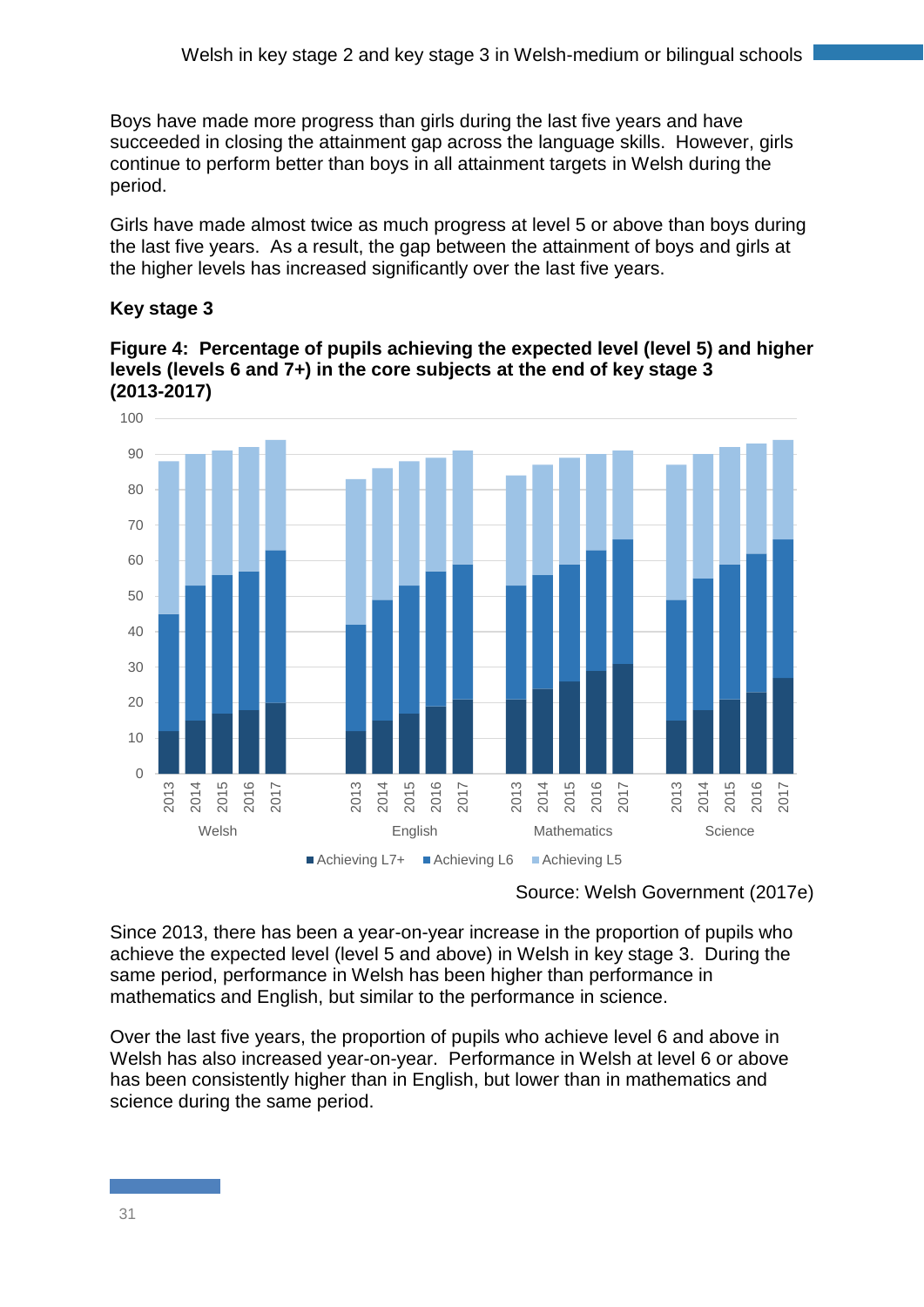



#### Source: Welsh Government (2017e)

There has been an increase in performance in all attainment targets at the expected level (level 5 and above) over the last five years. The largest increase was seen in the development of pupils' writing skills; however, performance in oracy continues to be strongest. The gap between performance in oracy and writing has closed during the period.

There has been an increase in performance in all attainment targets at levels 6 and 7 or above over the last five years. There has been a similar increase in all skills, and performance in oracy and reading continues to be stronger than in writing. The gap between attainment in these skills has not closed during this period.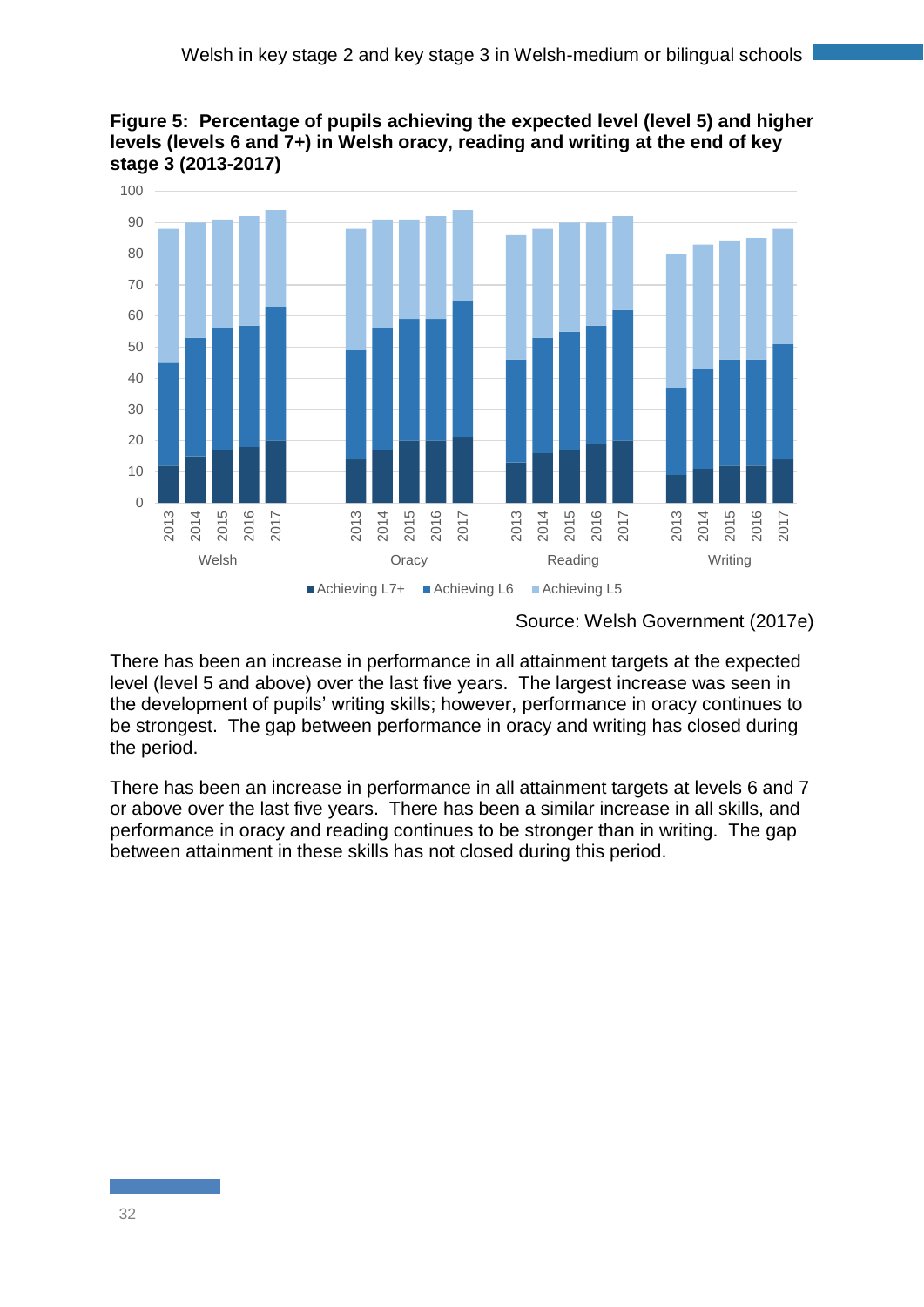#### **Figure 6: Percentages of boys and girls achieving the expected level (level 5) and higher levels (levels 6 and 7+) in Welsh oracy, reading and writing at the end of key stage 3 (2013-2017)**





**Girls**

## Source: Welsh Government (2017e)

Boys have made more progress than girls in terms of developing their language skills during the last five years, and they have succeeded in halving the attainment gap across the attainment targets. However, girls continue to perform better than boys in all language skills in Welsh during this period, particularly in writing.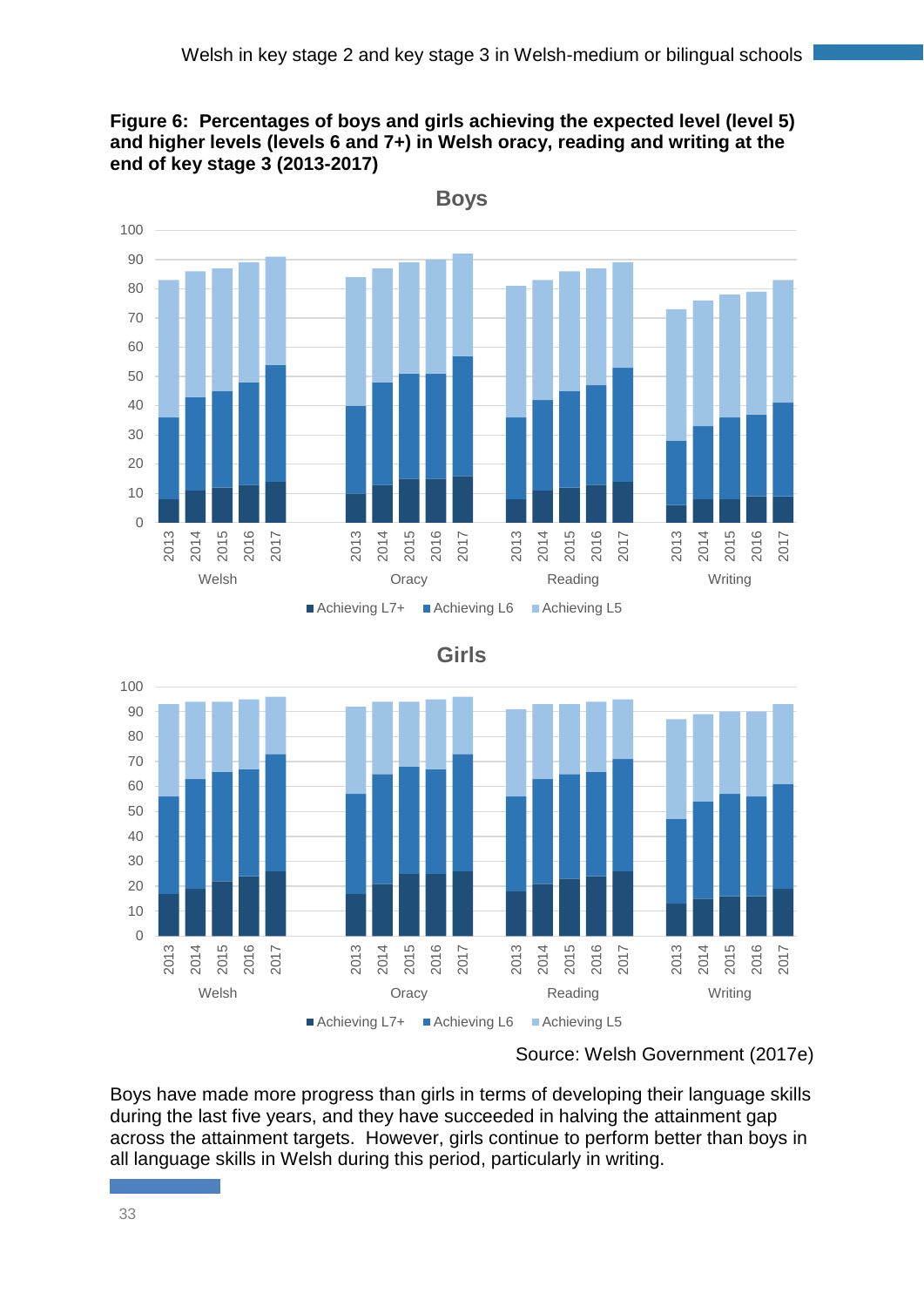Boys have made strong progress at level 6 during the last five years and have closed the gap in all attainment targets except writing. Boys have also made progress, but on a smaller scale, at level 7 and above. However, girls have made stronger progress and the gap between performance at the highest levels has increased over the last five years.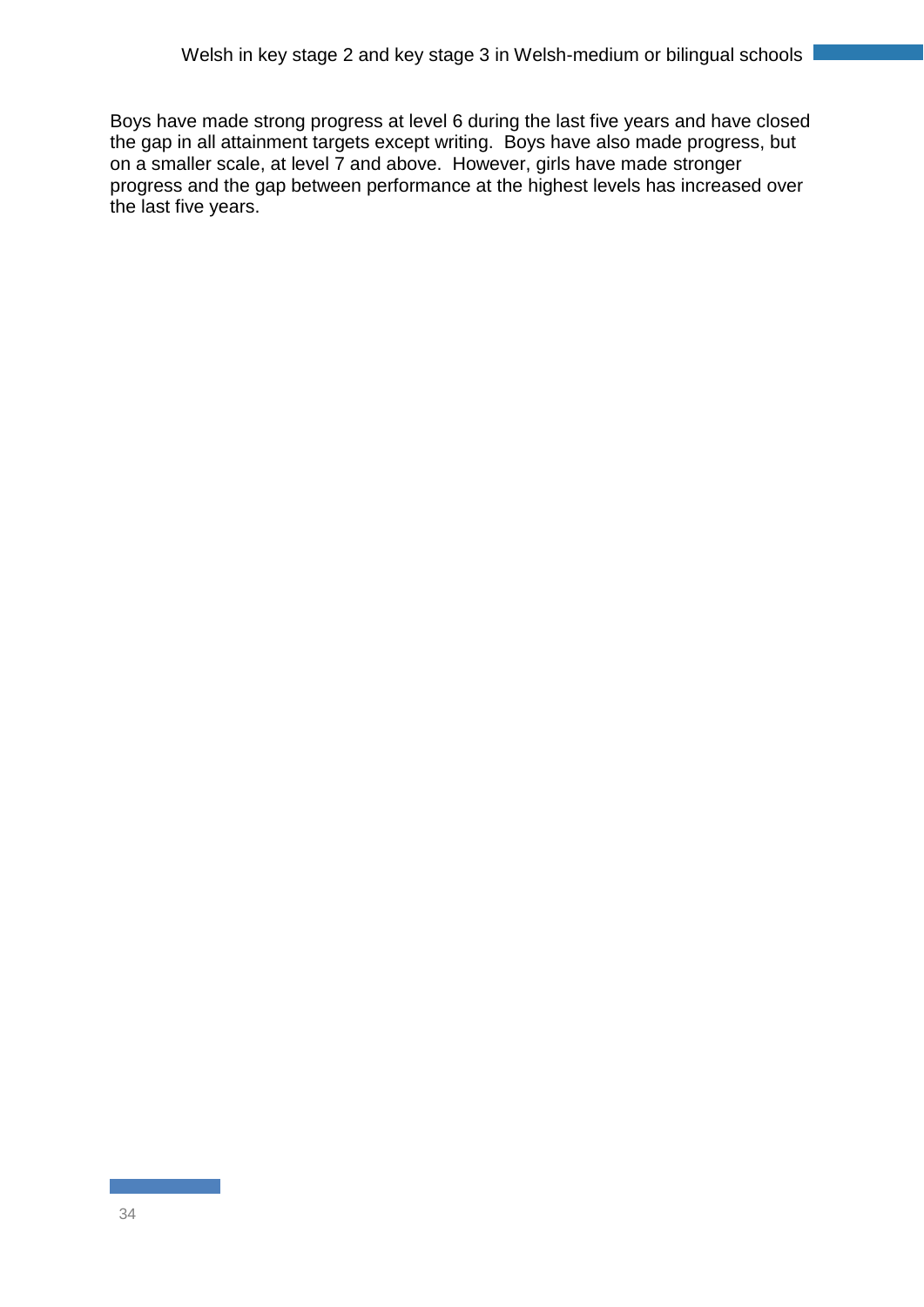# **Appendix 2: Evidence base**

The findings and recommendations in this report draw on:

- visits to 20 providers, including primary schools, secondary schools, one all-age school and two language centres
- data from assessments at the end of key stage 2 and key stage 3

The sample of schools is as varied as possible and based mainly on the linguistic context, geographical location and socio-economic factors.

The visits included:

- interviews with senior leaders, subject leaders and pupils
- observing two lessons to evaluate standards and the quality of teaching in both key stages
- interviews with pupils, which included scrutinising their Welsh work and seeking their views on provision and the experiences that are provided by the school
- scrutinising school documentation, including reports and the most recent improvement plans of the schools and Welsh departments

Estyn would like to thank the following schools that supported this thematic review:

Ysgol Gymraeg Aberystwyth Ysgol Y Frenni, Crymych Ysgol Saron, Ammanford Ysgol Dafydd Llwyd, Newtown Ysgol Rhostryfan, Caernarfon Ysgol I D Hooson, Rhosllannerchrugog Gwynedd Primary Language Centre, Llangybi Gwynedd Secondary Language Centre, Porthmadog Ysgol Gymraeg Pwll Coch, Cardiff Ysgol Gymraeg Sant Baruc, Barry Ysgol Gynradd Gymraeg Evan James, Pontypridd Ysgol Gymraeg Casnewydd Ysgol Gymraeg Caerffili Ysgol Bro Teifi, Llandysul Ysgol y Preseli, Crymych Ysgol Maes y Gwendraeth, Cefneithin Ysgol Gyfun Gwynllyw, Pontypool Ysgol Gyfun Llangefni Ysgol Dyffryn Ogwen, Bethesda Ysgol Glan Clwyd, St Asaph Ysgol Gyfun Gymraeg Plasmawr, Cardiff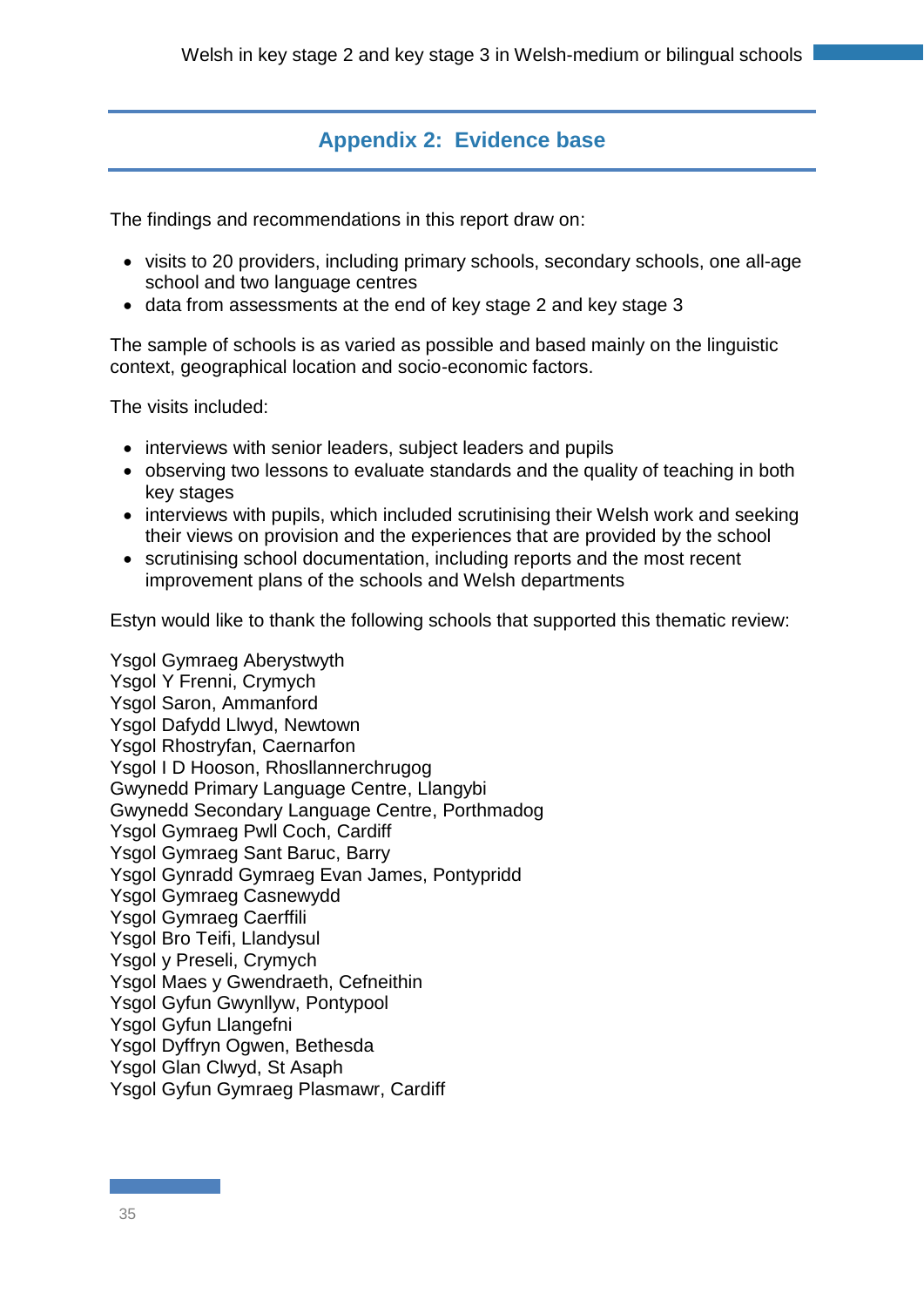## **Appendix 3: Questions for schools to consider as part of their selfevaluation**

As a starting point for reviewing current practice in Welsh, schools are able to use the following questions as part of their self-evaluation

## **Standards**

- 1 Do pupils make the best possible progress in Welsh?
- 2 Does pupils' attainment in Welsh compare favourably with the attainment of those in similar schools?
- 3 Do pupils continue to develop their Welsh language skills when transferring between different key stages?
- 4 Do pupils show positive attitudes and enjoyment when learning Welsh?

## **Provision**

- 5 Do curriculum organisation and time allocation allow pupils to make and maintain good progress in Welsh?
- 6 Do we plan learning activities so that they reinforce pupils' language skills?
- 7 What is the quality of teaching? Do we place enough emphasis on oracy? Are our teachers good language models?
- 8 Is there continuity between and across key stages in terms of pupils' experiences in Welsh?
- 9 Are pupils given sufficient opportunities to develop their use of the Welsh language in a range of situations outside Welsh lessons?

## **Leadership**

- 10 Does the school's ethos promote the Welsh language and culture and positive attitudes towards them well enough?
- 11 Do we have an accurate picture of what needs to be done to improve outcomes and provision in Welsh?
- 12 Are there enough staff who are able to teach Welsh effectively? Are our teachers qualified to teach Welsh?
- 13 Do we provide good quality support / professional learning for non-specialist Welsh teachers and other staff at the school?
- 14 Do we work well in partnership with other providers?
- 15 What is the quality of the collaboration between primary schools and pre-school groups, and between secondary schools and partner primary schools, to ensure consistency, continuity and progression in terms of Welsh language skills?
- 16 Do we take advantage of opportunities that are provided by other bodies and organisations?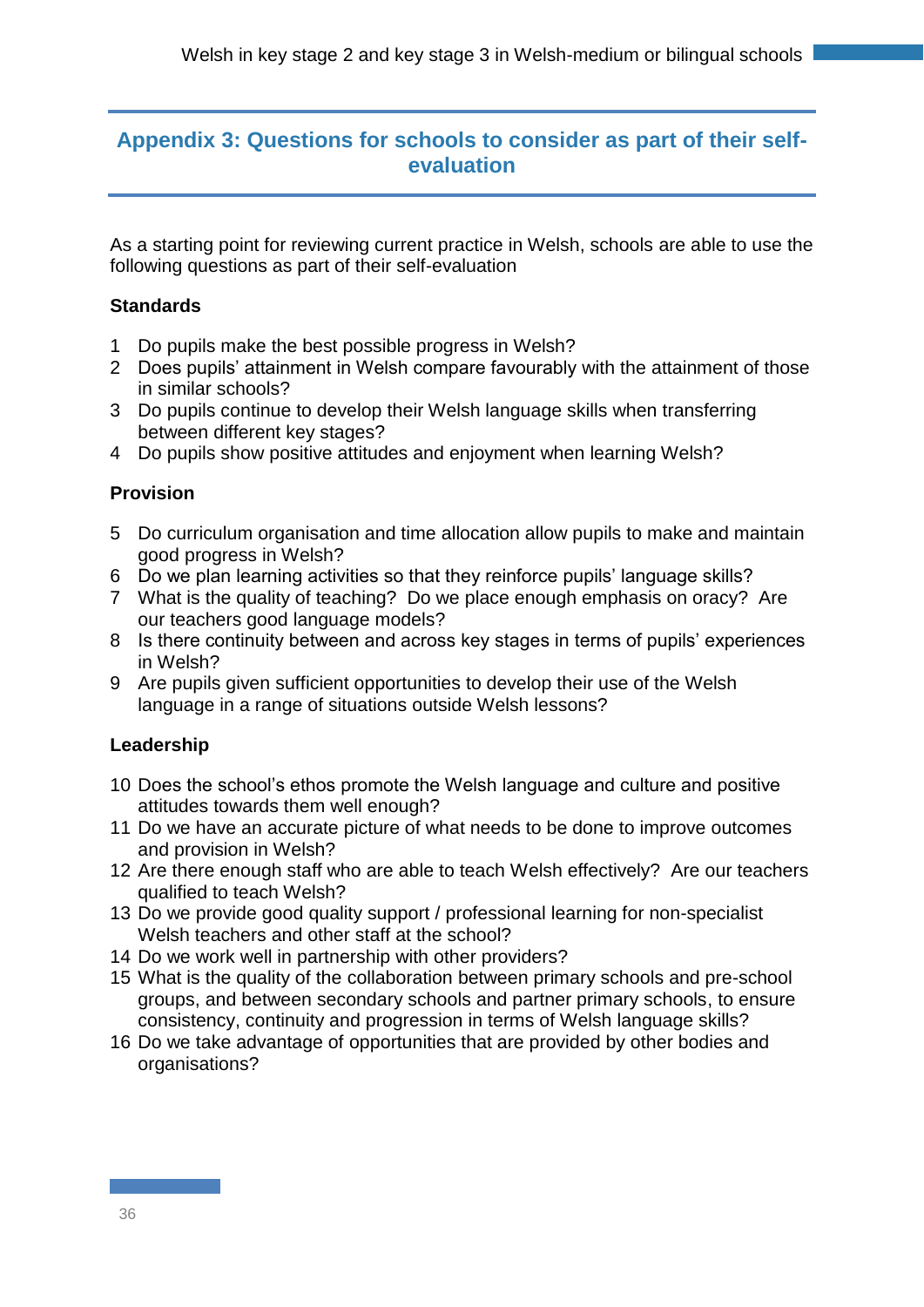| <b>Glossary</b>                       |                                                                                                                                                                                                                                                                                                                                                                                                                                                                                                                                                                                                                                                                                                                                                                                                                                                                                                                                                                                                                                                                                                                                             |  |
|---------------------------------------|---------------------------------------------------------------------------------------------------------------------------------------------------------------------------------------------------------------------------------------------------------------------------------------------------------------------------------------------------------------------------------------------------------------------------------------------------------------------------------------------------------------------------------------------------------------------------------------------------------------------------------------------------------------------------------------------------------------------------------------------------------------------------------------------------------------------------------------------------------------------------------------------------------------------------------------------------------------------------------------------------------------------------------------------------------------------------------------------------------------------------------------------|--|
| <b>Additional learning</b><br>needs   | A pupil has additional learning needs if he or she has a<br>learning difficulty or disability which calls for additional<br>learning provision.                                                                                                                                                                                                                                                                                                                                                                                                                                                                                                                                                                                                                                                                                                                                                                                                                                                                                                                                                                                             |  |
| <b>Higher order</b><br>reading skills | When reading for different purposes, higher order reading<br>skills usually include:<br>• reading closely to absorb information<br>• skimming text quickly to get an overall impression<br>• scanning to search for details<br>• critical reading, such as assessing the strength of an<br>opinion or argument<br>• analytical reading to consider the writer's use of<br>language<br>reading with awareness from the reader's perspective in<br>contrast to the behaviour or perspective of a character in<br>text<br>• inferring and deducing<br>• recognising that text does not always mean what it says,<br>for example in terms of irony, bias and ambiguity<br>• understanding different levels of meaning<br>• appreciative reading, such as recognising the writer's<br>skills in using ideas, techniques and effects<br>• finding appropriate sources and recalling information<br>• using a device such as marking text and taking notes<br>• identifying key points, making comparisons and<br>juxtaposing information and material from different<br>sources<br>• evaluating texts in terms of quality, effect and reliability |  |
| <b>Moderation</b>                     | Moderation occurs when pupils' work is assessed at the<br>end of a key stage, and a 'best fit' judgement is made on an<br>individual pupils' attainment level.                                                                                                                                                                                                                                                                                                                                                                                                                                                                                                                                                                                                                                                                                                                                                                                                                                                                                                                                                                              |  |
| More able and<br>talented             | In Wales, the term 'more able and talented' refers to about<br>20% of pupils who require enriched and extended<br>opportunities to develop their ability or talent in one or more<br>areas (i.e. academic, practical, creative and artistic).                                                                                                                                                                                                                                                                                                                                                                                                                                                                                                                                                                                                                                                                                                                                                                                                                                                                                               |  |
| Six non-literary<br>texts             | It is generally agreed that there are six kinds of non-literary<br>texts, which are:<br>• Report – this is used to re-tell events, such as<br>autobiographies and diaries<br>Instruction – this is used to describe how something is<br>$\bullet$<br>done through a sequence of steps                                                                                                                                                                                                                                                                                                                                                                                                                                                                                                                                                                                                                                                                                                                                                                                                                                                       |  |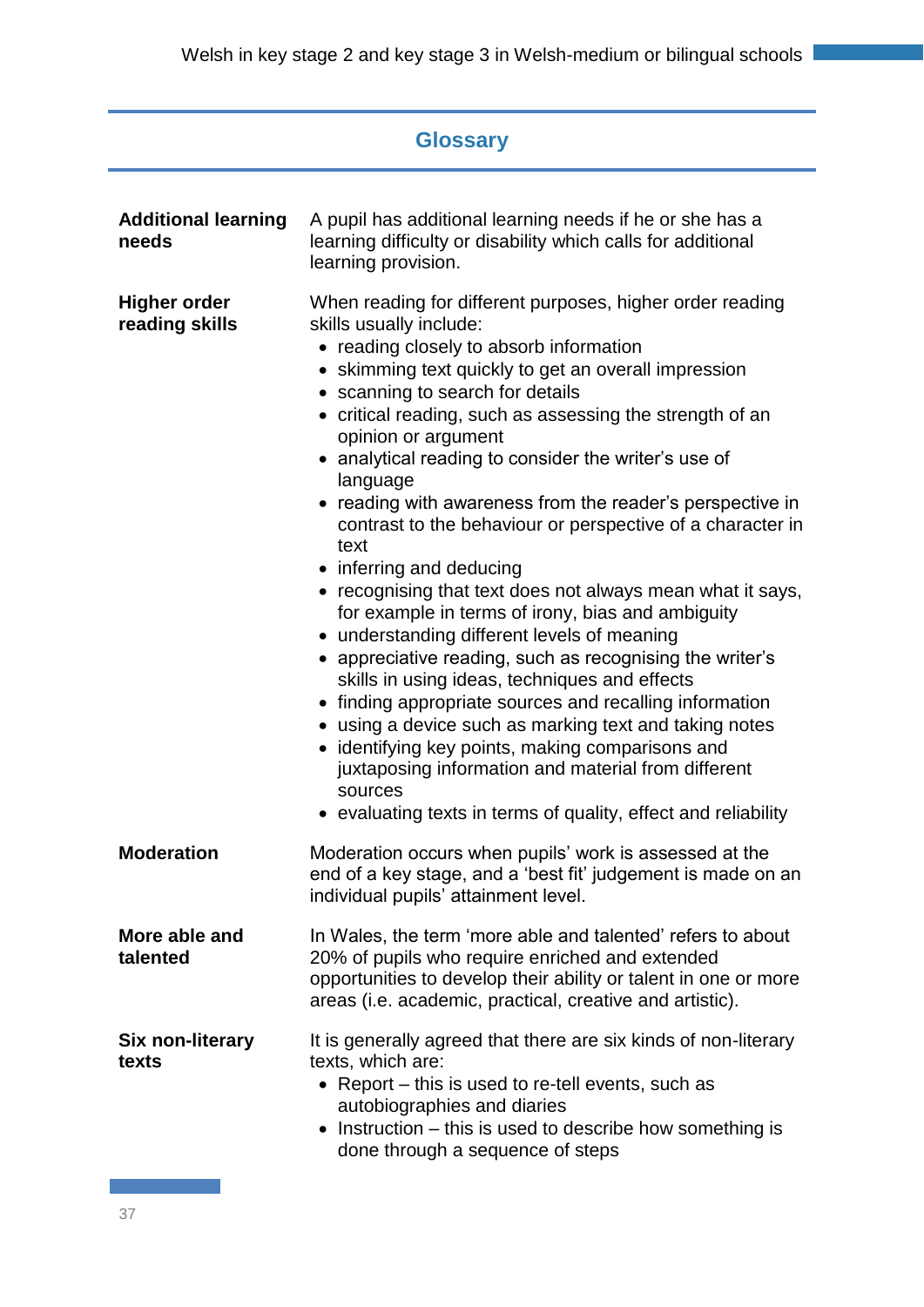- Non-chronological reports these are used to describe characters; a situation or to give information, such as book or drama reviews
- Explanation this is used to explain a process or how something works or cause and effect, such as an event and its subsequent effect
- Persuasion this is used to persuade the reader to agree or argue the case for a point of view, including posters and advertisements
- Debate this is used to present arguments and information from different points of view, such as the advantages and disadvantages of a newspaper article or television programme
- **Standardising Standardising includes a process of using samples of one** learner or different learners' work to enable teachers to agree on attainment levels by confirming a mutual understanding of a level's characteristics.

| nearly $all =$  | with very few exceptions |
|-----------------|--------------------------|
| $most =$        | 90% or more              |
| $many =$        | 70% or more              |
| a majority $=$  | over 60%                 |
| $half =$        | 50%                      |
| around half $=$ | close to 50%             |
| a minority $=$  | below 40%                |
| $few =$         | below 20%                |
| very few $=$    | less than 10%            |

#### **Numbers – quantities and proportions**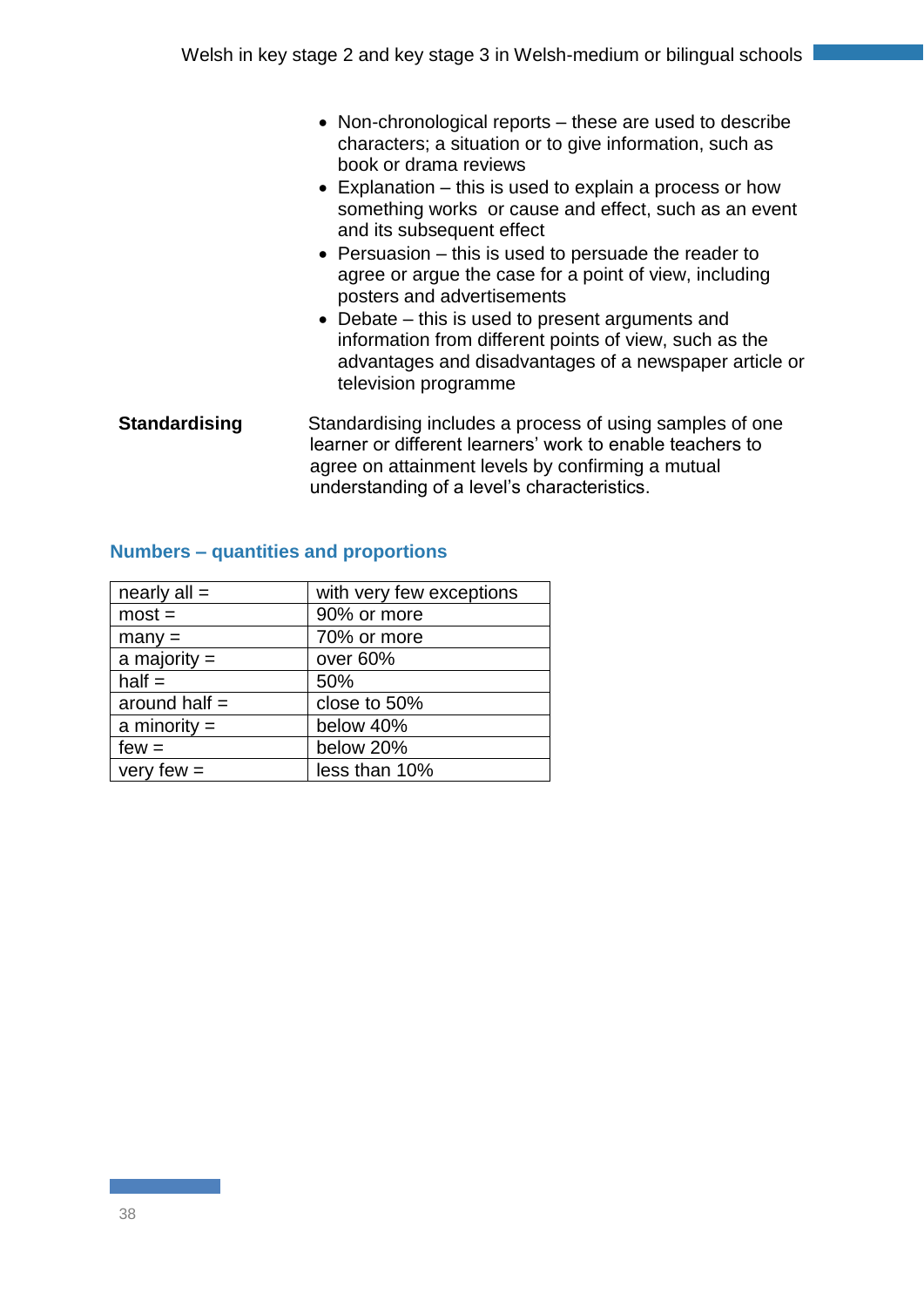# **References**

Donaldson, G. (2015) *Successful Futures: Independent Review of Curriculum and Assessment Arrangements in Wales*. Cardiff: Welsh Government. [Online]. Available from:<http://gov.wales/docs/dcells/publications/150225-successful-futures-en.pdf> [Accessed 9 March 2017]

National Assembly for Wales (2015) *Well-being of Future Generations (Wales) Act 2015.* London: The Stationery Office. [Online]. Available from: <http://www.legislation.gov.uk/anaw/2015/2/contents/enacted> [Accessed 12 March 2018]

Welsh Assembly Government (2010) *Welsh-medium Education Strategy.* Cardiff: Welsh Assembly Government. [Online]. Available from: <http://gov.wales/docs/dcells/publications/100420welshmediumstrategyen.pdf> [Accessed 9 January 2018]

Welsh Government (2012) *A living language: a language for living – Welsh Language Strategy 2012 – 2017.* [Online]. Available from: <http://gov.wales/docs/dcells/publications/122902wls201217en.pdf> [Accessed 9 January 2018]

Welsh Government (2016) *Curriculum for Wales: Programme of Study for Welsh, Key Stages 2–4*. Cardiff: Welsh Government. [Online]. Available from: [http://learning.gov.wales/docs/learningwales/publications/150717-nc-welsh-en](http://learning.gov.wales/docs/learningwales/publications/150717-nc-welsh-en-ve3.pdf)[ve3.pdf](http://learning.gov.wales/docs/learningwales/publications/150717-nc-welsh-en-ve3.pdf) [Accessed 23 February 2017]

Welsh Government (2017a) *Welsh in education: Action plan 2017-21.*  Cardiff: Welsh Government [Online]. Available from: [http://gov.wales/docs/dcells/publications/171212-welsh-in-education-action-plan-](http://gov.wales/docs/dcells/publications/171212-welsh-in-education-action-plan-2017-21-en.pdf)[2017-21-en.pdf](http://gov.wales/docs/dcells/publications/171212-welsh-in-education-action-plan-2017-21-en.pdf) [Accessed 29 January 2018]

Welsh Government (2017b) *Education in Wales: Our national mission - Action plan 2017-21.* Cardiff: Welsh Government [Online]. Available from: <http://gov.wales/docs/dcells/publications/170926-education-in-wales-en.pdf> [Accessed 29 January 2018]

Welsh Government (2017c) *National Pupil Database.* Unpublished

Welsh Government (2017d) *Results, by subject, year and gender.* Cardiff: Welsh Government [Online]. Available from: [https://statswales.gov.wales/Catalogue/Education-and-Skills/Schools-and-](https://statswales.gov.wales/Catalogue/Education-and-Skills/Schools-and-Teachers/Examinations-and-Assessments/Key-Stage-2/results-by-subject-year-gender)[Teachers/Examinations-and-Assessments/Key-Stage-2/results-by-subject-year](https://statswales.gov.wales/Catalogue/Education-and-Skills/Schools-and-Teachers/Examinations-and-Assessments/Key-Stage-2/results-by-subject-year-gender)[gender](https://statswales.gov.wales/Catalogue/Education-and-Skills/Schools-and-Teachers/Examinations-and-Assessments/Key-Stage-2/results-by-subject-year-gender) [Accessed 12 March 2018]